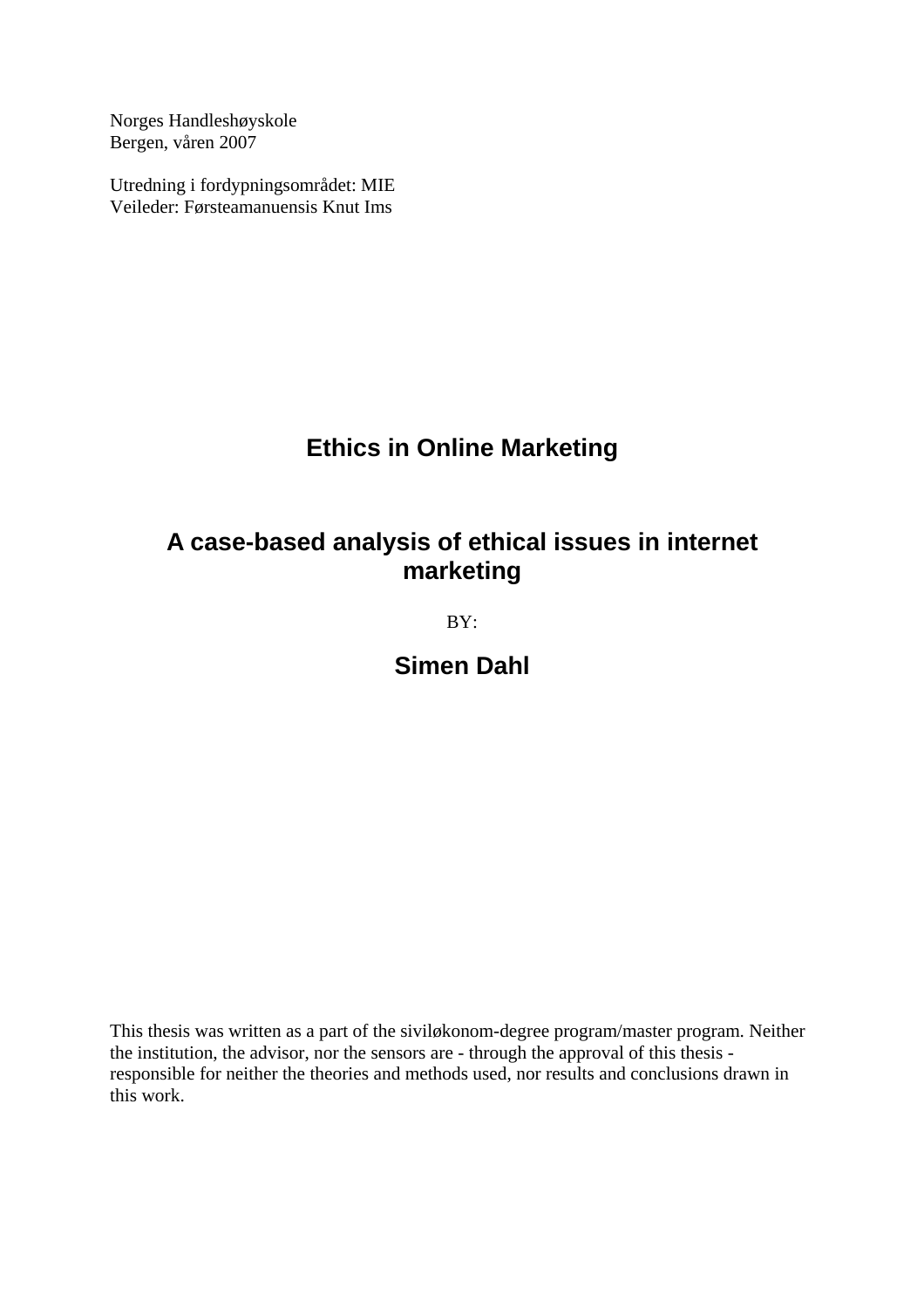## *Foreword*

This thesis aims at shedding some light on ethical issues in online marketing. A case-based approach is used to highlight certain problems that might raise ethical concerns. Furthermore I wish to bring attention to some of the difficulties that exist in determining the ethicality of actions taken online due to the fact that the Internet is still a fairly new medium and the lack of precedence makes drawing conclusions more difficult.

I have also in this thesis focused on how a business can operate online in accordance with ethical guidelines by either introducing strict codes of ethical conduct or by instilling a more virtuous environment throughout the corporation.

I wish to thank everyone who has supported me throughout the process of writing my thesis. First and foremost I would like to thank my family who has given me much needed support and encouragement without which I would not have made it here. Also, my friends deserve my gratitude for always being there for me when I needed them.

I would also like to thank Prof. Knut Ims, who has been my counsellor on this project. Thank you for encouraging me and for giving me such positive feedback.

I hope you enjoy the read!

Bergen June, 2007

Simen Dahl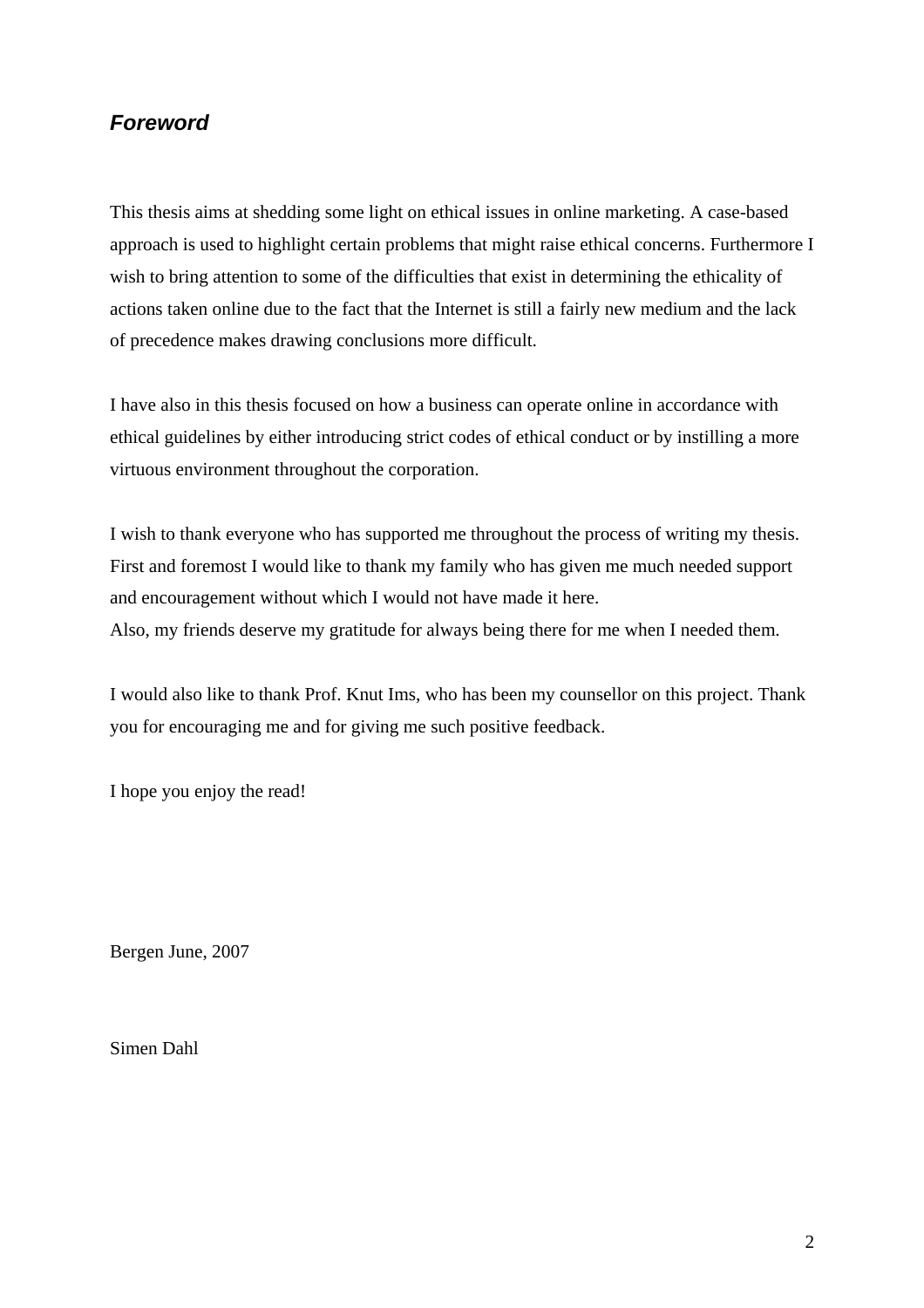## *Table of contents*

| 1.0 Introduction                 | 6 |
|----------------------------------|---|
|                                  |   |
| <b>Part I: Literature Review</b> |   |

# 2.0 What is Internet Marketing? 9 2.1 Business Models Online 9 2.2 Online Marketing Tools 10 2.2.1 E-mail Marketing 10 2.2.2 Pop-ups 11 2.2.3 Web Banners 11 2.2.4 Search Engine Marketing 12 2.2.5 HTTP Cookie 12 2.2.6 Data Mining 13 2.2.7 Viral Marketing 13 2.2.8 Affiliate Marketing 13 3.0 Ethics Theory 15 3.1 Utilitarianism 15 3.2 Deontological Ethics 16 3.3 Virtue Ethics 17 4.0 Marketers Responsibilities 19 4.1 A Deontology of marketers 19 4.2 The Virtuous marketer 21 5.0 Online Trust 23 5.1 Effects of trust 24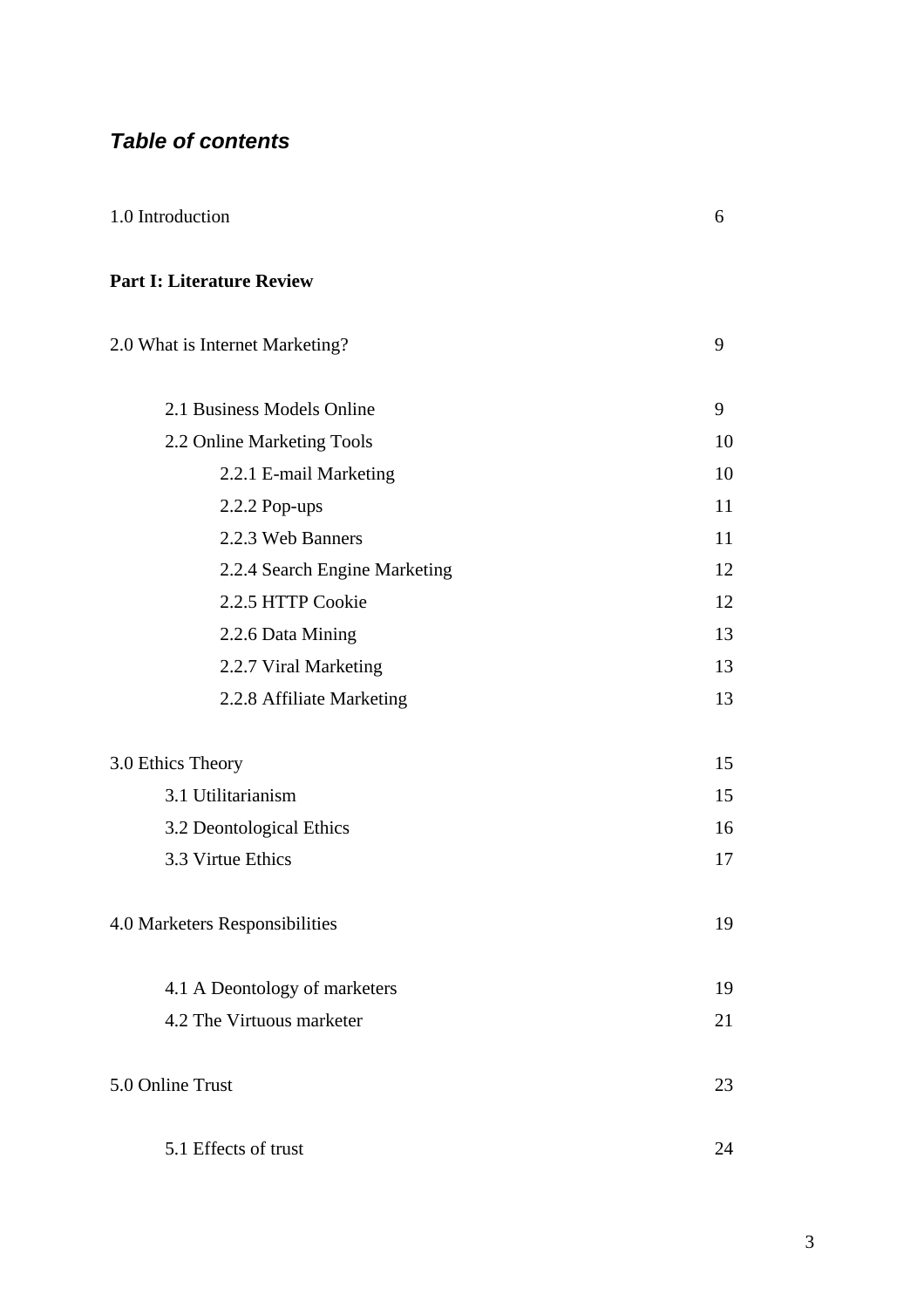#### **Part II: Frame of Reference**

| 6.0 Frame of Reference                                                                 |          |
|----------------------------------------------------------------------------------------|----------|
| 6.1 The Virtuous marketer: A utopia or a question of conviction?<br>6.2 Ethical Values | 27<br>28 |
| <b>Part III: Method and Research</b>                                                   |          |
| 7.0 Method: Case                                                                       | 32       |
| 8.0 Empirical Research                                                                 | 34       |
| 8.1 Case 1: Yahoo! and the promotion of hatred                                         | 34       |
| 8.1.1 The protests see results                                                         | 34       |
| 8.1.2 Yahoo! in trouble                                                                | 34       |
| 8.1.3 Yahoo! stands trial                                                              | 35       |
| 8.1.4 The first hearing, May 12-22, 2000                                               | 36       |
| 8.1.5 Yahoo! counters                                                                  | 37       |
| 8.1.6 Technical difficulties discussed                                                 | 37       |
| 8.1.7 Final verdict                                                                    | 37       |
| 8.1.8 Changing jurisdiction                                                            | 38       |
| 8.2 Case 2: WWW:CENTRALMBA.COM                                                         | 39       |
| 8.2.1 Prelude                                                                          | 39       |
| 8.2.2 Executive education                                                              | 39       |
| 8.2.3 Central vs. State                                                                | 39       |
| 8.2.4 Metatagging, IP Adressing and Cyberstuffing                                      | 40       |
| 8.2.5 HTML                                                                             | 40       |
| 8.2.6 Registering domain names                                                         | 41       |
| 8.2.7 Central's reaction                                                               | 42       |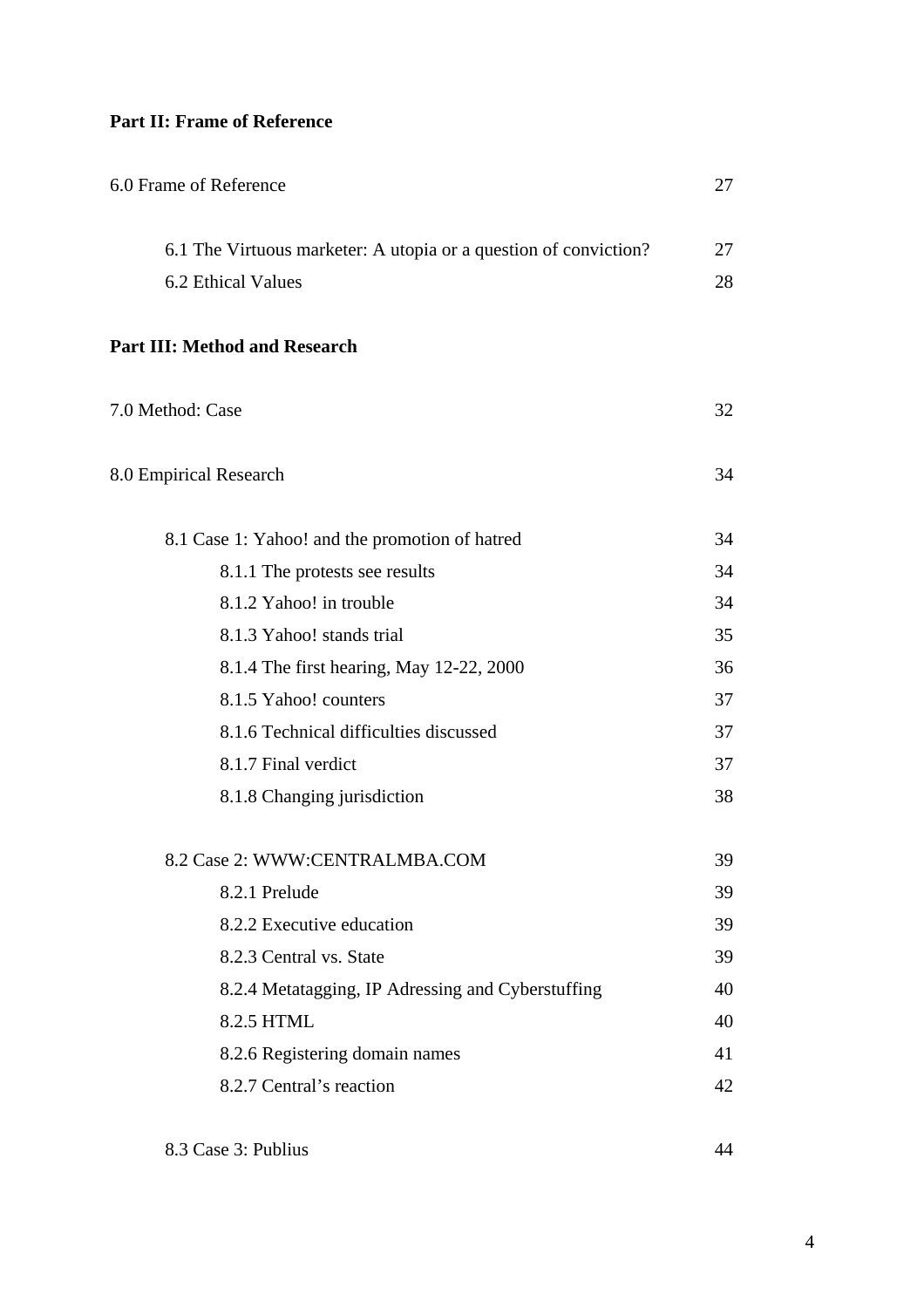| 8.3.1 The creation of Publius    | 44 |
|----------------------------------|----|
| 8.3.2 Mixed welcoming of Publius | 44 |

## **Part IV: Empirical Analysis**

| 9.0 Empirical Analysis                         | 47 |
|------------------------------------------------|----|
| 9.1 The main issues                            | 47 |
| 9.2 Effects of actions                         | 49 |
| 9.3 Corporate social responsibility            | 50 |
| 9.4 Internet as a technical medium vs. content | 51 |
| 9.5 Codes of conduct vs. Virtue                | 52 |
| 10.0 Conclusion                                | 55 |
| 11.0 Future Research                           | 57 |
| References                                     | 58 |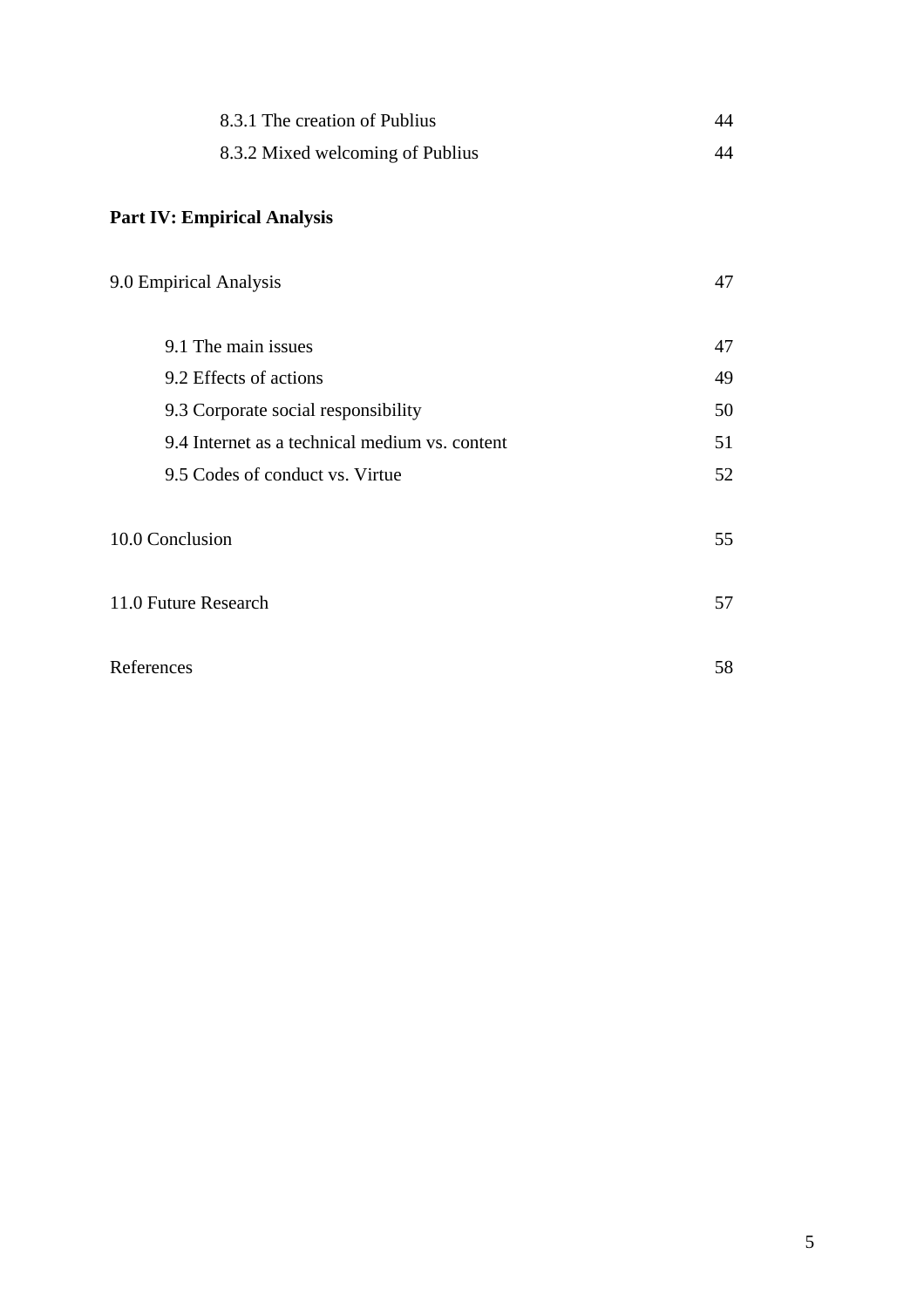## **1.0 Introduction**

The Internet has in the last 10-15 years become one of the most important channels of communication for a large proportion of the people on earth. It has provided unprecedented reach and the amount of information found on the Internet surpasses that of any other medium we have seen to date. The Internet has two main features that separate it from other types of media; Interactivity and Individualization. This has made it immensely popular because there is the possibility of two way dialog in real time as well as the ability to individualize many features of the Internet. The 2  $\Gamma s^1$  $\Gamma s^1$  of the Internet has especially been important in shaping the online commerce scene and something that has led to a skyrocketing in online purchases in the last ten years. It is safe to say that the Internet has become one of the most important venues for online commerce and is sure to increase in importance in the future.

This leads me to what this paper is trying to get a better understanding of namely the difficulties that come with the almost uncontrollable growth of this new medium. The focus of this paper is on ethical issues in online marketing. With the growth of online commerce comes a natural increase in outlets for marketing. This has resulted in an asymmetry between those who try to take advantage of the Internet at all cost and those who try to establish legislature to protect the receivers of information online. Ethical standards transcend legal ones and the creation of a new medium such as the Internet should not suddenly turn an ethical person un-ethical, but I believe there to be a lot more grey areas concerning the Internet than there are in more established media.

This grey-area implication also relates to online marketing because this is un-chartered territory in many cases. Many companies have tried to combat this with a set of code-ofconduct parameters, but these are also often interpreted on a case-by-case basis and one argument might outweigh another and still turn out to provide a negative result.

The purpose of this paper is two-fold; First it aims to give an understanding of some of the issues that causes debate when it comes to ethics in online marketing as well as give a description of some of the more technical aspects of online marketing that have been debated as being un-ethical. Second, I will try to answer the question of whether companies that use

<span id="page-5-0"></span><sup>&</sup>lt;sup>1</sup> Mohammed et al. *Internet Marketing: Building advantage in a networked economy*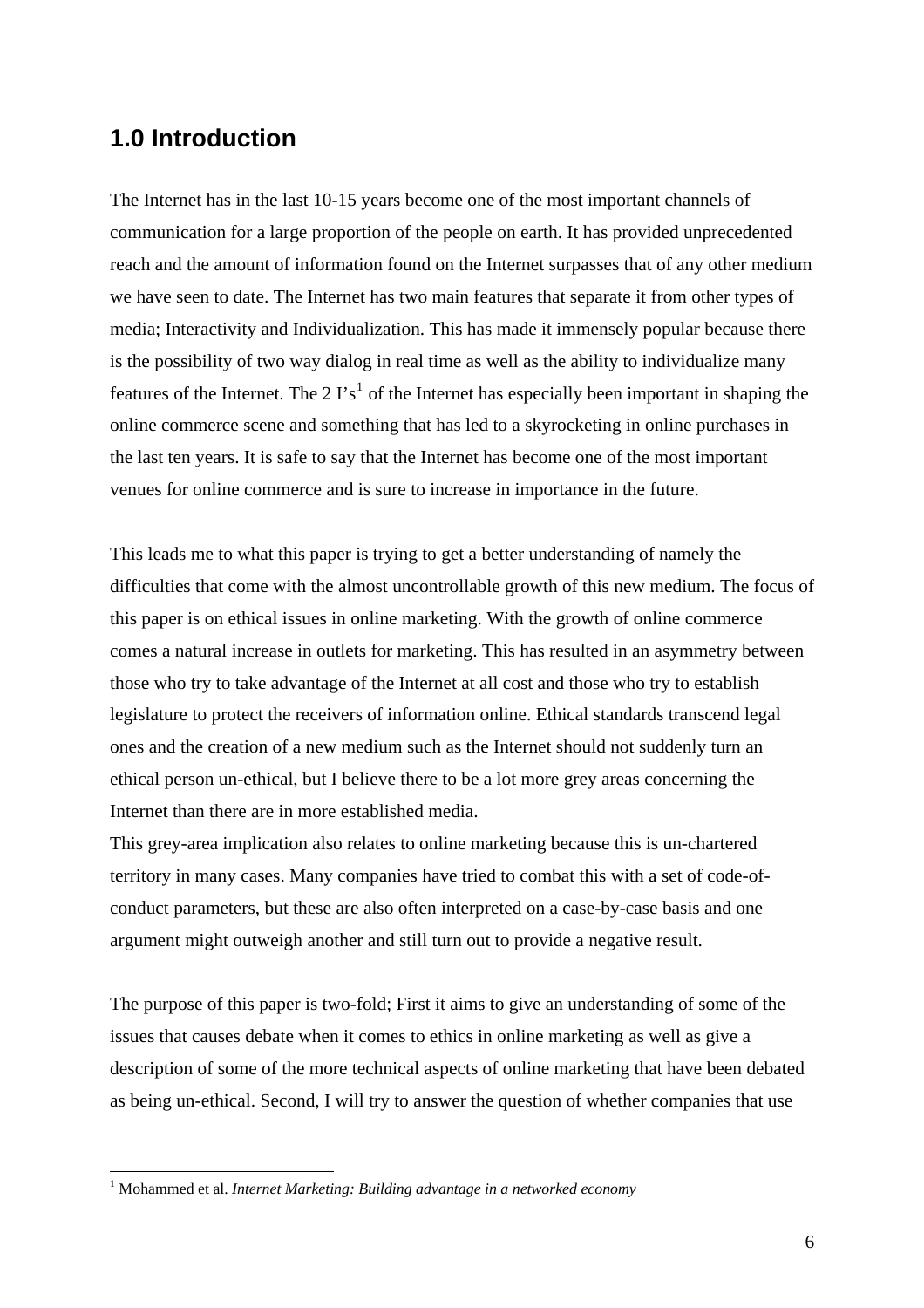the Internet are better served following a code-of-conduct approach as far as ethical online behavior is concerned or if they should instill a less rigid virtue approach to online marketing.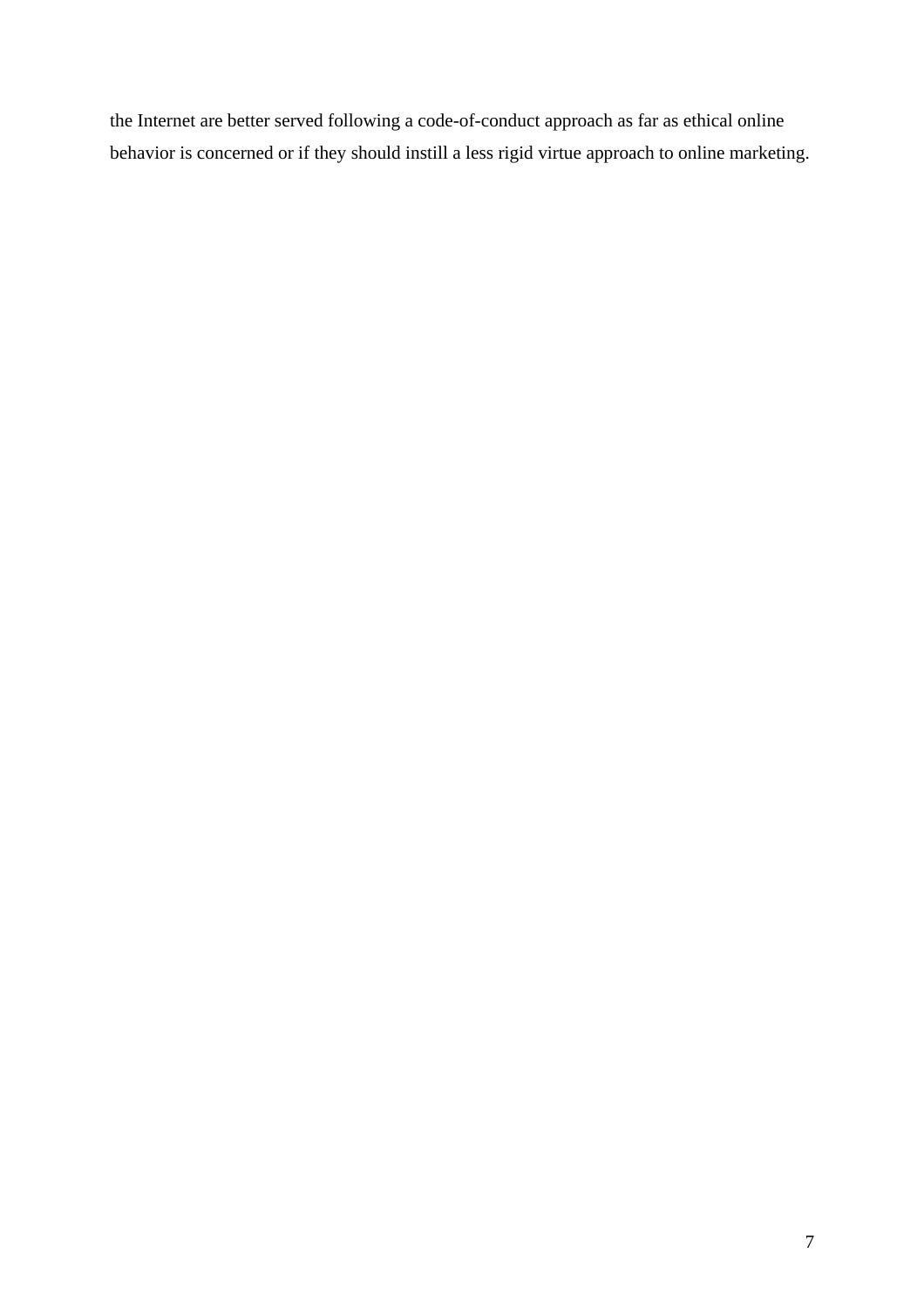*Part I: Literature review*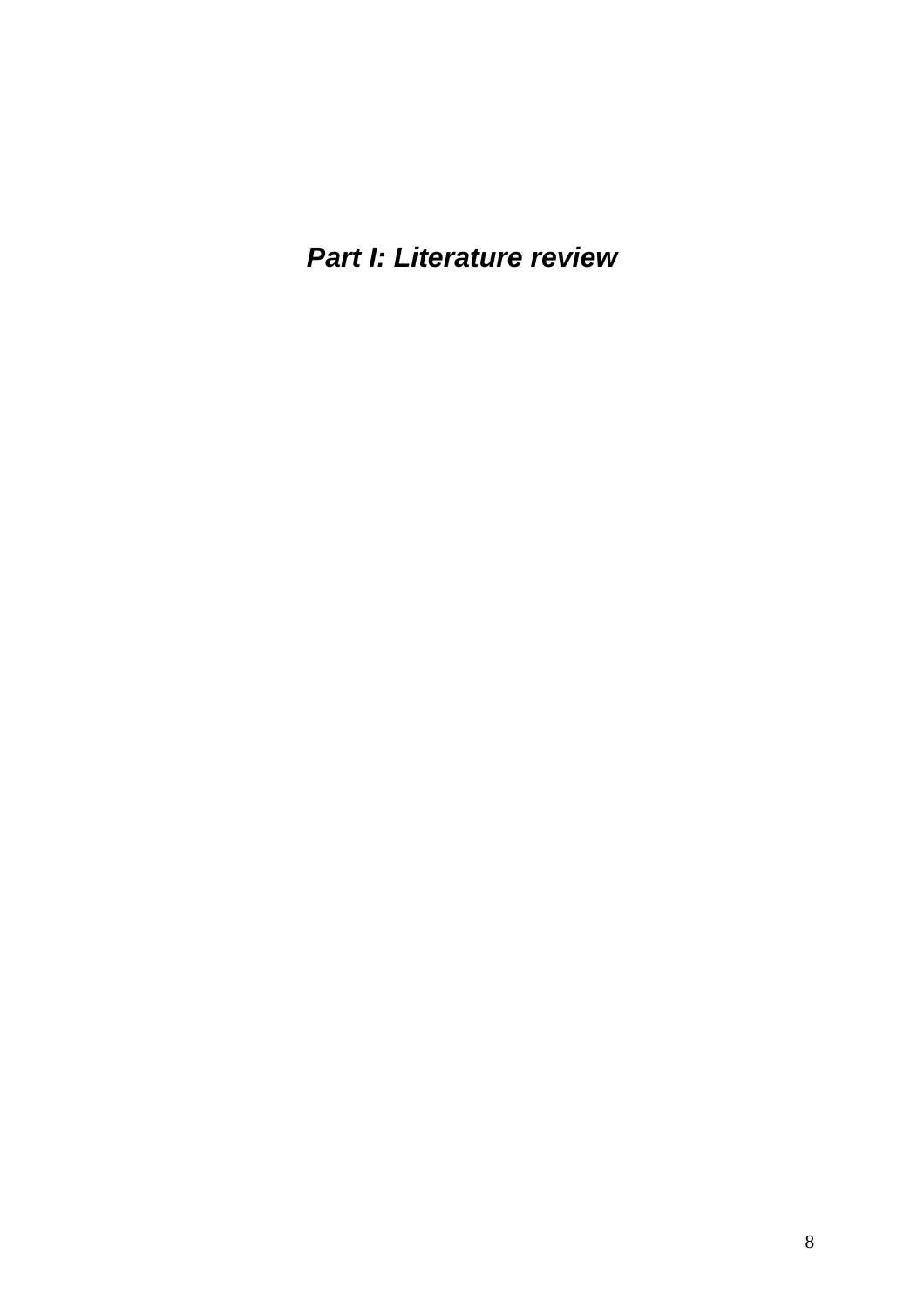#### *2.0 What is Internet marketing?*

"Internet marketing is the process of building and maintaining customer relationships through online activities to facilitate the exchange of ideas, products, and services that satisfy the goals of both parties"<sup>[2](#page-8-0)</sup>.

Internet marketing has become a large industry over the last 10 years. It started in the early 90's with simple product information posted on text-based websites. It has however evolved to inlcude "pay per click advertising, banner ads, e-mail marketing, affiliate marketing, interactive advertising, search engine marketing/optimization, blog marketing, article marketing, and blogging"<sup>[3](#page-8-1)</sup>. This is still a field in constant change and with the evolution of the internet and the skill level of both users and internet marketers ever improving there is a continuous addition of new tools available for the internet marketer.

Marketing online is a component of electronic commerce. This entails anything from information management and public relations to customer service and sales<sup>[4](#page-8-2)</sup>.

#### *2.1 Business models online*

The advent of the internet created new ways of crafting your business model. "The Internet is a mediation technology"<sup>[5](#page-8-3)</sup>, which means that you can create new ways of distributing your products, communicate your product solutions and new ways of trading your products<sup>[6](#page-8-4)</sup>. Perhaps the most profound change that has come about with the Internet is the creation of networks. Millions of people can engage in dialogue regarding specific products or troubleshooting solutions as well as product design and development.

Business models online consists of B2B (Business to Business), B2C (Business to Consumer) or C2C (Consumer to Consumer).

B2B models are more complex and were later to develop relative to B2C models<sup>[7](#page-8-5)</sup>. These models can be straight retail models where you pay for the advertised product, or they can be

<span id="page-8-0"></span><sup>&</sup>lt;sup>2</sup> Mohammed et al. *Internet Marketing, building advantage in a networked economy*  $\frac{3 \text{ ktru}}{2}$ 

<span id="page-8-1"></span>http://en.wikipedia.org/wiki/E-marketing

<span id="page-8-2"></span><sup>4</sup> http://en.wikipedia.org/wiki/E-marketing

<span id="page-8-3"></span><sup>5</sup> Methlie, Leif B. *A Business Modell for Electronic Commerce* <sup>6</sup>

<span id="page-8-4"></span>Methlie, Leif B.A *Business Modell for Electronic Commerce* <sup>7</sup>

<span id="page-8-5"></span> $\frac{1}{\pi}$ http://en.wikipedia.org/wiki/E-marketing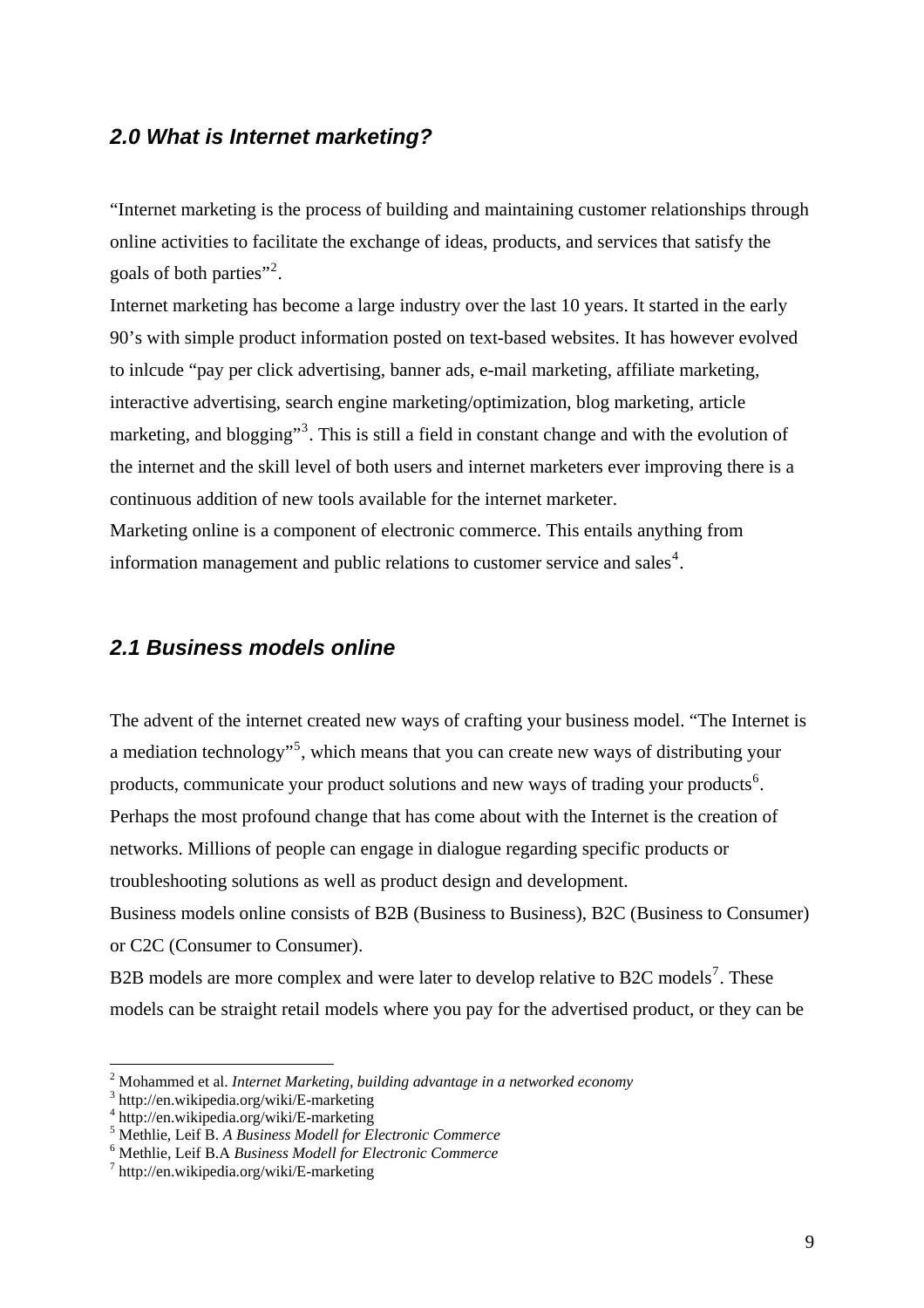in the form of auctions, and finally a barter transaction where interested parties swap merchandise.

The Internet has made dynamic pricing a possibility and in fact made it a sustainable pricing strategy. It has done this because it has reduced the menu costs, or costs associated with changing a price of a product, as well as increased interactivity between buyers and sellers around the world so they can better negotiate prices $\delta$ .

Today consumers can do pretty much everything from their computers at home. Shopping for clothes, cars, real-estate or even groceries that will be delivered at your door is possible. Many also conduct financial transactions such as pay bills, check bank statements or trade stocks.

All of these online services are marketed to the consumer in several different media, and I will now explain a few tools that businesses use in their online marketing effort.

## **2.2 Online Marketing Tools**

## *2.2.1 E-mail marketing*

This type of online marketing is a form of direct marketing which uses electronic mail as a means of communicating commercial or fundraising messages to an audience<sup>[9](#page-9-1)</sup>.

E-mail marketing can be used by a business to foster a current relationship with a consumer or to create repeat business with that customer. This type of marketing can also be used to acquire new customers or because they contain advertisements sent from other businesses to their customers $^{10}$  $^{10}$  $^{10}$ .

E-mail marketing is considerably less expensive than other forms of direct or mass marketing, such as phone or catalogues. It is also instantaneous and offers an easy way to respond should the recipient wish to do so.

One problem that has been hotly debated is the so-called spam message or unsolicited e-mail. This is essentially mass mailings to people that have an e-mail address. These have proven

<span id="page-9-0"></span><sup>&</sup>lt;sup>8</sup> Mohammed et al. *Internet Marketing, building advantage in a networked economy*<br><sup>9</sup> http://an.wikipadia.org/wiki/E.marketing

<span id="page-9-1"></span><sup>&</sup>lt;sup>9</sup> http://en.wikipedia.org/wiki/E-marketing

<span id="page-9-2"></span><sup>&</sup>lt;sup>10</sup> http://en.wikipedia.org/wiki/E-marketing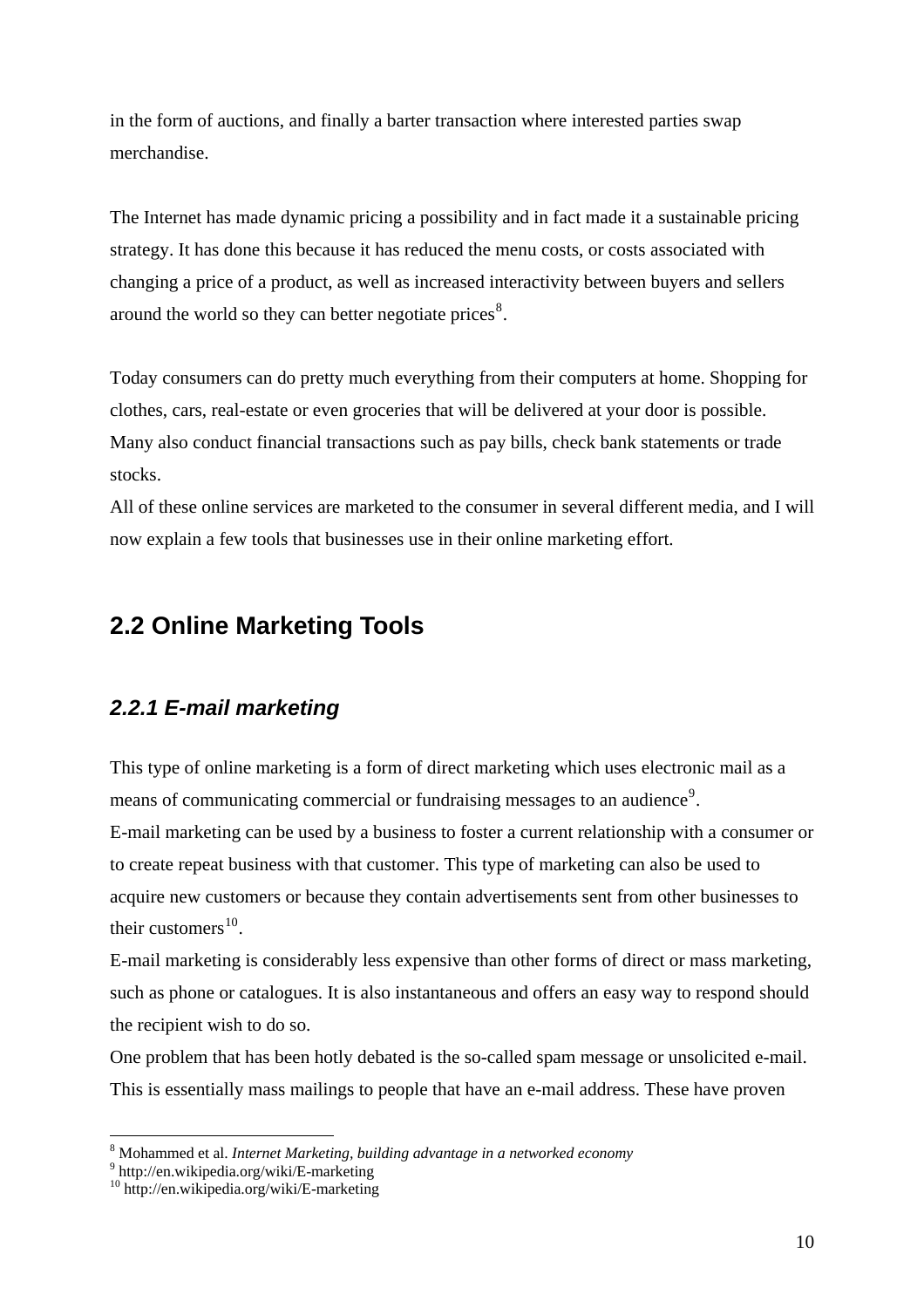less effective than e-mail marketing to people who have opted-in, or agreed to receive e-mails from the respective business. More and more businesses today have the opt-in, where you agree to receive e-mails from the company, or opt-out function, which is where the customer options not to receive e-mails from the company. This is fast becoming the way to do e-mail marketing because most people recent the spam, or unsolicited e-mail because it clogs the mail box and causes aggravation.

#### *2.2.2 Pop-ups*

This is a form of online advertising on the World Wide Web intended to increase web traffic or capture e-mail addresses. Certain web sites open a new window displaying an advertisement. They are thereby linked to certain Web browser and appear when you enter the site. These pop-up ads can also be displayed by many spyware programs.<sup>[11](#page-10-0)</sup> The viewer can either close the window, or click on the advertisement to enter either the website it originated from or a fuller advertisement for that specific product or including other products.

#### *2.2.3 Web banner*

Web banners or banner ads are essentially embedded advertisements on a website. It is a link to the advertisers' website. The banner is displayed when a web page that references the banner is loaded into a web browser, known as an "impression"<sup>[12](#page-10-1)</sup>. The viewer is directed to the advertisers' website by clicking on the banner ad. The act of clicking on a banner ad and going to the advertised website is known as "click-through" which can be monitored for several reasons. The advertising company wants to see which web banners on which websites cause the most traffic, but also how many people access their website through a banner ad. Websites that have banner ads may get paid per click-through.

<span id="page-10-0"></span><sup>&</sup>lt;sup>11</sup> http://en.wikipedia.org/wiki/E-marketing

<span id="page-10-1"></span><sup>12</sup> http://en.wikipedia.org/wiki/Banner\_ads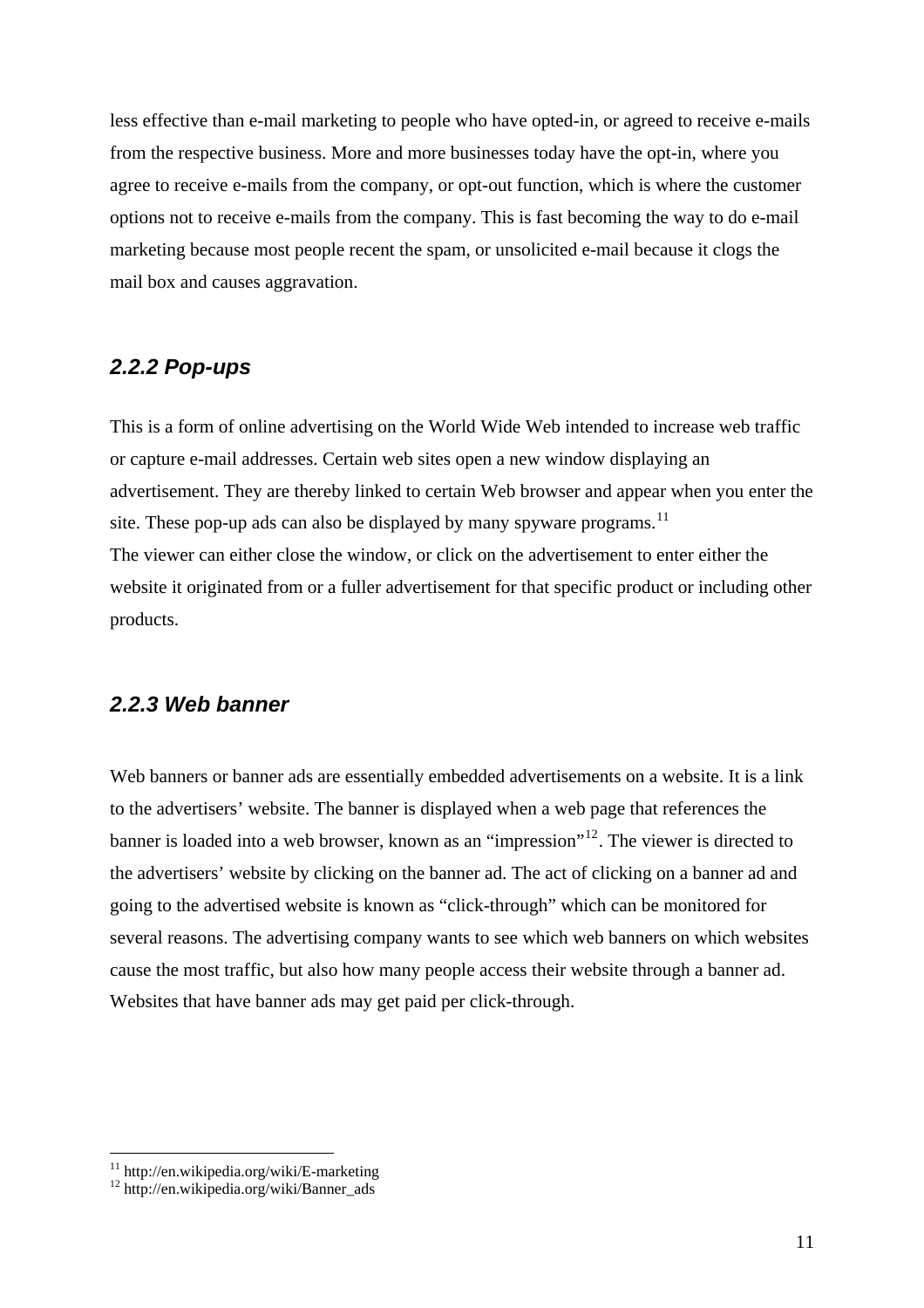#### *2.2.4 Search Engine Marketing*

"In Internet marketing, search engine marketing, or SEM, is a set of marketing methods to increase the visibility of a website in search engine results pages (SERP's)"<sup>[13](#page-11-0)</sup>. This essentially means that the creators of websites take action to make their websites appear prominently on search engine results so as to create the most traffic. Three main methods make up search engine marketing:

Search engine optimization attempts to improve rankings for relevant keywords in search results by improving a web site's structure and content  $14$ .

Pay per click advertising uses sponsored search engine listings to drive traffic to a web site. The advertiser bids for search terms, and the search engine ranks ads based on a competitive auction<sup>[15](#page-11-2)</sup>.

 Paid inclusion can provide a guarantee that the website is included in the search engine's natural listings<sup>[16](#page-11-3)</sup>.

## *2.2.5 HTTP cookie*

Cookies are parcels of text sent by a server to a web browser and then sent back unchanged by the browser each time it accesses that server<sup>[17](#page-11-4)</sup>. What this means is that the cookie can authenticate, track, and maintain specific information about the user such as site preferences and the content of their electronic shopping cart. Although the cookie is in your computer they can not read any personal information that might be stored there, or erase data like a virus. Cookies are there to detect Web pages viewed by a user on a given site or set of sites, thereby enabling a profile to be constructed. These profiles are often anonymous, unless the customer has given the consent to include and use personal information.

<span id="page-11-0"></span><sup>&</sup>lt;sup>13</sup> http://en.wikipedia.org/wiki/Search\_engine\_marketing

<span id="page-11-1"></span><sup>&</sup>lt;sup>14</sup> http://en.wikipedia.org/wiki/Search\_engine\_marketing

<sup>15</sup> http://en.wikipedia.org/wiki/Search\_engine\_marketing

<span id="page-11-3"></span><span id="page-11-2"></span><sup>16</sup> http://en.wikipedia.org/wiki/Search\_engine\_marketing

<span id="page-11-4"></span> $17 \text{ http://en.wikipedia.org/wiki/HTTP}$  cookie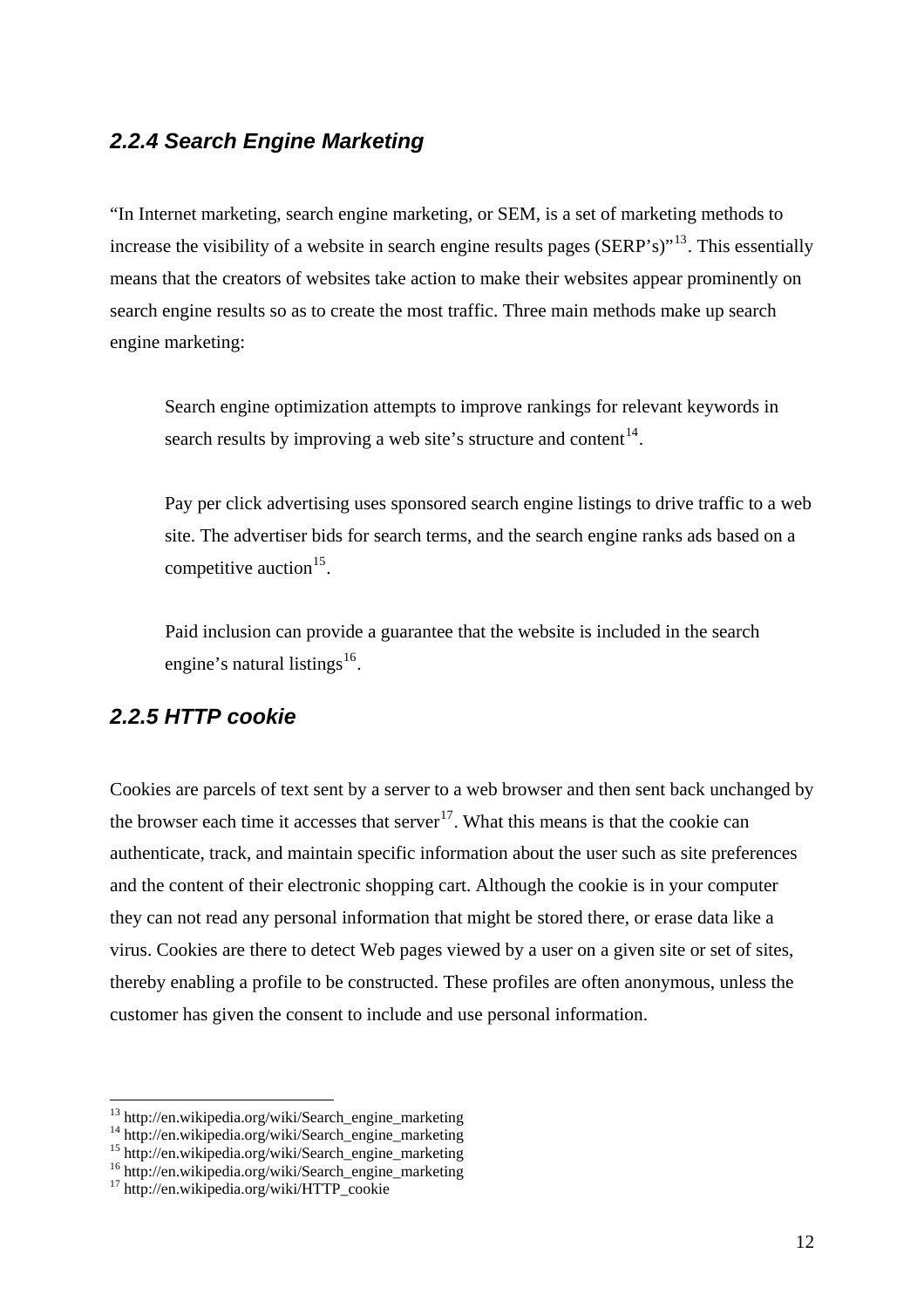#### *2.2.6 Data mining*

This is also known as Knowledge-Discovery in Databases (KDD)<sup>[18](#page-12-0)</sup>. Essentially data mining is the process of automatically searching large volumes of data for patterns using tools such as classification, associate rule mining and clustering  $19$ .

This is a much utilized process by businesses or other organization, as well as the sciences to go through vast amounts of information in order to detect patterns, trends or generally just picking out relevant information.

Data mining can be used for either knowledge discovery, which is to provide explicit information on patterns or trends that are manifested in the world today, or forecasting, which are predictive models that view potential future events.

Data mining can provide a great benefit to many companies that have access to large databases of information because trends, both present and future can more accurately be assessed and companies can be proactive in their development and marketing efforts.

#### *2.2.7 Viral marketing*

This marketing technique makes use of pre-existing social networks to increase brand awareness. In essence the technique entails people sending e-mails to friends or by making them aware of certain content online that is interesting to them, this content in turn is sponsored by a brand thereby enhancing the awareness of this brand<sup>[20](#page-12-2)</sup>. This is then sent on to friends of friends spreading through the net at a very high pace. This is a sophisticated wordof-mouth. It is a cheap method of marketing that can generate huge amounts of traffic and reach a large number of people very rapidly.

#### *2.2.8 Affiliate marketing*

This is a method of promoting a web business through an affiliate. This means that there exists a link on a website to another brand website. The affiliate can be compensated for

<span id="page-12-0"></span><sup>18</sup> http://en.wikipedia.org/wiki/Data\_mining

<span id="page-12-1"></span><sup>&</sup>lt;sup>19</sup> http://en.wikipedia.org/wiki/Data\_mining

<span id="page-12-2"></span> $^{20}$  http://en.wikipedia.org/wiki/Viral\_marketing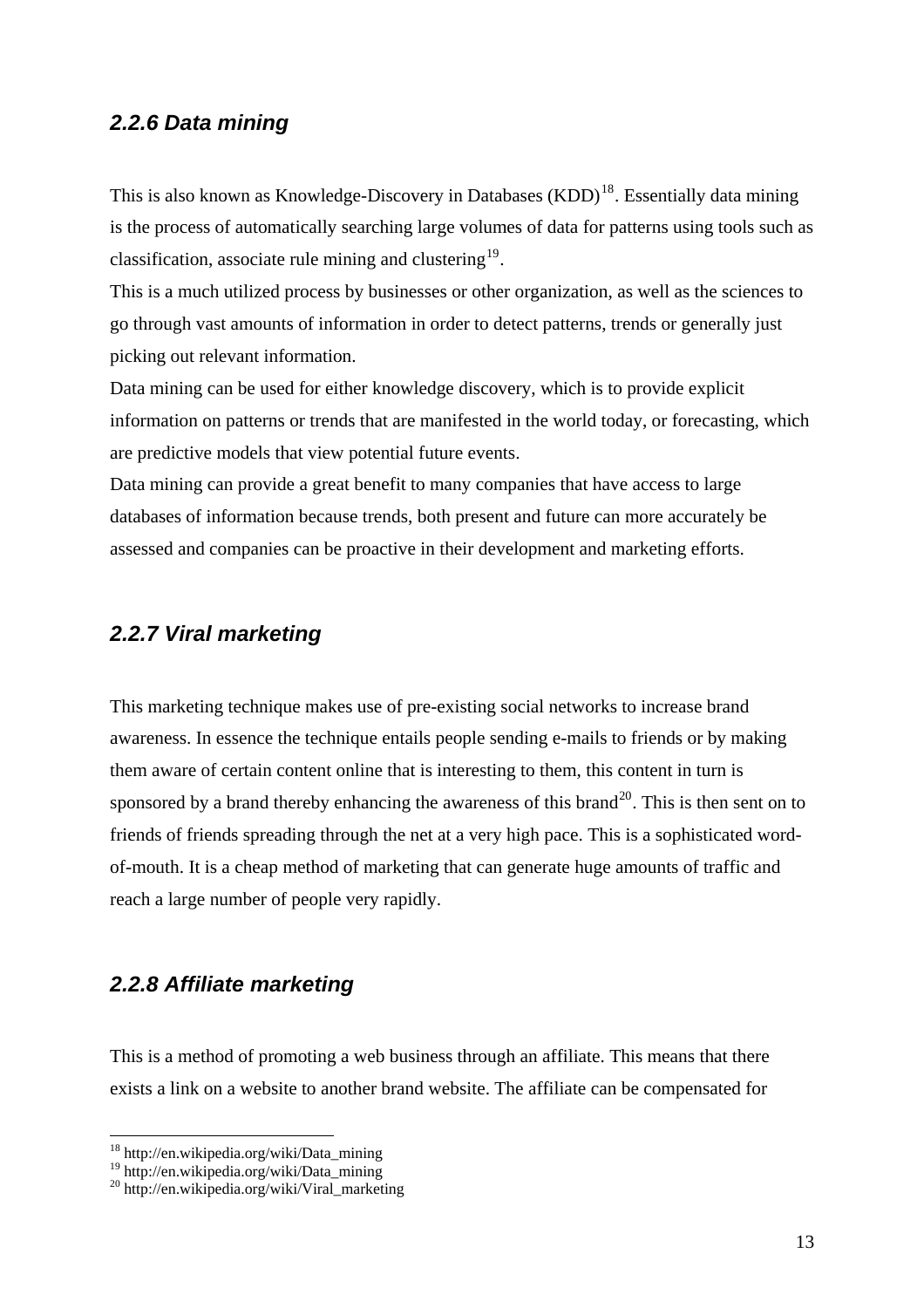"click-throughs", or for business generated from a "click-through" from his or her website, as well as registrations or new customer profile generations that stem from the affiliate website<sup>[21](#page-13-0)</sup>. This is a well liked marketing program because it is a "pay-for-performance" tool that can potentially be very profitable.

Affiliate sites can be personal websites, comparison shopping sites, content sites or blogs, to mention a few.

I have mentioned a few online marketing tools that are most widely used today. Web businesses often utilize a combination of these in order to create the highest amount of traffic and online transactions, as well as information gathering for future marketing efforts and to maximize the effectiveness of their product portfolio.

<span id="page-13-0"></span> $^{21}$  http://en.wikipedia.org/wiki/Viral\_marketing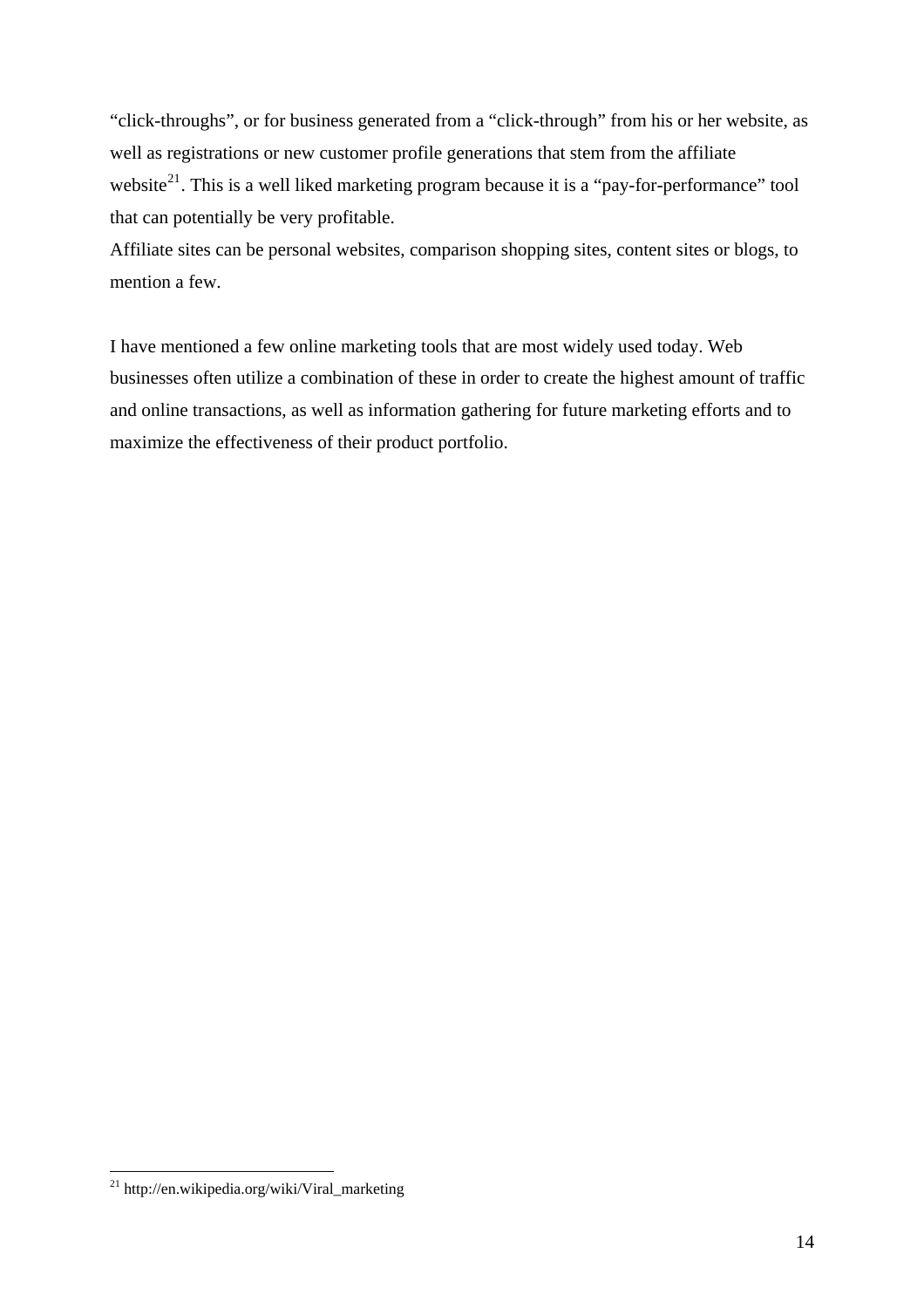## **3.0 Ethics theory**

Ethics, sometimes referred to as moral philosophy, is the attempt at systematically understanding moral concepts such as right, wrong, good, and  $bad^{22}$  $bad^{22}$  $bad^{22}$ . Ethical theory is also aimed at justifying moral principles and theories. I will in my description of ethics and in my discussions view morality and ethics as synonymous, because they are in my mind interrelated subjects that describe the same basic principles.

This section will include three major ethical theories that all fall under the area of normative ethics. These are Utilitarianism, Deontological ethics and Virtue ethics. Normative ethics is the study of how to determine ethical values and it differs from the other primary areas; metaethics and applied ethics. Meta-ethics is in its essence the study of the concepts of ethics, while applied ethics is the study of the use of ethical values. Normative ethics tries to bridge the gap between these two major areas of ethics<sup>[23](#page-14-1)</sup>.

#### *3.1 Utilitarianism*

This is a subset of Consequentialism, and has as its central theme the "doctrine that the moral worth of an action is solely determined by its contribution to overall utility"<sup>[24](#page-14-2)</sup>. Hence it is the outcome of an act that determines the morality of that act. The outcome in Utilitarianism is utility, or the good to be maximized, and is defined by many as happiness and pleasure. An immoral act then would be one that results in suffering and pain.

Jeremy Bentham (1748-1832) was the first proponent of utilitarianism who systematized its components.[25](#page-14-3) In his words utilitarianism is explained such:

 "Nature has placed mankind under the governance of two sovereign masters, pain and pleasure. It is for them alone to point out what we ought to do, as well as what we shall do<sup>"[26](#page-14-4)</sup>. The utility concept was also defined by Bentham as "the good is whatever brings the greatest amount of happiness to the greatest number of people"<sup>[27](#page-14-5)</sup>.

<span id="page-14-5"></span><sup>&</sup>lt;sup>22</sup> http://en.wikipedia.org/wiki/Ethics

<span id="page-14-1"></span><span id="page-14-0"></span><sup>&</sup>lt;sup>23</sup> http://en.wikipedia.org/wiki/Ethics

<span id="page-14-2"></span><sup>24</sup> http://en.wikipedia.org/wiki/Utilitarianism

<span id="page-14-3"></span><sup>25</sup> http://en.wikipedia.org/wiki/Utilitarianism

<span id="page-14-4"></span><sup>26</sup> Pojman, Louis P. *Ethical Theory*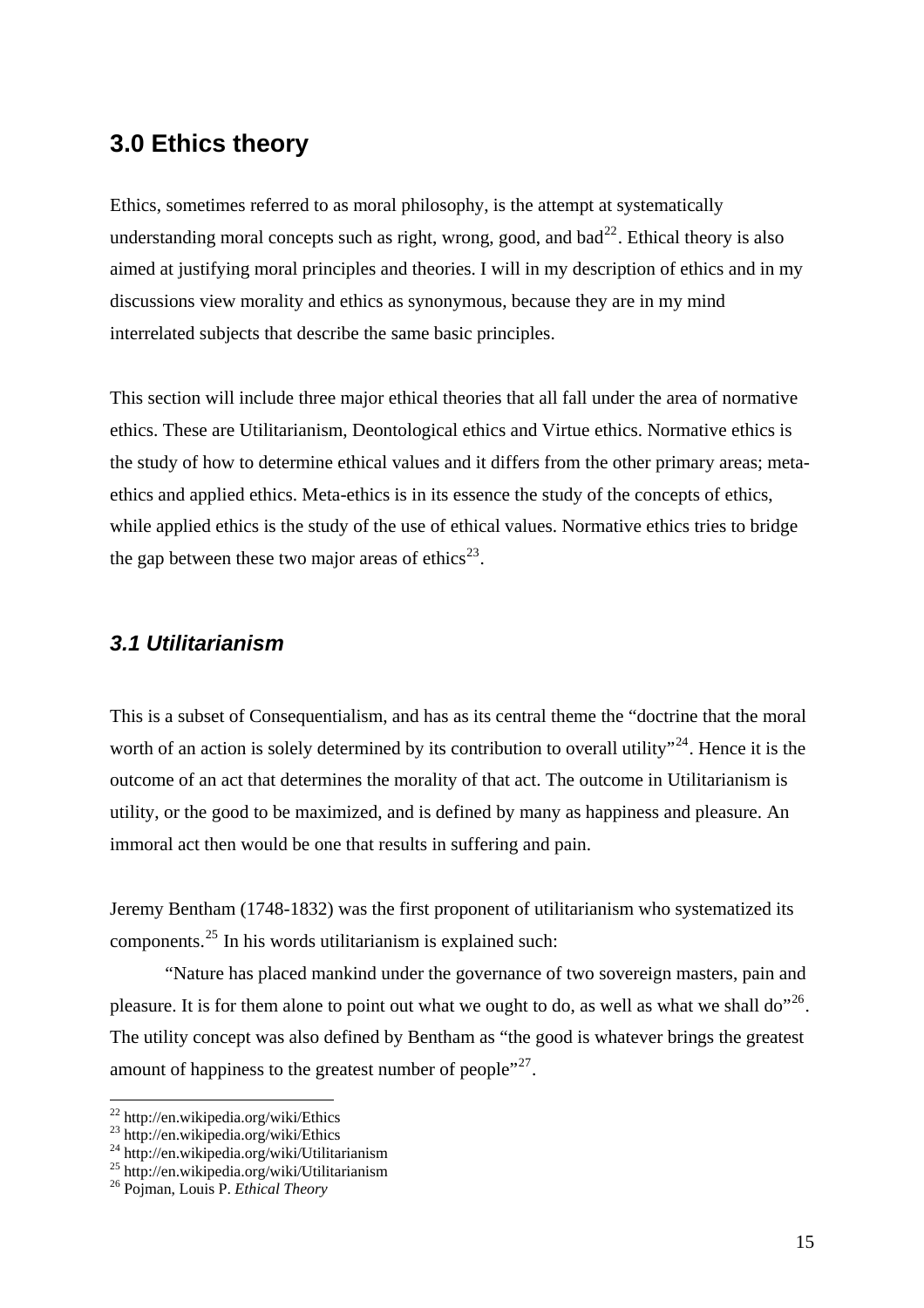Bentham's philosophy has been criticized for being slightly simplistic because he did not distinguish types of pleasure or the occupier of pleasure. His philosophy was often referred to as pig-philosophy because a pig enjoying his life would describe a higher moral state than a slightly satisfied human.<sup>[28](#page-15-0)</sup> To further the view of utilitarianism, John Stuart Mill (1806-1873) attempted to separate happiness from mere sensual pleasure:

"It is better to be a human dissatisfied than a pig satisfied; better to be Socrates dissatisfied than a fool satisfied"<sup>[29](#page-15-1)</sup>.

Utilitarianism can further be divided into act utilitarianism and rule utilitarianism. The adherents of the former say that we ought to apply the principles of utility to all of the alternatives open to us, while the proponents of the latter believe that an act is right if it conforms to a valid rule within a system of rules and that, if followed, will result in the best state of affairs $30<sub>1</sub>$  $30<sub>1</sub>$ 

Rule utilitarianism can be viewed as similar to the next big ethical theory, Deontological ethics.

#### *3.2 Deontological ethics*

This is a theory that has as its main proponent Immanuel Kant  $(1724-1804)$ .<sup>[31](#page-15-3)</sup> The main difference between deontological ethical theory and that of utilitarianism is that while a utilitarian views an act as moral by its outcome, adherers to deontological theory see intrinsic value in the act itself. Deontologists can see an act as morally wrong even though it maximizes good, and hence the principles of right and good are furthered from the utilitarian view that essentially states that an act is right if it maximized good<sup>[32](#page-15-4)</sup>. So under deontological principles there is something wrong about lying even though it can maximize good, and there is something right about truth-telling and promise-keeping even though this might bring about harm.

<sup>&</sup>lt;sup>27</sup> http://en.wikipedia.org/wiki/Utilitarianism<br><sup>28</sup> Pojman, Louis P. *Ethical Theory* 

<span id="page-15-0"></span>

<span id="page-15-2"></span>

<span id="page-15-1"></span><sup>&</sup>lt;sup>29</sup> Pojman, Louis P. *Ethical Theory*<br><sup>30</sup> Pojman, Louis P. *Ethical Theory*<br><sup>31</sup> http://en.wikipedia.org/wiki/Deontological

<span id="page-15-4"></span><span id="page-15-3"></span><sup>32</sup> http://en.wikipedia.org/wiki/Deontological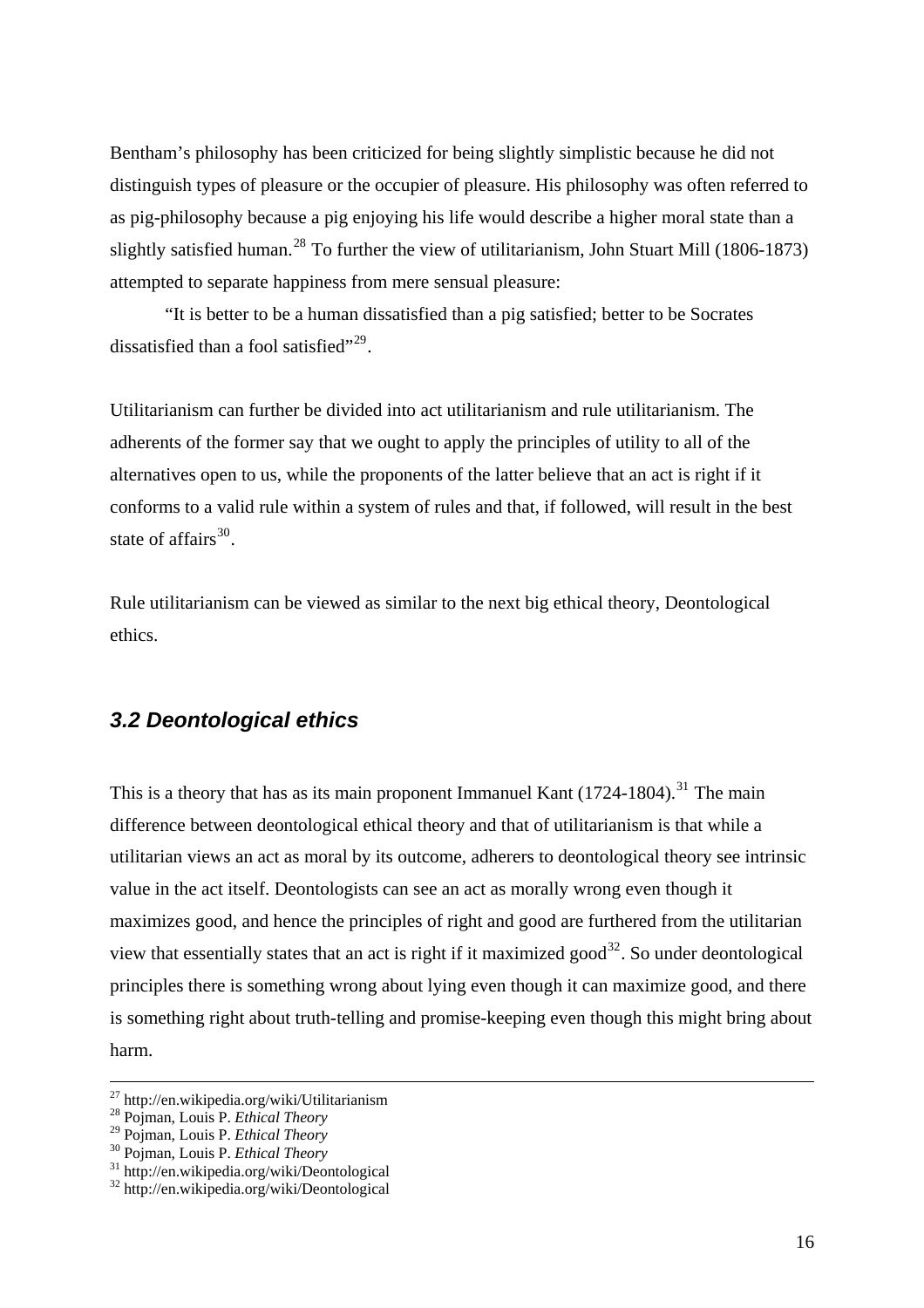Kant's view on ethics were such that an action was morally wrong if it acted against the principle of a person being a free and rational being, and conversely morally right if it furthered the status of people as being free and rational. Kant preached of duty to follow the latter act and a duty to avoid the former. He also distinguished between what he called *contingent duties*, which only needed be carried out under very special circumstances, and *categorical duties*, which always need to be carried out. The only true categorical duty as Kant saw it was the furthering of human freedom and rationality. He called this the *categorical imperative.[33](#page-16-0)*

#### *3.3 Virtue ethics*

This is perhaps one of the oldest ethical theories and it dates back to Aristotle and Plato. The difference from the action or duty based principles that fall under the prior two ethical theories, virtue ethics does not center on consequences but rather virtue-based ethics involves the principle, the agent, the person and the character and disposition of that person. Virtue ethics emphasizes what makes a good person, rather than what makes a good action.<sup>[34](#page-16-1)</sup>

As mentioned Virtue ethics, like much of Western tradition, originated from ancient Greek philosophy. Plato's Symposium includes a discussion of virtue. Here four major virtues are presented known as the Four Cardinal Virtues; prudence, justice, fortitude and temperance.<sup>[35](#page-16-2)</sup>

Aristotle further categorized virtues as moral and intellectual. He presented nine intellectual virtues, the most important being Sophia (theoretical wisdom) and phronensis (practical wisdom).<sup>[36](#page-16-3)</sup> The moral virtues included the Four Cardinal Virtues described above.

The purpose of living a virtuous life according to Aristotle was to achieve a state of Eudaimonia, or human flourishing. This is the ultimate end state of human life, and is characterized by the well-lived life. In order to achieve eudaimonia one has to adhere to and

<sup>33</sup> http://en.wikipedia.org/wiki/Deontological

<span id="page-16-1"></span><span id="page-16-0"></span><sup>&</sup>lt;sup>34</sup> http://en.wikipedia.org/wiki/Virtue\_ethics

<span id="page-16-2"></span> $35 \text{ http://en.wikipedia.org/wiki/Virtue}$  ethics

<span id="page-16-3"></span> $36$  http://en.wikipedia.org/wiki/Virtue\_ethics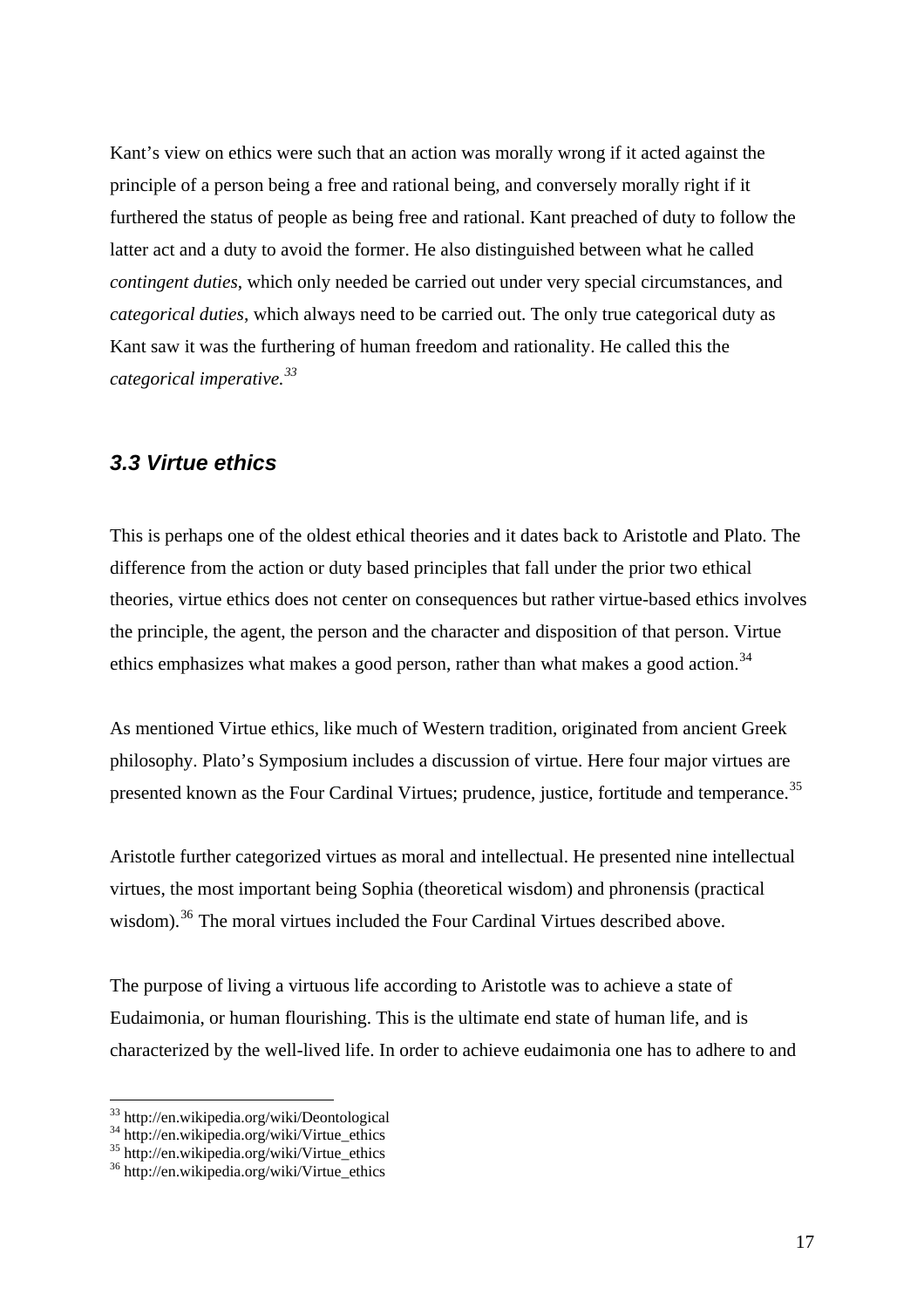practice the virtues, which in modern virtue ethics has translated into habits or qualities that allows for a person to succeed at their purpose. $37$ 

<span id="page-17-0"></span><sup>1</sup> 37 http://en.wikipedia.org/wiki/Virtue\_ethics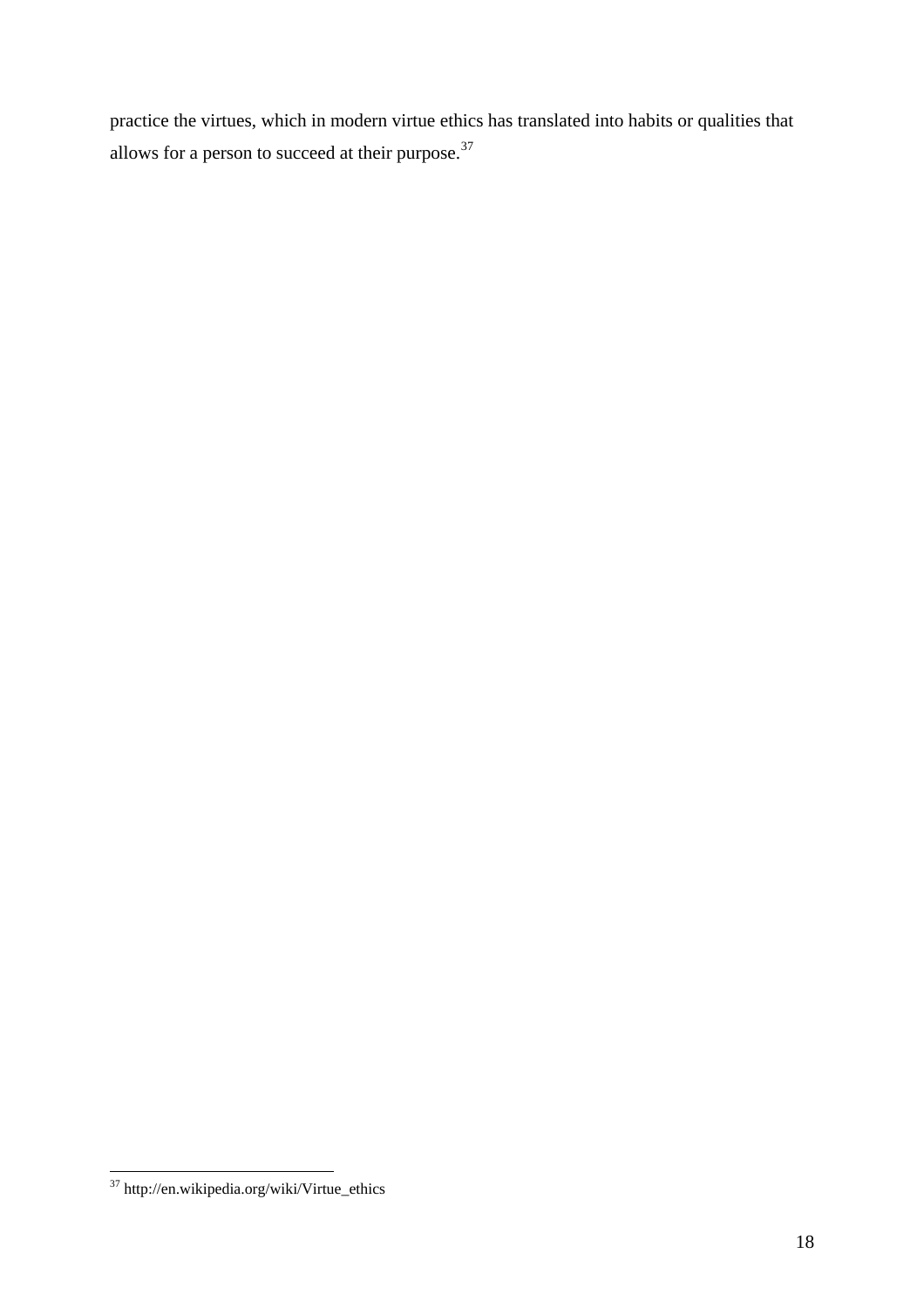#### *4.0 Marketer's responsibilities*

This chapter deals with the responsibilities of marketers from an ethical point of view. It also raises some ethical concerns of Internet marketing.

Marketers have a responsibility to provide the public with information on products and services so that they are best suited to make autonomous and well educated choices on products and services that maximizes their utility. Ethical marketing then "involves practices that emphasize transparent, trustworthy, and responsible policies and actions that exhibit integrity and fairness to customers and other stakeholders<sup>"[38](#page-18-0)</sup>.

Looking at this from an ethical theory perspective there are two distinct ways of viewing how the marketer might adhere ethicality within their profession.

## **4.1 A deontology of marketers[39](#page-18-1)**

As mentioned previously, the deontological view sees the act it self as either ethical or unethical. In the case of marketers then we can claim that deontology becomes rules for best behavior. Many businesses today have instilled codes of conduct for how to act in the marketplace. These rules guide the individual employee, as well as the corporation as a whole on how to market the product so that it preserves the interests of customers and other stakeholders.

Codes of conduct can however be flawed because they are not specific enough as to what constitutes ethical behavior. Words such as integrity and honesty are often repeated in codes of conduct, but can seem ambiguous at best if not misleading. It does not give a specific definition on how to achieve these standards and in some cases might only set a minimum acceptable standard for which there are many loopholes.

<span id="page-18-0"></span><sup>38</sup> Klein et al. *Ethical Marketing: Looking on the bright side*

<span id="page-18-1"></span><sup>39</sup> Thompson, Mike. *Marketing Virtue*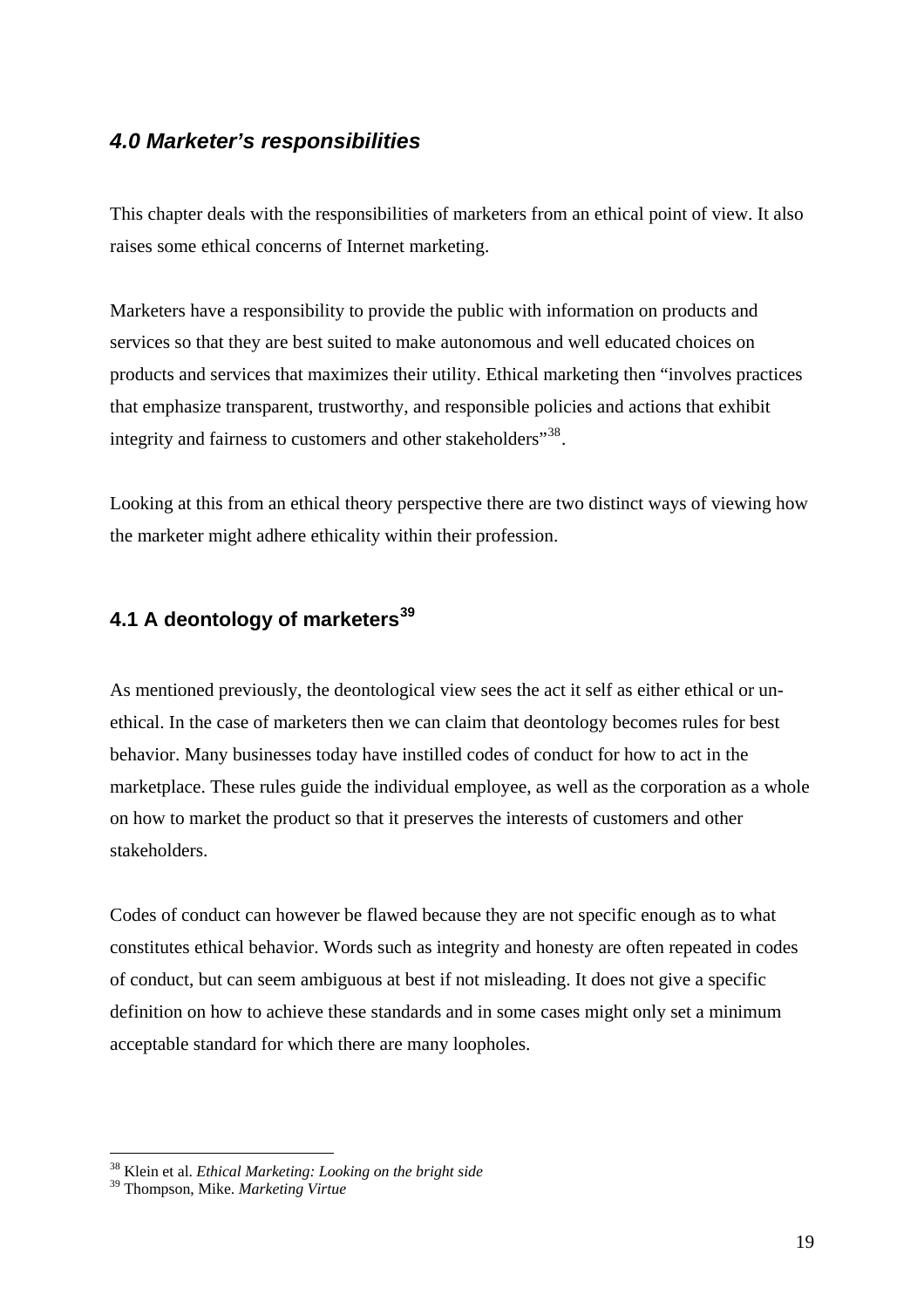In other cases however codes of conduct can be effective at setting ethical standards for best behavior. One example from the Advertising Standards Authority seems to be more explicit in its wording: "Advertisers are called on not to exploit the credulity, lack of knowledge or inexperience of consumers"[40](#page-19-0). They also say that "advertisers should not "mislead by inaccuracy, ambiguity, exaggeration, omission or otherwise".

Perhaps the most comprehensive codes of conduct are those provided by the American Marketing Association. They have lists of best behavior for promotion, distribution, pricing and marketing research. The AMA also has a code of ethics for marketing on the internet:

*Internet marketers' professional conduct must be guided by[41](#page-19-1) :*

- *1. Support of professional ethics to avoid harm by protecting the rights of privacy, ownership and access*
- *2. Adherence to all applicable laws and regulations with use of Internet marketing that would be illegal, if conducted by mail, telephone, fax or other media*
- *3. Awareness of changes in regulations related to Internet marketing*
- *4. Effective communication to organizational members on risks and policies related to Internet marketing, when appropriate*
- *5. Organizational commitment to ethical Internet practices communicated to employees, customers and relevant stockholders*

Many companies have codes of conduct, and they are more or less specific. A major problem however, and one that is multiplied by the Internet, is that of enforcement. The lack of an international standard and the lack of an independent international body of accountability makes the reliance on individual codes of conduct alone extremely inefficient in the quest for best behavior within, and across industries. $42$ 

A different view of marketing ethics is that of the marketer as a moral agent.

<span id="page-19-0"></span><sup>&</sup>lt;sup>40</sup> Thompson, Mike. Marketing Virtue

<span id="page-19-1"></span><sup>&</sup>lt;sup>41</sup> Bush et al. *Ethics and Marketing on the Internet: Practitioners' Perception of Societal, Industry and Company Concerns* 

<span id="page-19-2"></span><sup>42</sup> Thompson, Mike. *Marketing Virtue*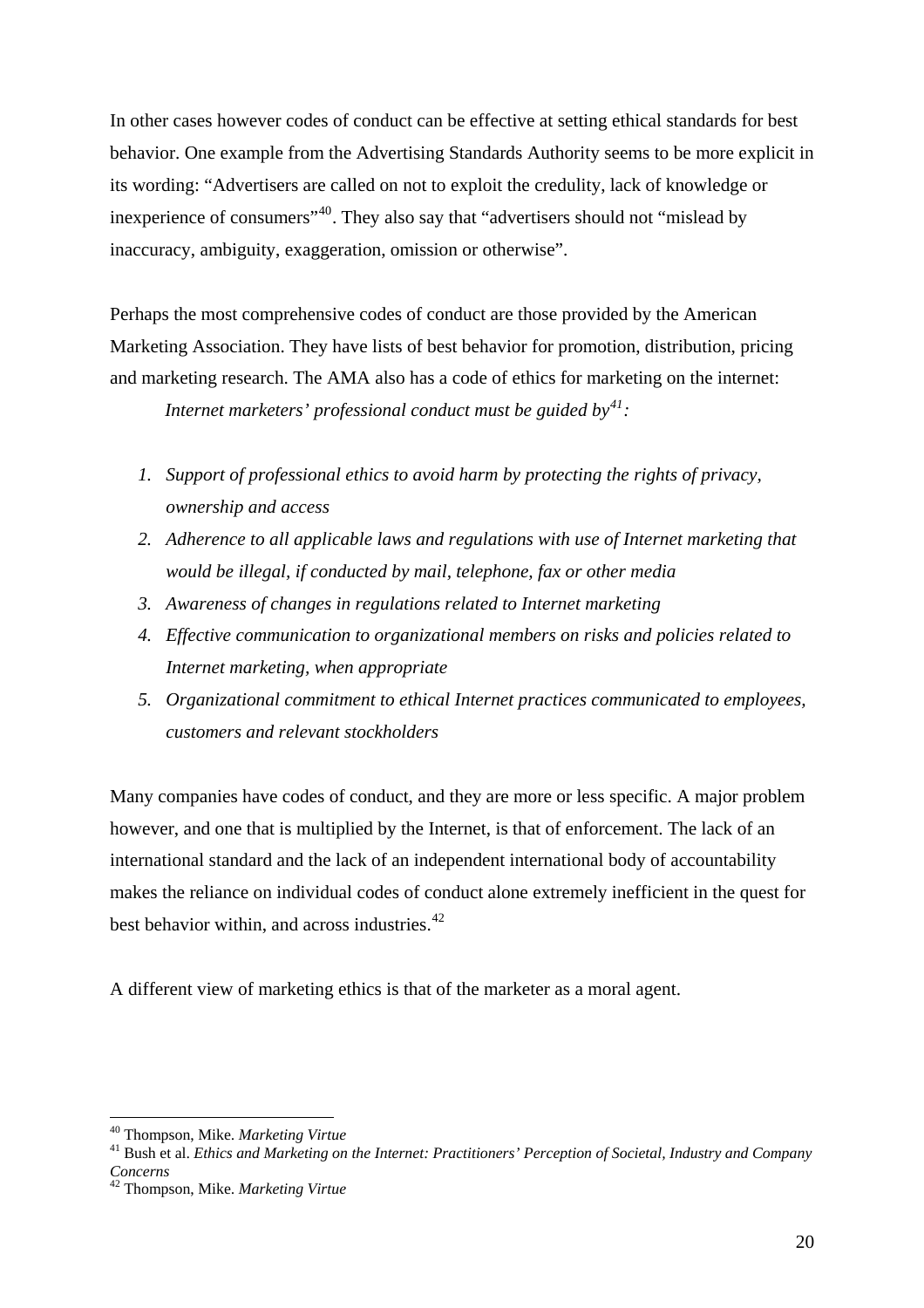## *4.2 The virtuous marketer[43](#page-20-0)*

The virtue approach to marketing ethics focuses both on the moral character and the motives of marketers<sup>[44](#page-20-1)</sup>. The virtuous marketer has the responsibility of acting as a moral agent. That is the marketer needs to make judgments about the ethical nature of the marketing mix and the brand communication. The ethical performance of the individual must be examined through training and appraisal systems. This is something which a deontological view might not manage because it sets up rigid rules, or codes of conduct.

Being a moral agent the marketer can put him or her self in the position of the receiver of the marketing message and empathize with the recipient. The questioning of the morality of the message can aid the marketer in becoming more truthful, honest and deliver a message that fulfils a real demand, at the maximum utility.

W. D. Ross (1930) set out six guiding principles to best behavior. These can very easily be adopted by marketers in their quest for morality. These principles are in actuality duties that the individual has in order to be a virtuous person  $45$ .

- 1. The duty to honesty
- 2. The duty to exactitude
- 3. The duty to gratitude
- 4. The duty to justice
- 5. The duty to self-improvement
- 6. The duty no to place the health or safety of others in danger

Honesty and exactitude in marketing goes directly to the question of deception. Many marketing campaigns have been wrought with misrepresentation, misguidance, or omission which can have an adverse effect among the target audience. The content of certain products, the promises made or the safety of use can be areas were honesty and exactitude have an effect.

<span id="page-20-0"></span><sup>&</sup>lt;sup>43</sup> Skinner, Heather. *Towards a Typology of Virtuous Marketing*<br><sup>44</sup> Thompson, Mike. *Marketing Virtue*<br><sup>45</sup> Thompson, Mike. *Marketing Virtue* 

<span id="page-20-1"></span>

<span id="page-20-2"></span>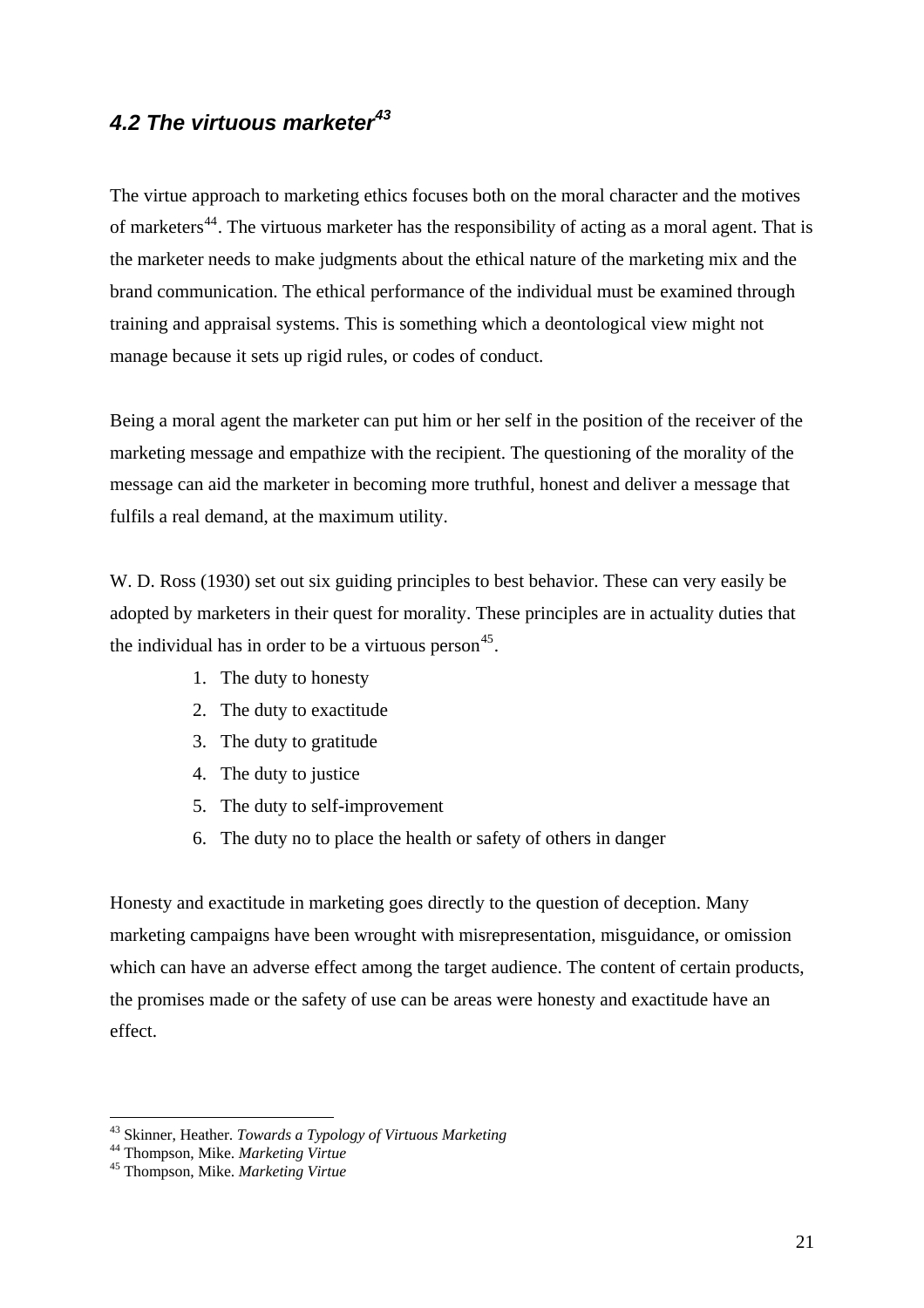The marketer should also take into consideration all the various stakeholders, and the roles they play with regards to the product or the service being offered. The duty to gratitude as well as that of justice, applies in this case. By upholding their duties to justice the marketer can also steer clear of manipulative and exploitative practices.

These duties are best described by Ben & Jerry, the American ice-cream makers:

*"Traditional marketing falsely attributes desirable qualities – sexiness, wealth, coolness, power – to products and brands through the use of techniques, like advertising, that have no real value to people or society"[46](#page-21-0).* 

The duty to self-improve is another important aspect in the creation of a virtuous marketer. This deals with the responsibility one has to the development of character and can be promoted through exemplary ethical leadership and training programs as well as higher business education.

Finally, the duty one has not to place anyone's health or safety in danger is essential to become a virtuous marketer. This also addresses the duty to honesty and exactitude in that the use of manipulative, exploitative advertising or the misguiding, omitting, or misrepresentation of facts must be avoided.

<span id="page-21-0"></span><sup>46</sup> Thompson, Mike. *Marketing Virtue*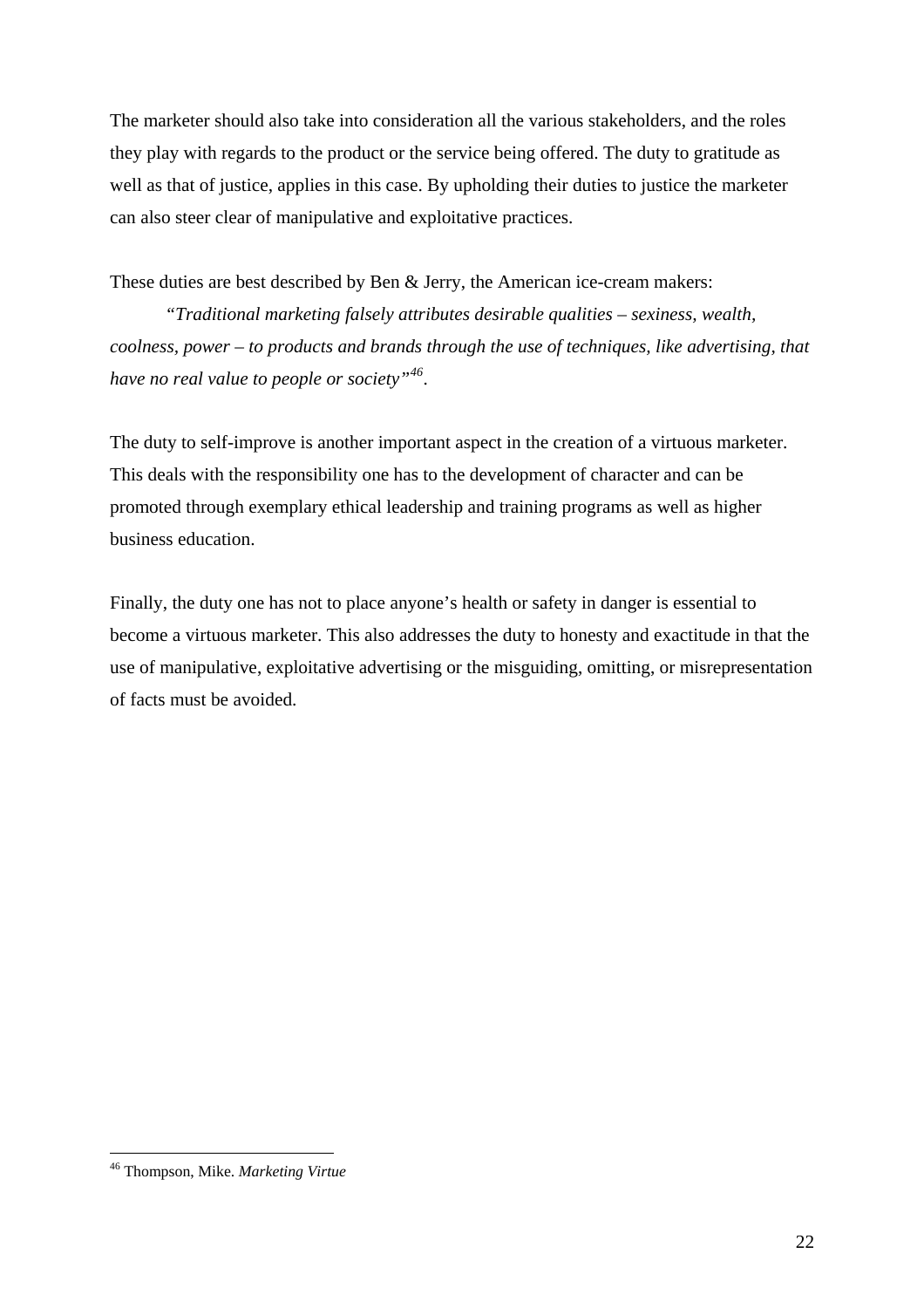### **5**.*0 Online Trust*

One of the most debated issues with regards to the web is that of trust. How can we trust that the online vendor will deliver the right product? Can we be sure that our credit card information or personal information isn't shared with others online? Are our children safe from online predators who seek to take advantage of them in one way or another? These are all valid questions that have been raised time and time again. Particularly in the infancy of the Internet and when online commerce started picking up were these real and valid concerns. Because the Internet was such a new medium there were people or organizations who saw the opportunity to take advantage of a yet to be tested and secure system. Some of these transgressions were obviously of a criminal nature, but many found themselves in that large grey area of ethical judgment.

In an article in the Journal of Business Ethics Victoria D. Bush et. al. questioned several marketing executives to gauge the perception of ethics at the societal, industry and organizational levels. The research came up with several very distinct ethical issues with regards to the Internet. They are in order of frequency of response:

- 1. Security of transactions
- 2. Illegal activity (fraud, hacking)
- 3. Privacy
- 4. Honesty/truthfulness
- 5. Judged by the same standards as other medium
- 6. Pornography
- 7. Product warranty
- 8. Plagiarism
- 9. Targeting children
- 10. Unsolicited e-mail
- 11. False advertising

It is worth mentioning that this was an article published in 2000 so there is reason to believe that security measures on personal computers is improved. However, the topic of security and privacy is a recurring theme with Internet use. Users of the Internet are still concerned that the personal information they provide online will be secure from abuse from third parties, and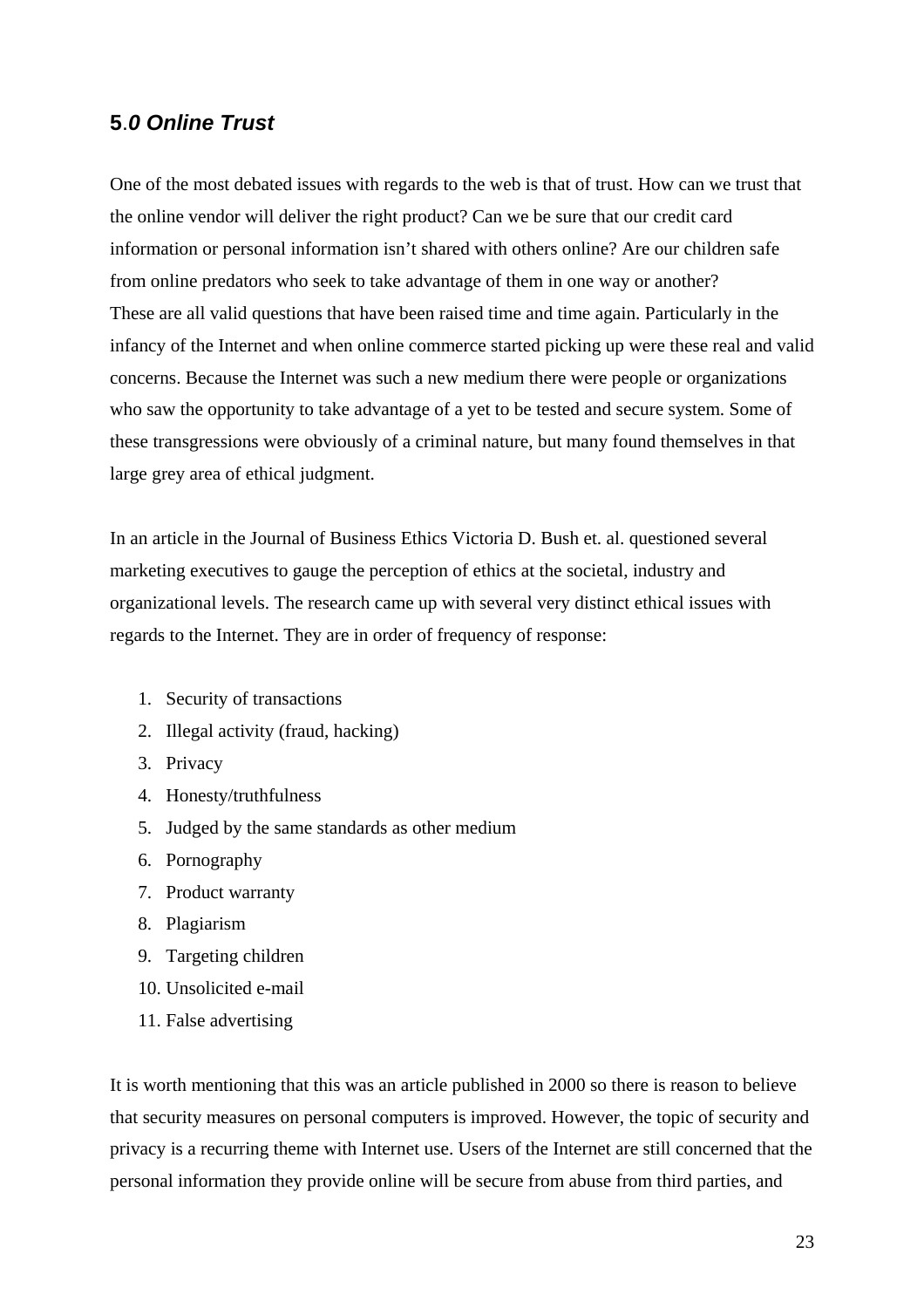that credit card information will remain with the entity with whom you made the initial transaction.

This might not be unwarranted concerns because many web sites do not disclose what they do with the personal information, in addition there is a whole new business entity online that makes their profits selling e-mail listings and such to businesses who seek to more effectively reach their target audience.

The Internet has increased the opportunity for marketers. Not only is this a new un-chartered medium it also functions as an advertising channel as well as a point of sales. By expanding a business from purely bricks-and-mortar to bricks-and-clicks you have increased the venue for reaching your target audience. But in addition to the opportunities, marketers have the obligation to shape this new medium to adhere to ethical standards that apply in the physical world. The lack of ethical standards, especially international standards, has left the Internet wide open for those with little moral fortitude, so it is up to those who wish to serve their stakeholders by acting according to ethical standards.

#### **5.1 Effects of trust**

1

What are the potential benefits of achieving trust on the Internet? E-loyalty<sup>[47](#page-23-0)</sup> is a term that has come up in recent years. This is a term that describes the action of returning to a website for future transactions. By achieving e-loyalty a website can receive a lot of free advertising. Web-of-mouth is a furtherance of the more traditional word-of-mouth, and it is infinitely more effective than the traditional form. Information online spreads instantaneously and so does rumors, gossip, hot tips and whether or not a website is good or bad. If a website is repeatedly seen to break some moral code or doing something against the good of the people who visit it this is information that can be disseminated throughout the web instantly, and cause the website to loose business. At the other hand by creating and ethical climate you as a business online can achieve competitive advantages such as better reputation, increased sales and market share and higher profits.

<span id="page-23-0"></span><sup>47</sup> Reichheld and Schefter. *E-loyalty: Your secret weapon on the web*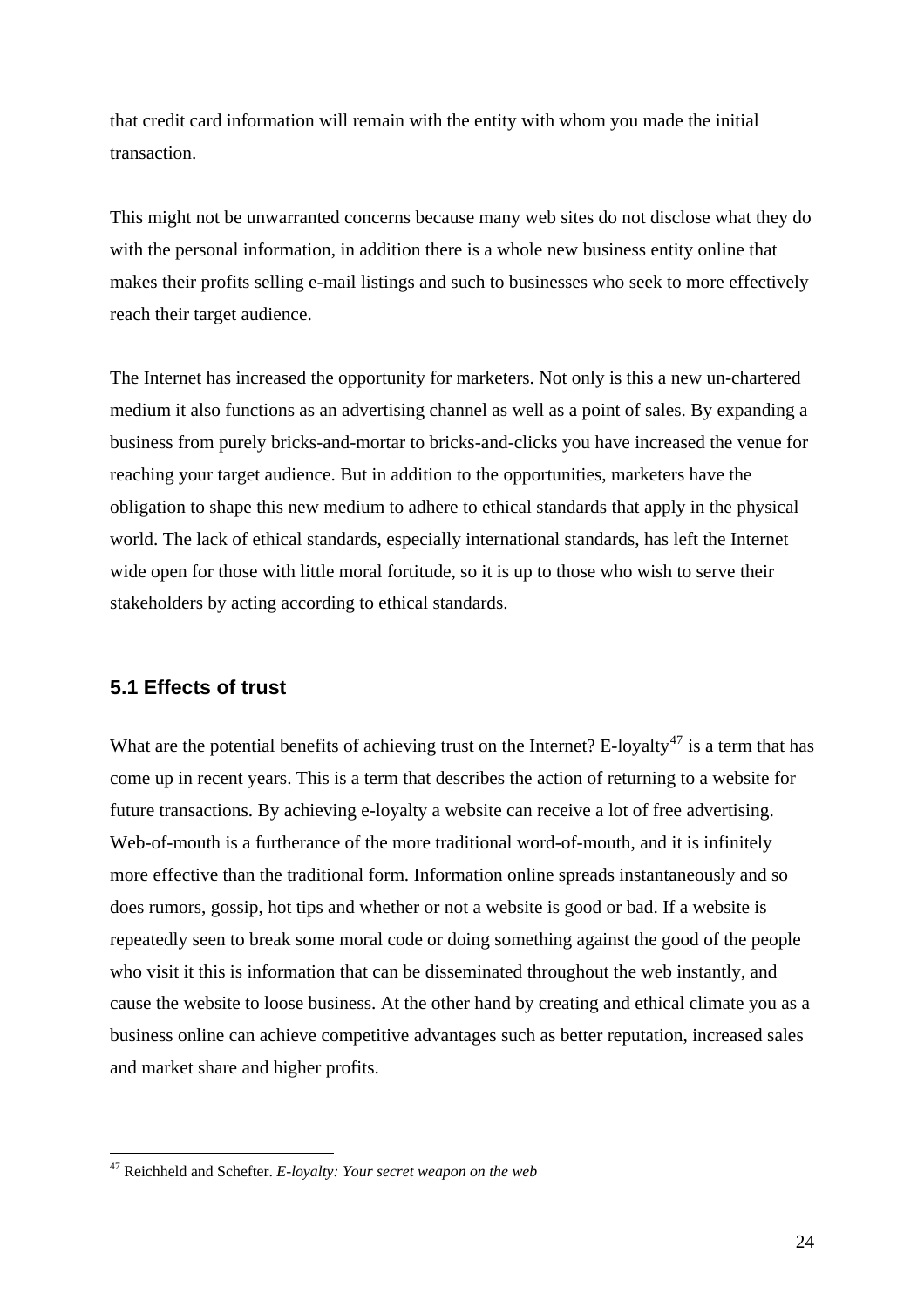Trust and e-loyalty has an effect on how much personal information the customer is willing to share with you<sup>[48](#page-24-0)</sup>. The more you know about your customer the better suited you are to meet their demand with a solution that maximizes their utility, which again might lead to repeat business and positive web-of-mouth. This positive spiral is unachievable with constant violations of ethical standards and therefore an incentive to online marketers and businesses to change their policy.

<span id="page-24-0"></span><sup>48</sup> Reichheld and Schefter. *E-loyalty: Your secret weapon on the web*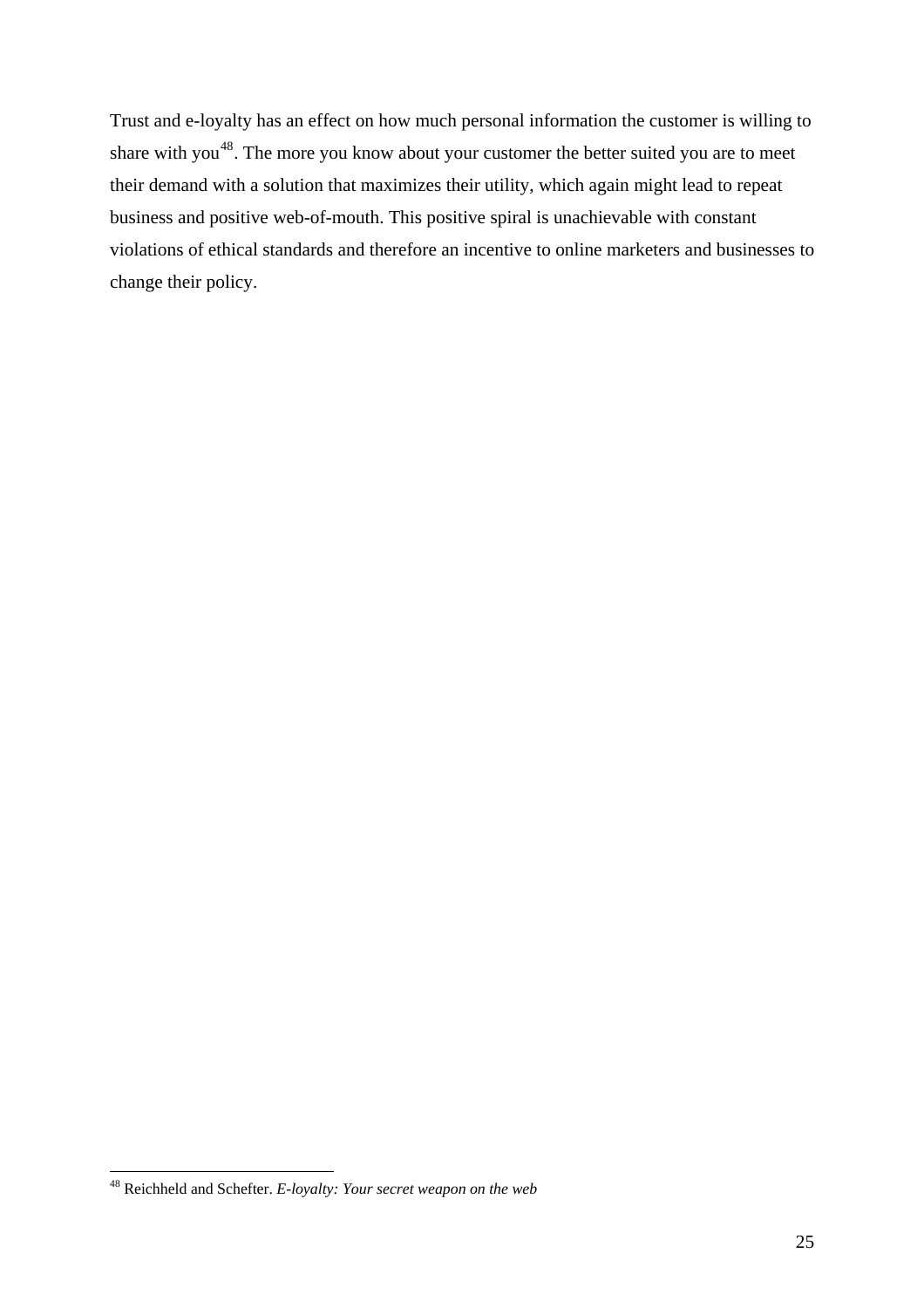## **Part II: Frame of reference**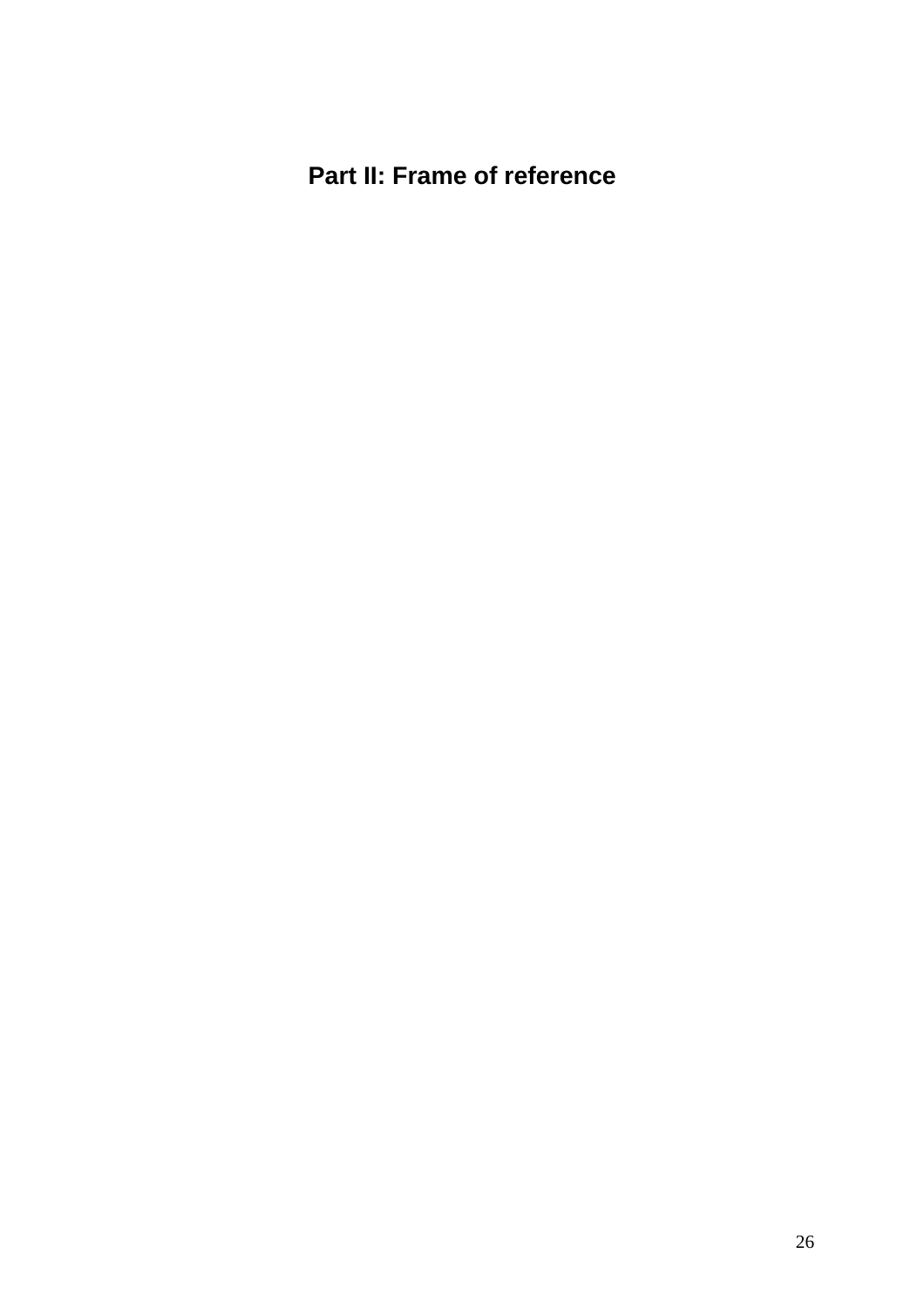#### *6.0 Frame of reference*

#### **6.1 The Virtuous Marketer: A utopia or a question of conviction**

There is much to be said for the different ethical perspectives I have presented in this paper. All three have as their main purpose to better human beings actions towards each other and society. Whether it be maximizing utility, defining the act it self as ethical or becoming an overall more virtuous person they all aspire to define something that is ultimately indefinable. The reason I believe it to be indefinable is the very nature of ethics. It is not a mathematical equation or a chemical formula, but rather people's view of what constitutes good behavior or pleasure and happiness. One can only adapt values that to you see as good and decent, but they may be judged differently by others because of the outcome of those choices or even the choice themselves. The biggest pitfall as I see it to establishing an ethical standard is that of culture. The reason we have so many different definitions and starting points for evaluating why an act or an outcome is ethical is because of differences in culture. Let's take the practice of gift-giving. In many Asian and Latin-American countries gift-giving is a sign of respect and that one wishes to get to know ones business partners as well as a sign that you are serious about the relationship you are about to embark upon, while some Western countries view gift-giving as bribes and therefore something to shy away from or at least deal with extremely carefully. The gift is viewed differently by the two sides because the inference drawn from the act of giving something to a potential partner is different. A gift has a positive connotation while a bribe has a negative one, and this is a result of a definition of what is ethically right and wrong.

So if the question of ethics is indefinable and the problems seem insurmountable why then even have a discussion around it and a definition of it. In my mind it isn't so much a question of definitions and rules as it is what I believe to be good ethical behavior. I am a firm believer that all humans are essentially good, but are corrupted at different junctions in their lives and therefore are unable to always make good ethical decisions. I think they still have that notion of what constitutes good ethical behavior and could make the "right" choice, but choose not too for various reasons.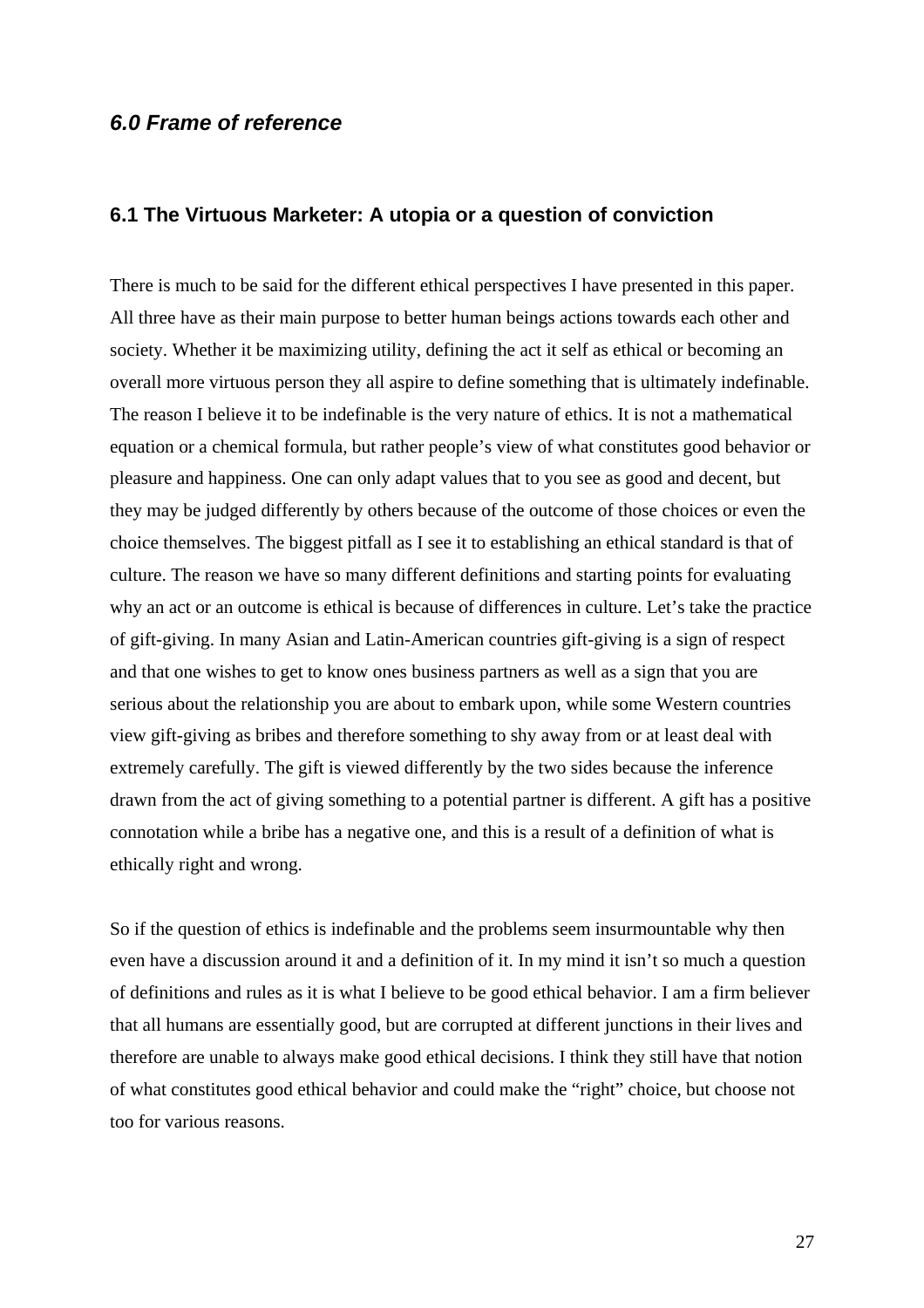When it comes to marketers I don't see the situations as any different. They are simply humans who are able to recognize what constitutes good ethical behavior and an ethical marketer and either choose to abide by that or not, for what ever reason. This is essentially what the virtue ethics teach us that a person can strive to be a virtuous person in every thing they do. This is easily transferred to marketing because what constitutes a virtuous person outside of business is the same as within the business realm.

There is still the problem of defining what a virtuous person or marketer is. I know what I believe it to be but it is infinitely hard to describe. I have therefore borrowed from the American Marketing Associations' statement of ethics to give an idea of some of the values a virtue marketer must possess and act on in their interaction with all the stakeholders they affect.

### **6.2 Ethical Values[49](#page-27-0)**

1

*Honesty – to be truthful and forthright in our dealings with customers and stakeholders Responsibility – to accept the consequences of our making decisions and strategies Fairness – to try to balance justly the needs of the buyer with the interest of the seller Respect – to acknowledge the basic human dignity of all stakeholders* 

*Openness – to create transparency in our marketing operations* 

*Citizenship – to fulfill the economic, legal, philanthropic and societal responsibilities that serve stakeholders in a strategic manner.* 

I believe these values represent the essential ingredients to become a virtuous marketer. They embody the characteristics that enable a marketer to care for all the different stakeholders so that no-one is made to suffer during any encounter with the marketer.

<span id="page-27-0"></span><sup>49</sup> http://www.marketingpower.com/content435.php (AMA Statement of Ethics)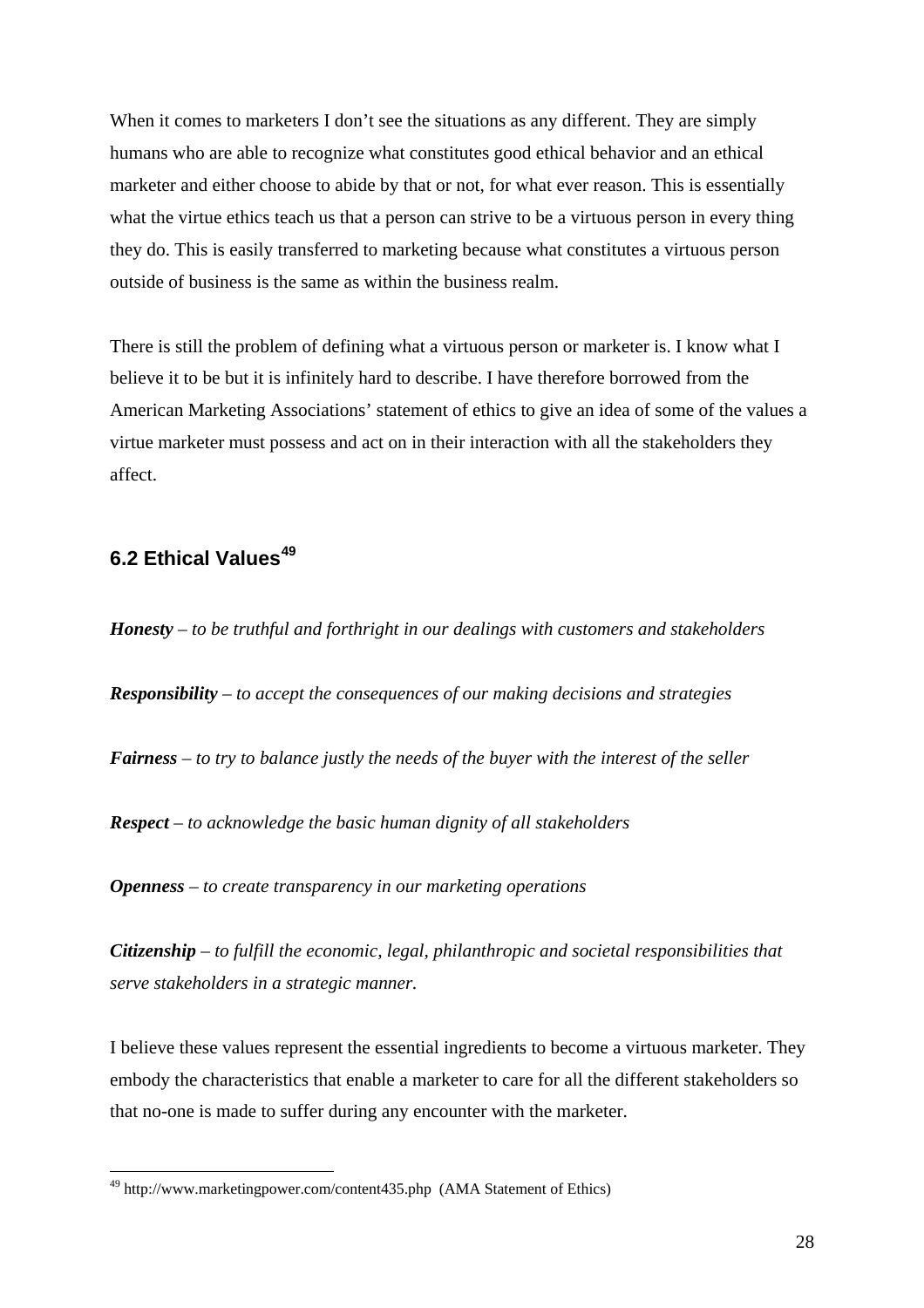Honesty is a critical aspect in marketing. I believe a marketer has the obligation to be honest in every aspect of business. This is an area where many find loopholes, because omitting certain details or twisting the facts to fit a marketing campaign or make the product seem more appealing might not be viewed by some as un-ethical, but in truth to be a truly virtuous marketer should not be used as a tool to manipulate any of the stakeholders. Honesty should also be viewed proactively, that is to say one should be honest from the start of a marketing campaign or design and production of a product and not merely used reactively when someone has found a fault.

Responsibility is another critical aspect that is closely linked to honesty. If the marketer takes full responsibility for their actions and decisions they need to be honest about it from the outset, but also acknowledge their responsibility to always be honest. It is difficult to theorize every conceivable situation that warrants scrutiny over who's responsible or not, but I feel it is uncomplicated for the marketer to carefully review his or her actions and the information they possess and determine whether or not they had the responsibility to act on it or not. Whether they do so or not is what separates the virtuous marketer from the rest.

Fairness within the field of marketing is as the definition rendered by the AMA, the obligation that marketers have to balance justly the needs of the buyers and sellers. It should be an easy matter to discern if one of the two, or any other stakeholder, receives an unfair advantage in any given transaction. This is a topic that is also closely linked to the previous two, honesty and responsibility, and if the three are followed should fulfill each other.

Respect is a fairly easy component of the value system provided by the AMA to acknowledge. If you treat your stakeholders the way you would want them to treat you there should be few transgression of this particular topic. However, many might believe they have a higher stake in the relationship and that this therefore warrants more or less respect. This perceived asymmetry can be taken advantage of by those who do not adhere to the values represented by the virtuous marketer.

Openness is also fairly easily defined in the area of marketing, and business in general. It is the question of whether or not you have something to hide, and if you do you are probably not pursuing a perfect score with the other values in the AMA value set. Transparency is a fancy word that has become popular in business. It can mean different things but what the general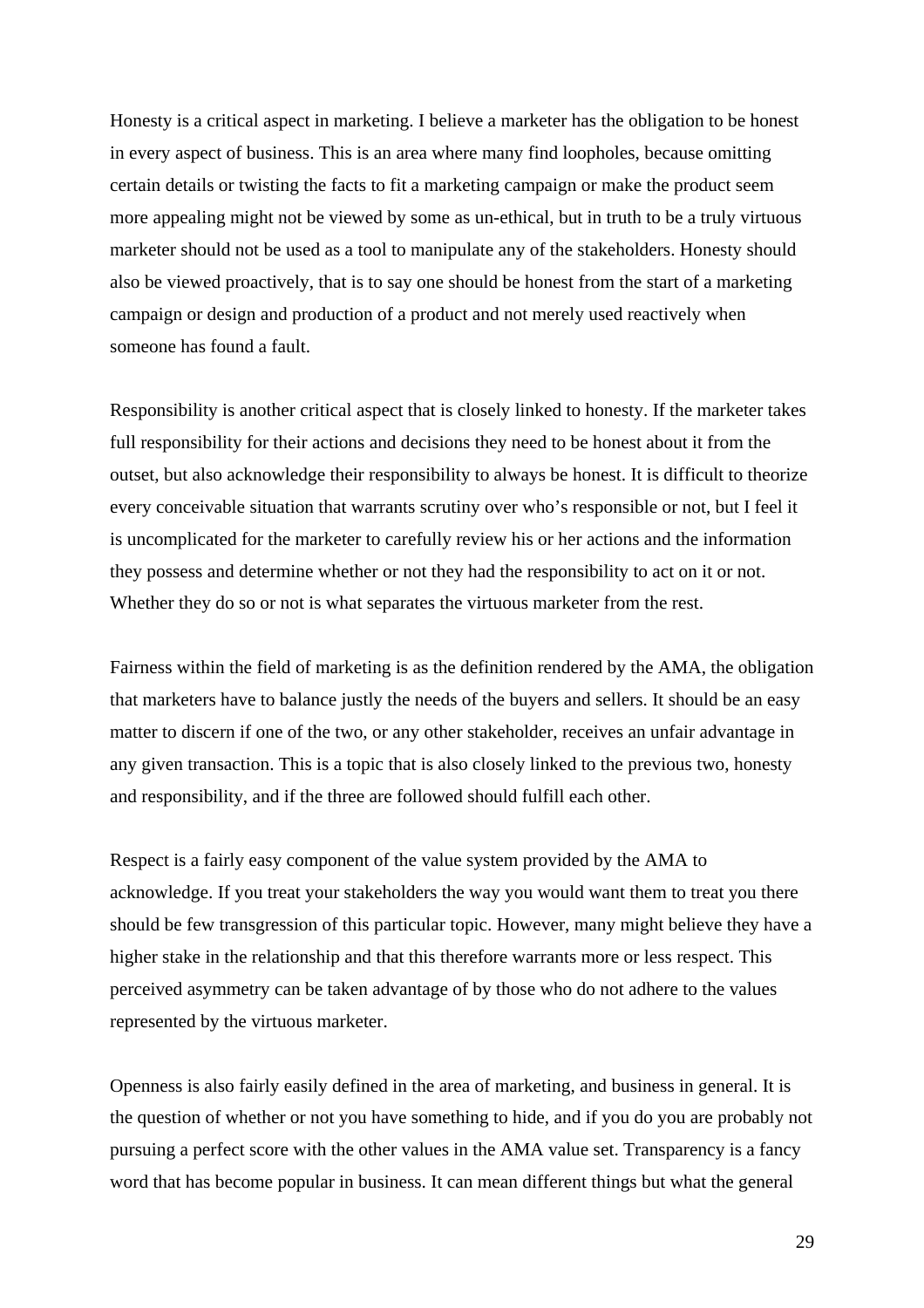idea is, is that others can view the inner workings of a business to see that they are not breaking the law or creating unfair advantages by manipulating facts and figures to name a few things. Providing information about anything from risks and safety concerns to product development and costs as well as communicating your company's philosophy on business, and welcoming un-biased third parties to investigate your practices can fall under the category of transparency. Some organizations hide behind security concerns related to patents or especially efficient business practices and I'm not suggesting that product secrets that are vital to the business need to be shared, but some things may be omitted under the cover of trade secrets because the truth can be uncomfortable. The criteria for whether information that was presented to the public could damage the company because it was related to patents or secret recipes or because it was embarrassing for other reasons should not be difficult to determine and the virtuous person would not have a problem discerning what falls in to which category.

Citizenship is a far more complex topic to cover. What can be said to be the corporate responsibility, as well as personal responsibility of any employee is to fulfill the requirements for economic, legal, philanthropic, and societal areas of concern with regards to every stakeholder. This can range from ensuring that the environment and the community in which you operate is taken care of as well as to help further the area of marketing to make sure it always strives to better itself.

I have covered some of the topics that I feel best embodies what a virtuous marketer is, and what every marketer should strive to accomplish. But are these unreachable ideals that in the cut-throat world of business today simple constitute a utopia. I'm afraid the answer is yes because the extrinsic awards of not adhering to such values all the time are greater and of more importance than the intrinsic award of becoming a virtuous person. I might seem an idealist when I say that I wish it wasn't so, but I also firmly believe that things can change because a person who has a conviction to better the profession of marketing, and him- or her self in general, can use these values to guide their actions.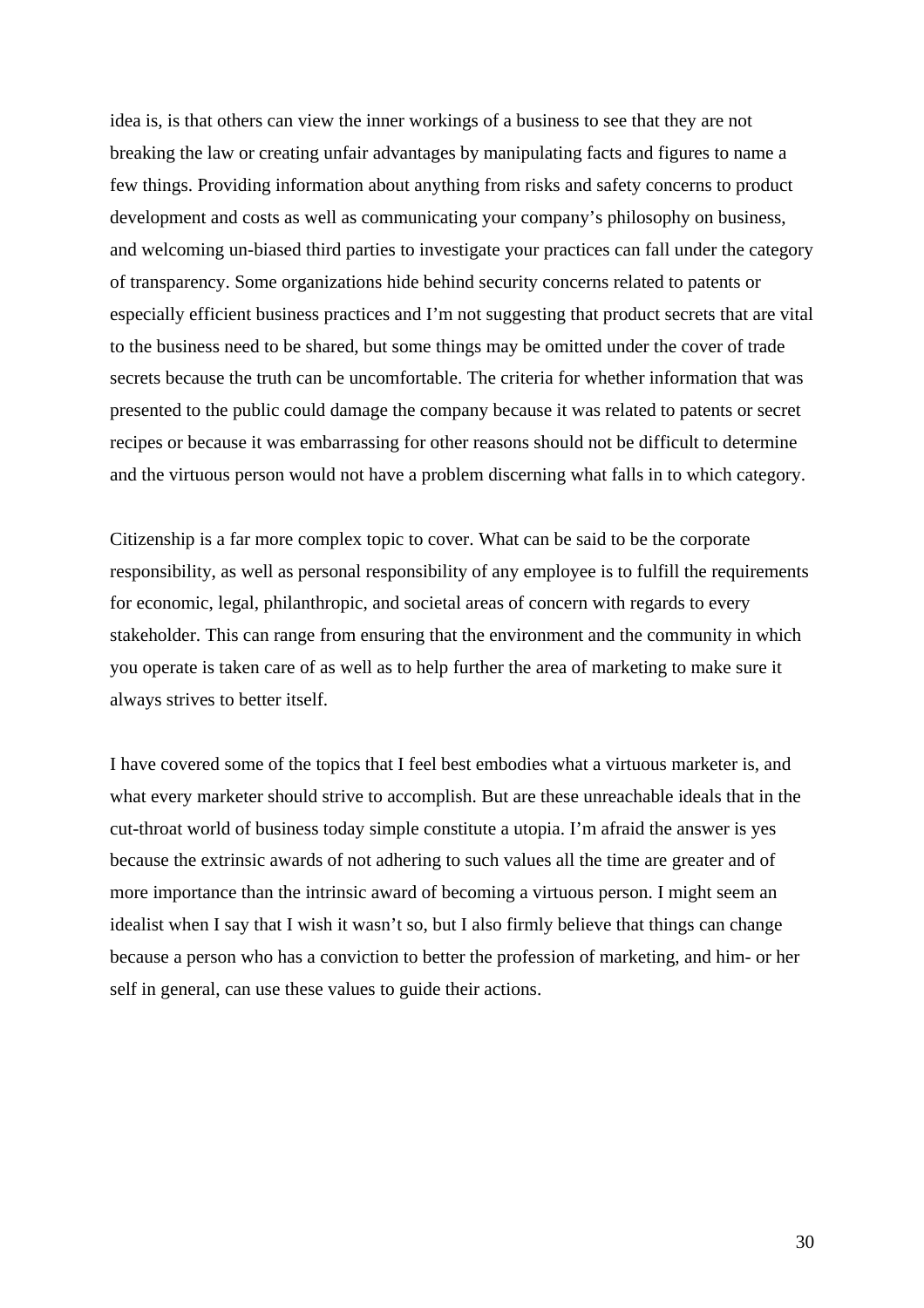*Part III: Method and Research*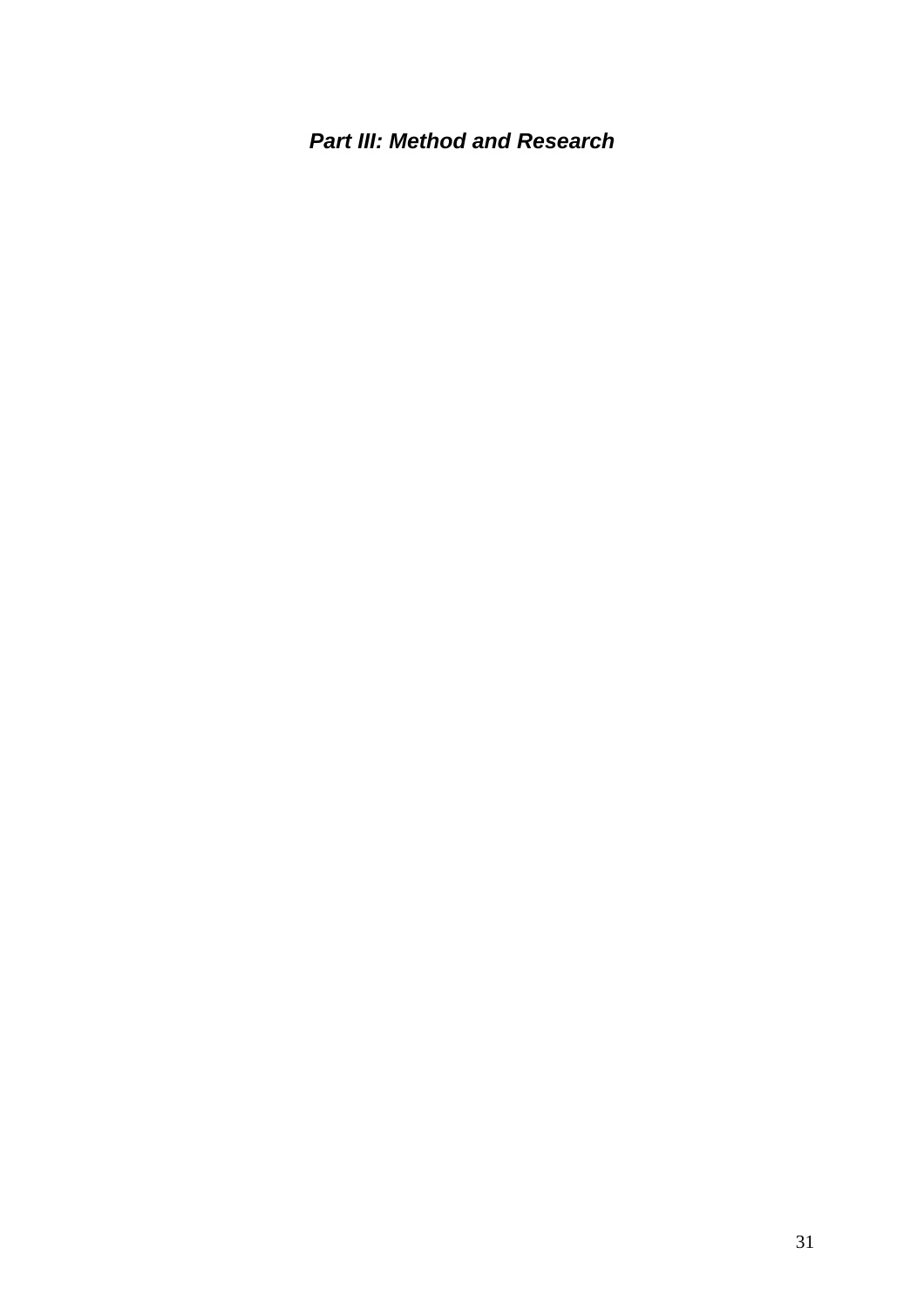#### *7.0 Method: Case*

I have chosen to use the case method for my thesis. The case study is a research strategy not linked to any particular type of evidence or method of data collection. Instead of using large samples and following strict procedures to examine a limited number of variables the case study involves in-depth studying of a single instance or event; a case. They provide a systematic way of looking at events, collecting data, analyzing information, and reporting results.<sup>[50](#page-31-0)</sup> The case method of research has historically been viewed as an inferior qualitative research method. Some researchers like Robert K. Yin find this stereotype to be erroneous because researchers might have misunderstood the methods' strengths and weaknesses and that in fact may have great potential as an exploratory design for future research.<sup>[51](#page-31-1)</sup> The flexibility offered by the case study can greatly increase the researchers understanding of the event it self, as well as the potential underlying causes for the event. The case can in and of itself offer great insight both for the actors involved in the case but also for students and professional from a variety of fields.<sup>[52](#page-31-2)</sup> Future research can also be more clearly determined as well as potential problems that may surface in the future.<sup>[53](#page-31-3)</sup>

The case study also describes events in a framework within an environment. This can provide the researcher with a more profound understanding of the event. This understanding can more easily be used to hypothesize about causality for future research. The flexibility of the case study may lead to ambiguity as to the problem at hand, especially during the preliminary stages of the study, but problems emerges as the case material is subjected to analysis. A conclusion is not necessarily stated nor is the situation reached in the case irreversible, but rather the case can highlight further issues for analysis or research which might be just as valuable as what the initial case study set out to uncover.<sup>[54](#page-31-4)</sup>

I have chosen to include three cases in this thesis. They have been chose based on my perception of their value in order to highlight ethical issues in online marketing, as well as potential ethical issues with off-line marketing that might be accentuated when taken online.

<span id="page-31-0"></span>

<span id="page-31-2"></span><span id="page-31-1"></span>

<sup>&</sup>lt;sup>50</sup> http://en.wikipedia.org/wiki/Case\_method<br><sup>51</sup> Yin, Robert K. *Case Study Research: Design and Methods*<br><sup>52</sup> Ims, Knut O. *Budsjettering i teori og praksis. Spesialoppgave ved høyere avdelings siviløkonomeksamen*<br><sup>53</sup>

<span id="page-31-3"></span>

<span id="page-31-4"></span>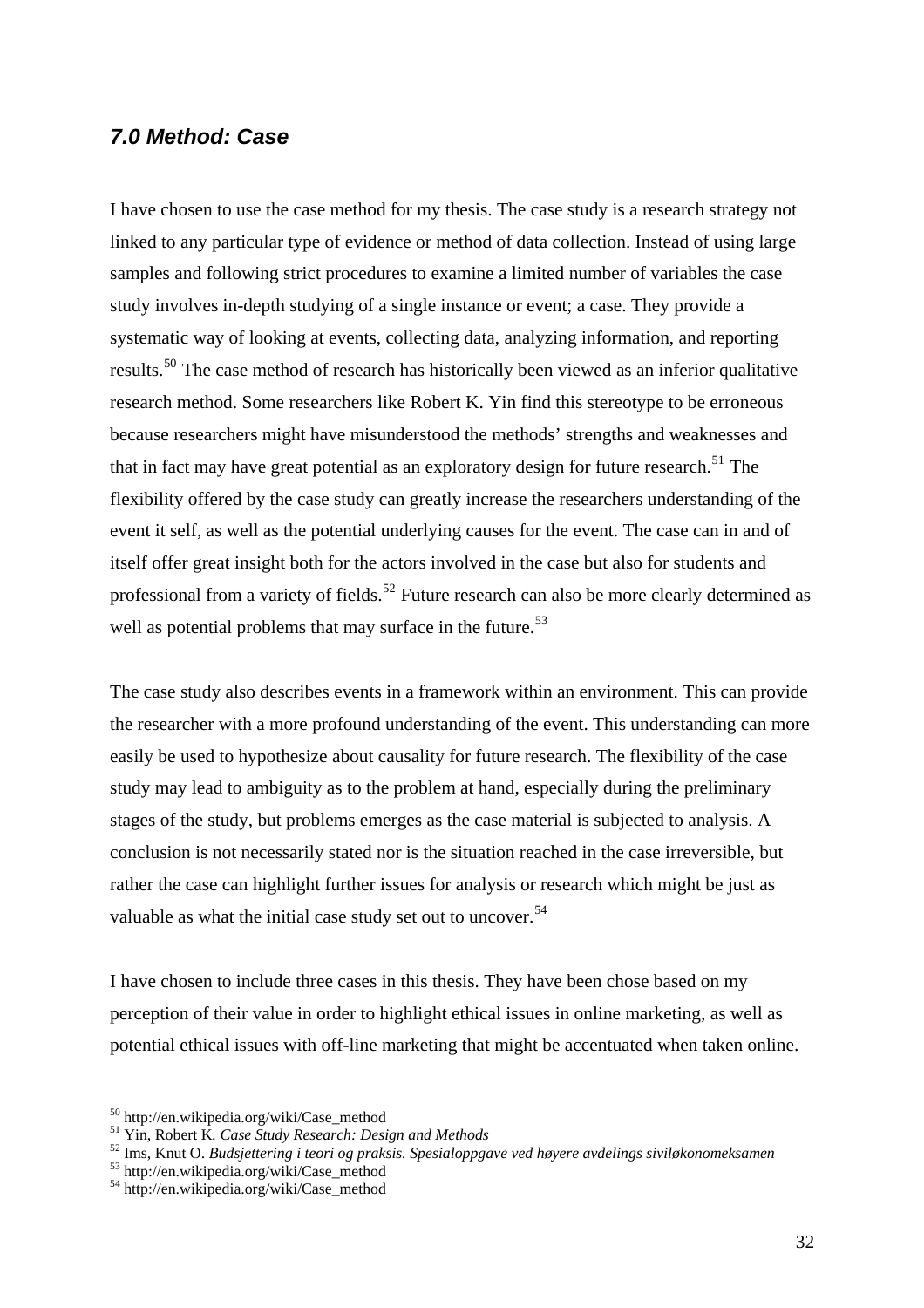The cases are both illustrative and narrative in style which means they aim at describing a domain or making the unfamiliar familiar, and gives the reader a common language about the topic. They also aim at describing situations that can be seen as belonging to similar categories, in this case ethical issues of marketing with an emphasis on the potential effects of online marketing.<sup>[55](#page-32-0)</sup>

The three cases describe varying issues that highlight the complexity of doing business online. There are many blurred lines that make for both opportunities and threats. Opportunities for those of questionable ethical or legal standing who might wish to take advantage of loopholes, missing legal precedence or generally un-chartered territory. The threat is to those who wish to use the Internet as a tool to further their business in an ethically and legally sound manner. They can fall prey to speculative action by others or miss opportunities because other players in the market might have hedged their bets by acquiring space online through speculation.

The three cases include Yahoo!'s legal bout in France over Nazi memorabilia made available through their auction site. This was a question of ethicality and freedom of speech and as we shall see a highly debated topic.

The second case is one of competing universities in the US over domain name. This is a case of ceasing an opportunity that existed at the time in acquiring a domain name in order to get more visitors, but in essence boils down to a question of unethical behavior to gain a competitive advantage.

The third case involves the creation of software that makes it harder to decipher who created the online content so as to uphold the anonymity of the person or persons. The question here is whether the software itself is ethical and/or the use of the software is ethical.

I will give an in-depth description of the three cases as well as a thorough analysis of the ethical questions they invoke.

<span id="page-32-0"></span><sup>55</sup> http://en.wikipedia.org/wiki/Case\_method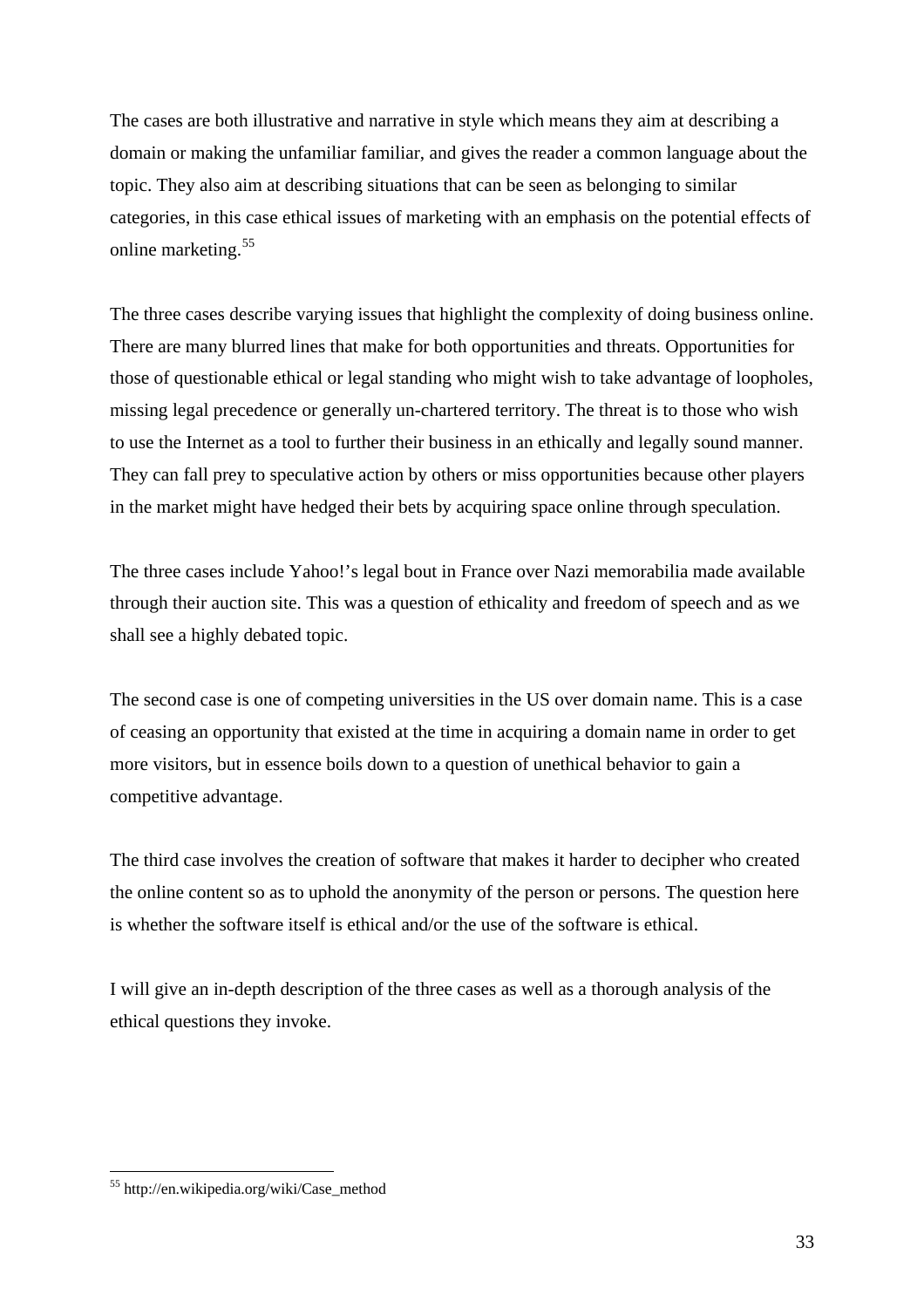#### *8.0 Empirical research*

## *8.1 Case 1: Yahoo! and the promotion of hatred[56](#page-33-0)*

The Internet has become the gathering place for people of similar ideologies and faiths around the world. The instantaneous access and availability for communication is what makes the Internet unique as well as a problem when dealing with questionable ideas. One of the major problems that arose in the later parts of the last century was that of objects on e-commerce sites that promoted hatred. Nazi memorabilia and items related to other rights wing extremists such as the Ku Klux Klan outraged the general public.

#### **8.1.1 The protests see results**

As a consequence to the uproar voiced by the public, online commercial sites such as Barnesandnoble.com and Amazon.com discontinued their sales of items such as Mein Kampf on their German sites. This was also a reaction to the actions taken by the Simon Wiesenthal Centre in Los Angeles who notified the German Ministry of Justice that the companies might be in violation of the Federal Republic's laws against hate literature.

eBay was another e-commerce site that attracted public outrage because of the availability of Nazi memorabilia and items related to the Ku Klux Klan. They also decided to adhere to the resentment felt by the majority and said: "eBay will not become a platform for those who promote hatred toward their fellow man".[57](#page-33-1)

#### **8.1.2 Yahoo! in trouble**

Although Yahoo! had acceded to some of the demands made by the U.S.'s Anti-Defamation League (ADL) to remove questionable material related to White Pride clubs on their site they refused to establish broad pre-emptive standards for user-generated content. Despite their own "Terms of Service" which prohibited users from posting content of racially, ethnically or

<span id="page-33-0"></span><sup>56</sup> Marc Le Menestrel, Mark Hunter, Henri-Claude de Bettignies. *Internet e-ethics in Confrontation with an Activists' Agenda: Yahoo! on Trial.* 2002 in "Cases in Business Ethics" by David J. Sharp 2006<br><sup>57</sup> Menestrel et al.

<span id="page-33-1"></span>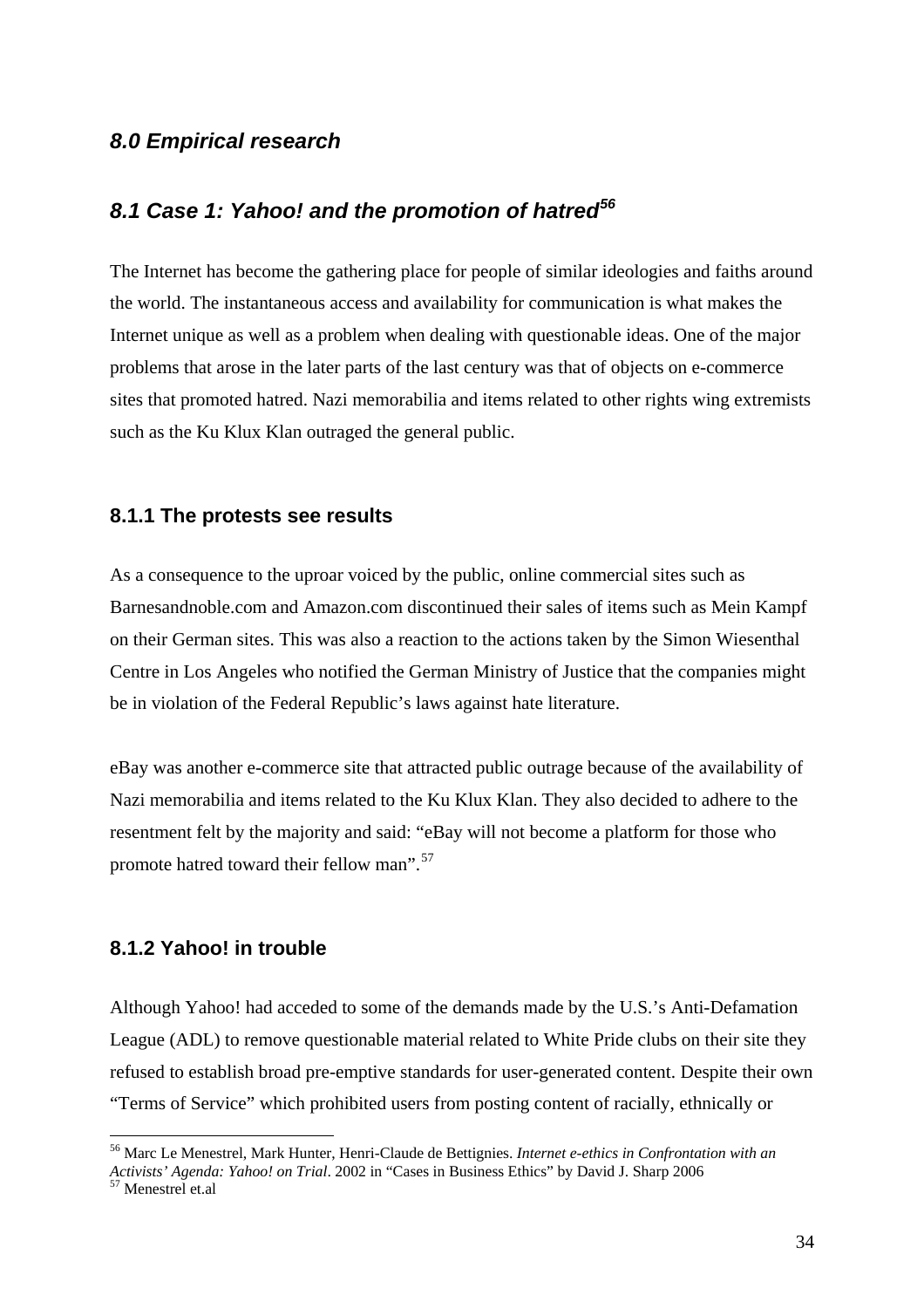otherwise objectionable nature, they did not establish pre-emptive standards for usergenerated content for fear of accusations of censorship.

In February 2000 Marc Knobel, a Paris-based researcher for the Wiesenthal Centre, discovered 800 Nazi-related items for sale on yahoo.com. Of the most atrocious he found what was described as "museum quality replica" Zyklon B. This is the poison gas that was used to execute prisoners in Auschwitz. He decided to put pressure on Yahoo! to remove these items from the auction site and with the help of French Lawyer Stephane Lilti started a pressure campaign led by the Union of Jewish French Students (UEJF), and the International League Against Racism and Anti-Semitism (LICRA). The campaign began on February 17, 2000 in the weekly Paris-Match and a subsequent article in L'Express was forwarded by Yahoo! Frances' general director, Phillipe Guillanton to Yahoo! Inc. There was no reaction from Yahoo! Inc. to the article and no contact was made by Yahoo! to LICRA even though LICRA threatened to file charges in France if the Nazi items were not removed within eight days. Three days after the letter was forwarded to Yahoo! Inc. Yahoo! France learned in the press that they as well as their parent company were being sued.

#### **8.1.3 Yahoo! stands trial**

The French trials got under way in April and May of 2000 and the demands made by the plaintiffs were that Yahoo! be fined 100,000 Euros (\$90,000) for every day the sales of Nazi objects continued. Further demands included the removal of all links to "negationist" (Holocaust denial) websites from Yahoo! France, and eliminating two sites that offered the text of Mein Kampf on Yahoo! Inc.'s geocities.com subsidiaries.

Yahoo! Inc.'s response to LICRA president Patrick Gaubert was one of a principled stance: "Yahoo! applauds the mission of your organization and in no way does Yahoo! endorse anti-Semitism or racism of any sort. In fact, as you may recall, Yahoo! France has cooperated extensively this year with LICRA regarding your concerns about Nazi-related items….. Within the bounds of the law of the 23 different countries in which our international properties are located, we promote freedom of expression and choice and Yahoo! believes it should not act as a political censor…. in the U.S., the removal of such items would be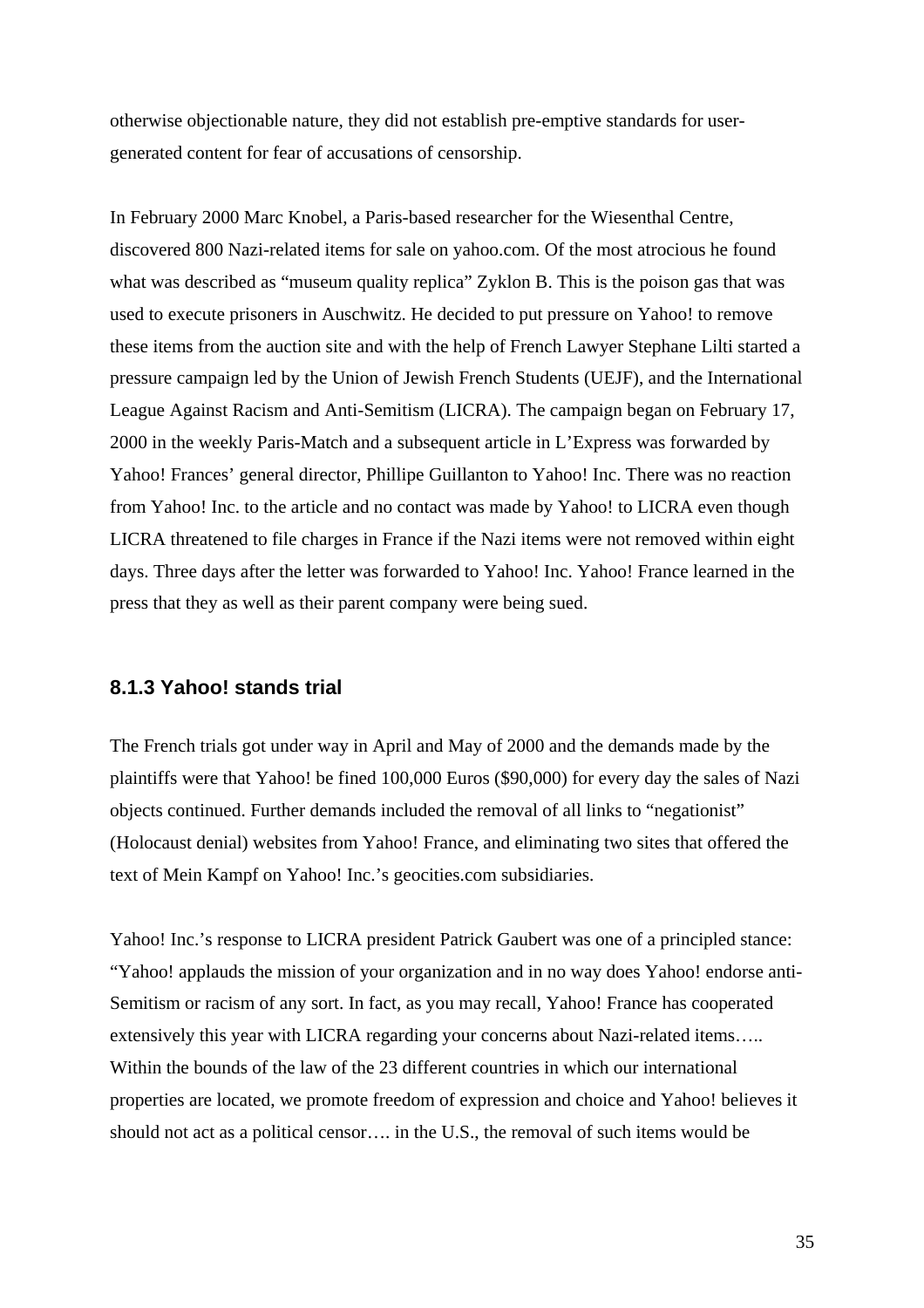considered censorship and treated by many as more offensive than the isolated postings themselves".<sup>[58](#page-35-0)</sup>

This statement is a perfect example of the view taken by Yahoo! Inc. on what they see this case to be about. They do not agree that by allowing Nazi memorabilia or other such items to be available on their auction sites they are in fact promoting hatred, rather they view this as a case of freedom of speech, of expression and does not want to be viewed as a political organ that censors those who wish to express themselves through their websites. This received a great deal of media coverage in France, but the rest of the world did not seem to be as interested by it.

#### **8.1.4 The first hearings: May 15-22, 2000**

The first hearing in the Tribunal de Grande Instance de Paris started on May 15, 2000. The plaintiffs counsel argued that Yahoo! had taken no action to remove these offensive items, while the defenses' counsel argued that firstly such a removal was technically impossible and that since those who entered the yahoo.com website undertook a virtual tour and that there was no offense taking place in France.

"On May 22, Judge Jean-Jacques Gomez ruled that though the unintentional character of Yahoo!'s fault was evident, the sales were nonetheless an offense to the collective memory of a nation profoundly wounded by the atrocities committed in the name of the Nazi criminal enterprise."<sup>[59](#page-35-1)</sup> He also ruled that the technical difficulties that faced Yahoo! in removing said items did not constitute "insurmountable obstacles". He ordered Yahoo! to remove all Nazi items for online sales and to render impossible future such postings on Yahoo!'s websites.

The ruling in the French court led to international coverage of the case and serious damage was inflicted on the Yahoo! brand.

<sup>1</sup> 58 Menestrel et. al.

<span id="page-35-1"></span><span id="page-35-0"></span><sup>59</sup> Menestrel et. al.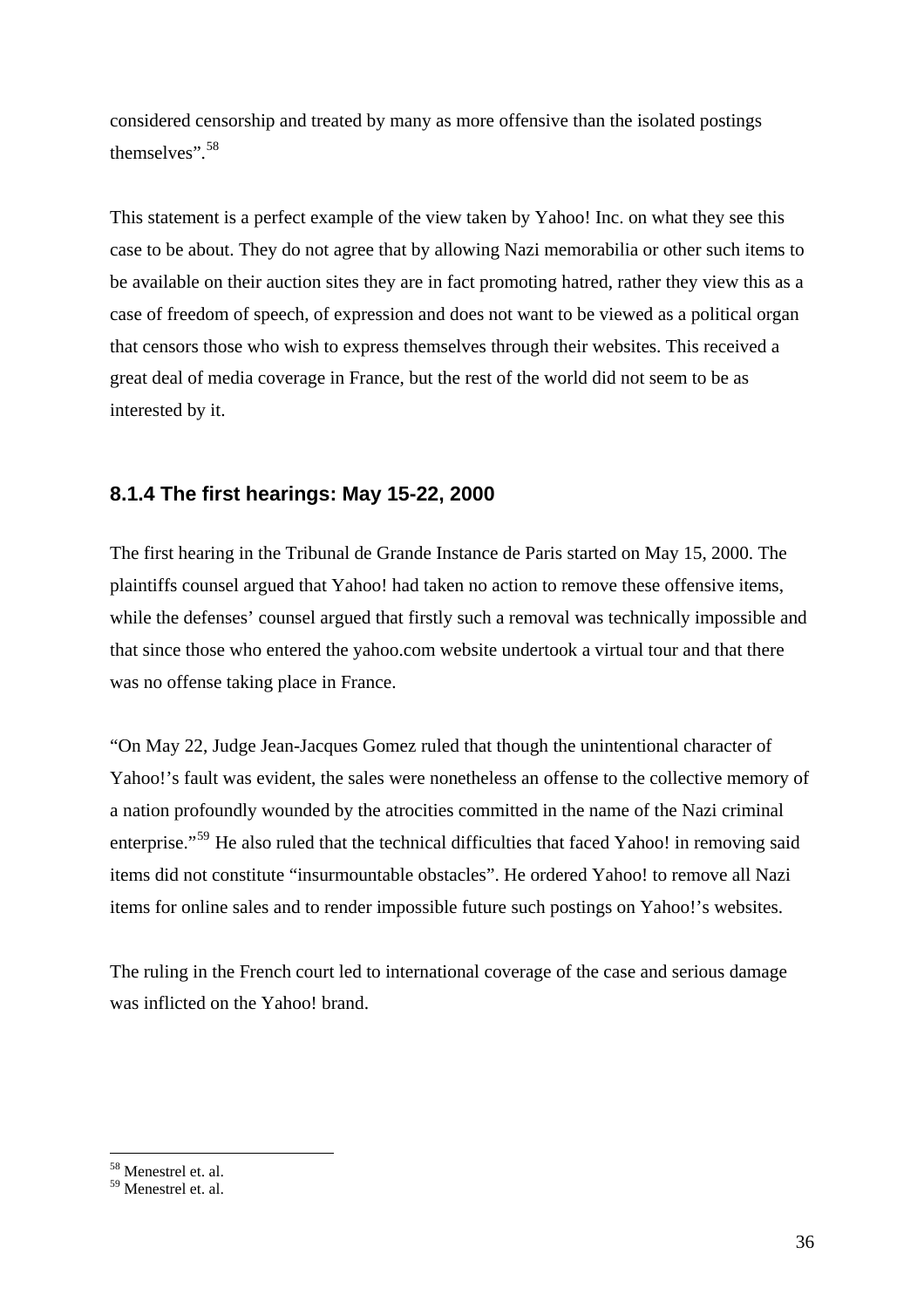#### **8.1.5 Yahoo! counters**

On June 16, 2000 co-founder of Yahoo! Jerry Yang appeared in an interview in Libération where he claimed that it was firstly naïve to think that one could render a verdict on a website nationally that had international affiliates and that the French court had no jurisdiction over an American enterprise and could therefore not order Yahoo! to remove such items from their other websites. Yang then made a plea for a free cyberspace and that favoring one group of people over another is wrong.

#### **8.1.6 Technical difficulties discussed**

On July 24, 2000 the defense counsel for Yahoo! informed Judge Gomez that Yahoo! could not obey the order of the court due to the fact that the order ignored the Internet as a free space for speech and expression. Yahoo! would however advise French visitors to their websites that content on the U.S. site might be in violation of French law.

On August 11, Judge Gomez named a college of experts to discuss the technical difficulties that might exist in carrying out his order. They agreed that no technical measure could prevent internet users from accessing offensive types of information, but that 80 percent of French visitors could be identified using various techniques. They did however provide a cautionary remark in that such monitoring of the Internet was a dangerous move towards a Big Brother society.

#### **8.1.7 Final verdict**

"On November 20, Judge Gomez ruled that Yahoo! was avoiding a moral and ethical exigency that all democratic societies share".<sup>[60](#page-36-0)</sup>

His previous ruling was not amended and Yahoo! was ordered to make the changes within three months or face a \$13,900 per day fine thereafter.

<span id="page-36-0"></span><sup>60</sup> Menestrel et. al.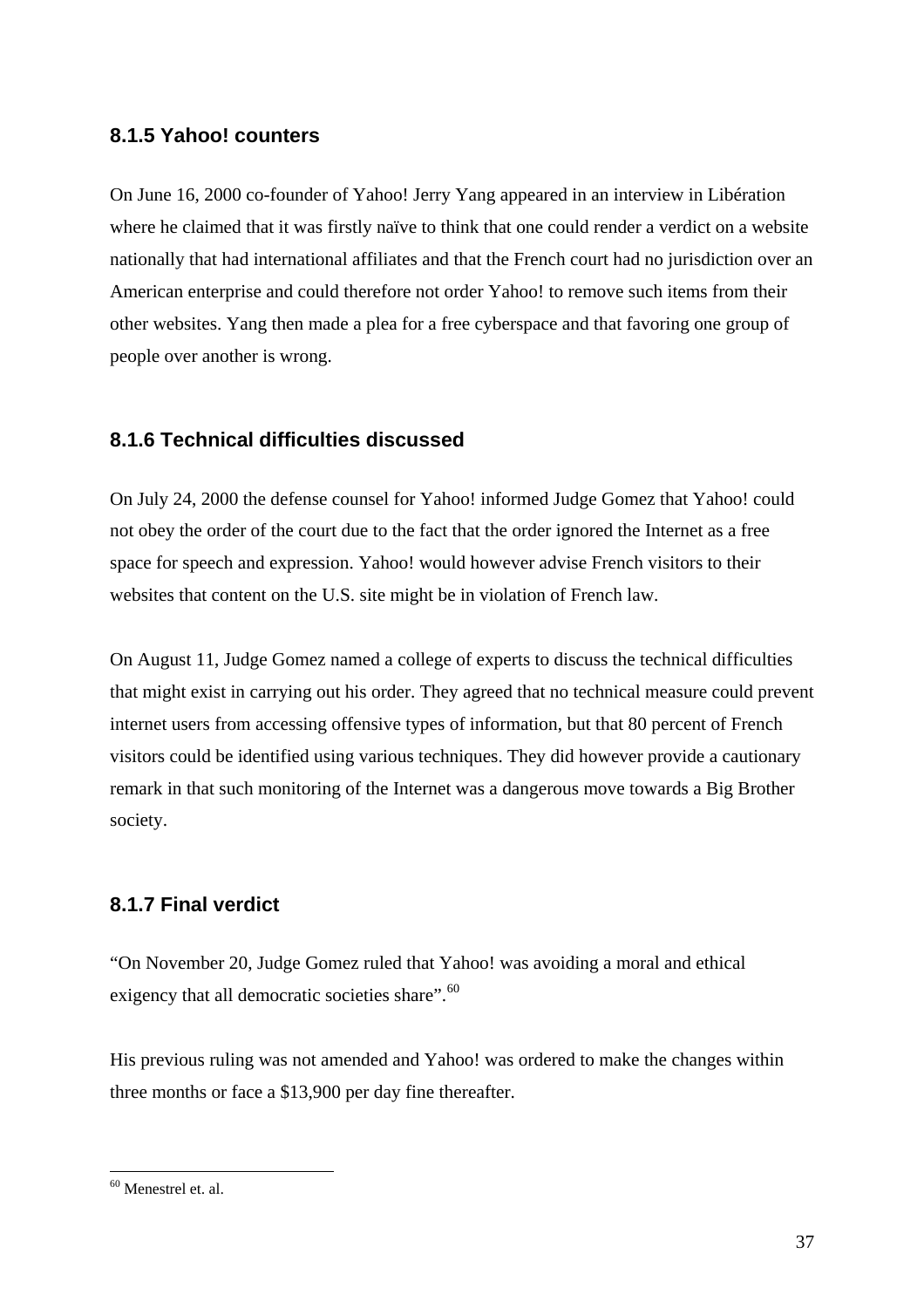## **8.1.8 Changing jurisdiction**

Yahoo! feared that an appeal in French court would not go through so they changed venue by filing a complaint for declaratory relief in a U.S. court. They did this because the U.S. courts are the only ones who can rule on U.S. businesses with U.S. assets. They believed that their first amendment rights (the right to free speech) would be a strong defense and thereby shifting the debate from Nazism to free speech.<sup>[61](#page-37-0)</sup>

However, on January 6, 2001, Yahoo! Inc. announced the removal of all objects related to Nazism from its auction sites, except for 140 collectible coins, stamps and anti-Nazism books and films.

<span id="page-37-0"></span><sup>1</sup> 61 Menestrel et. al.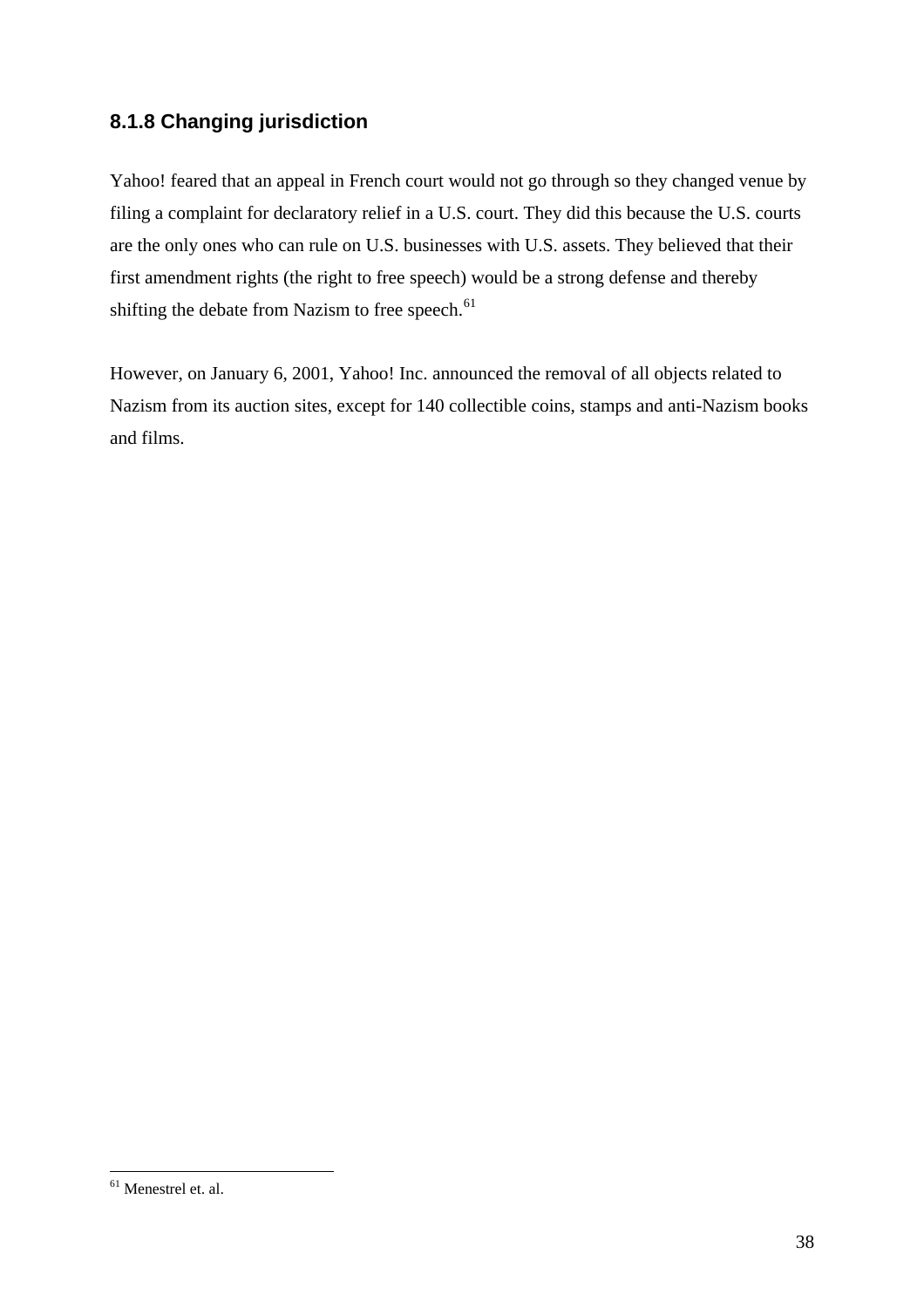#### *8.2 Case 2: WWW.CENTRALMBA.COM[62](#page-38-0)*

#### **8.2.1 Prelude**

Dave Newman, an Associate Dean at Central University found himself in a quandary when he typed in the URL www.centralmba.com and ended up on the Website of Central University's closest competitor, State University.

These two schools were in fierce competition over students for the Executive Education programs.

#### **8.2.2 Executive Education**

Executive Education is an intensive, part-time educational program, that last from one to three weeks and does not award a university degree for completion. Program participants are usually middle- or upper-level managers in large organizations who do not hold a graduate degree.

In 1999, the cost for top-tier non-degree programs was approximately \$6,000 per week, including meals and accommodations and a variety of social and recreational activities. If we look at the contrasting full-time MBA programs they cost between \$12,000 and \$15,000 per year. So the competition for participants in the Executive Education programs is fierce.

#### **8.2.3 Central vs. State**

1

The competition between Central and State University had started in the early 80s when State entered the two week executive education market with non-degree programs in human resources management and industrial relations. State had also hired several faculty members from Central to teach on a part-time basis. Due to increasing demand for these executive education programs State expanded their portfolio to include programs in general management, marketing, operations, finance, and strategy.

<span id="page-38-0"></span><sup>&</sup>lt;sup>62</sup> Prepared by Professors Michael Parent and Robert J. Fisher 1999 in "Cases in Business Ethics" by: David J. Sharp 2006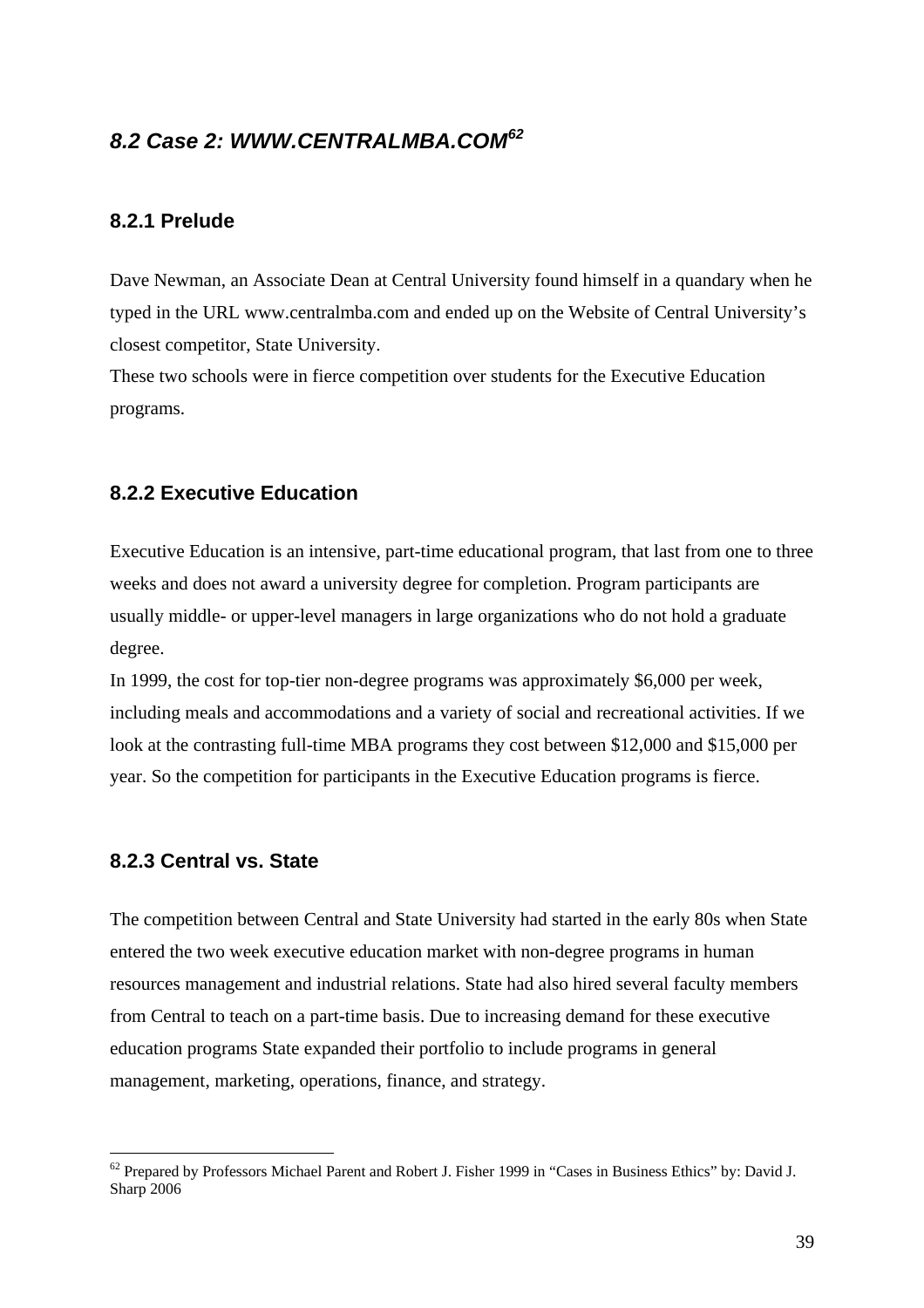State and Central's programs differed in some ways. State used faculty from several different academic institutions as well as from the private sector while Central only used faculty from their own institution. The method of teaching was also different. Central made use of a case based method of teaching, which required the application of broad skills, concepts and approaches on core issues to real managerial problems. State on the other hand placed much more emphasis on lecture based teaching and class-room discussions.

The two schools also differed somewhat in their method of marketing. Both had an internet presence and provided glossy pamphlets with relevant information, but State used a more aggressive marketing approach and made claims such as being the number one school for MBA's as well as comparing itself to leading international business schools. They had also initiated a campaign where they offered a video executive MBA program in Central's hometown.

Newman recognized that the aggressive approach by State threatened Central's market leadership and that the competition between the two schools for the \$ 350 million a year pot would only increase. Even though the industry was highly profitable the overall growth was flat so an increase in market share by State would undoubtedly capture profits from Central.

#### **8.2.4 Metatagging, IP Addressing and Cyberstuffing**

In order to understand the root of the problem I have to explain some of the technical intricacies that cause them. The fact that State used an URL that resembles one that Central might use is not a clear cut question of right and wrong and the outcome of a fight over rights to the URL is (at least at the time) not obvious.

#### **8.2.5 HTML**

Hypertext Markup Language or HTML, was developed to publish information on the Internet using Web browsers such as Internet Explorer or Netscape. HTML allows for easy embedding of images into a document. One of the most important components of HTML is what is known as "tags", which are special codes that instructed the Web browser on where to insert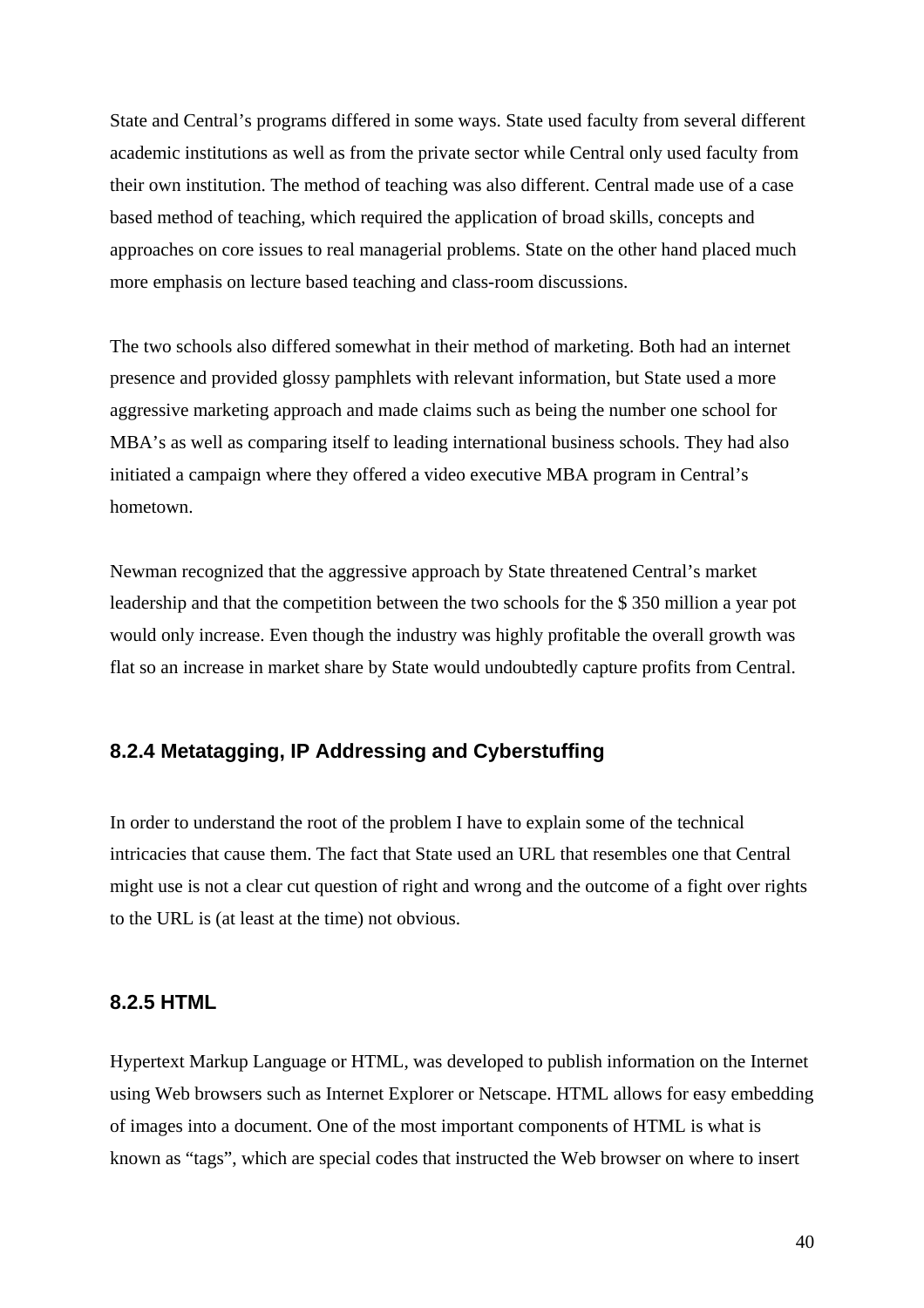page breaks, images, and new paragraphs. These tags can not be seen on the web page by the reader but can be viewed using a browser's "View source" function.

One special type of HTML tag is what is known as a "meta-tag". The meta-tag contains information about the author of the HTML document as well as its expiration date, its version date. Perhaps most importantly they include a description of the content of the Web page as well as a list of keywords describing the page. This is important because these are the keywords that search-engines look for to match those you have put into the search field.

One way of trying to fool the search engine was to include as many meta-tags or keywords as possible on their website thereby ensuring that their Web page would be included in the top five or ten hits on a search engine. This practice is known as "cyberstuffing" and was especially efficient in the earlier years of the Internet. Today, most search engines disregard meta-tags altogether or use them in conjunction with their own rules for categorizing Web pages.

It is however still possible to take advantage of meta-tags by including and registering alphabetic addresses or "domain names", that were permutations of the company name in order to ensure that users reached their pages. An example might be that Ford included the names "Ford," "Lincoln," "Mercury," "Mazda," "Volvo," "Jaguar," "Land-Rover" or any specific model car from one of the brands to ensure that viewers ended up on their Web page.

#### **8.2.6 Registering Domain Names**

The domain name system (DNS) was created by the Internet Society (ISOC), a joint government-industry governing body regulating the assignment of domain names on the Internet. As of 1999 the most popular naming authority was the Internet Network Information Centre (InterNIC) run by Network Solutions Company. They held the license over all cite names ending with the popular ".com", ".net" ".org" and ".edu" suffixes.

To register a domain name you simply filled out an application online at the Network Solutions Web cite and paid a registration fee of \$100. There was also a yearly renewal fee of \$100. Network Solutions did not monitor registrations but it would cancel illegitimate or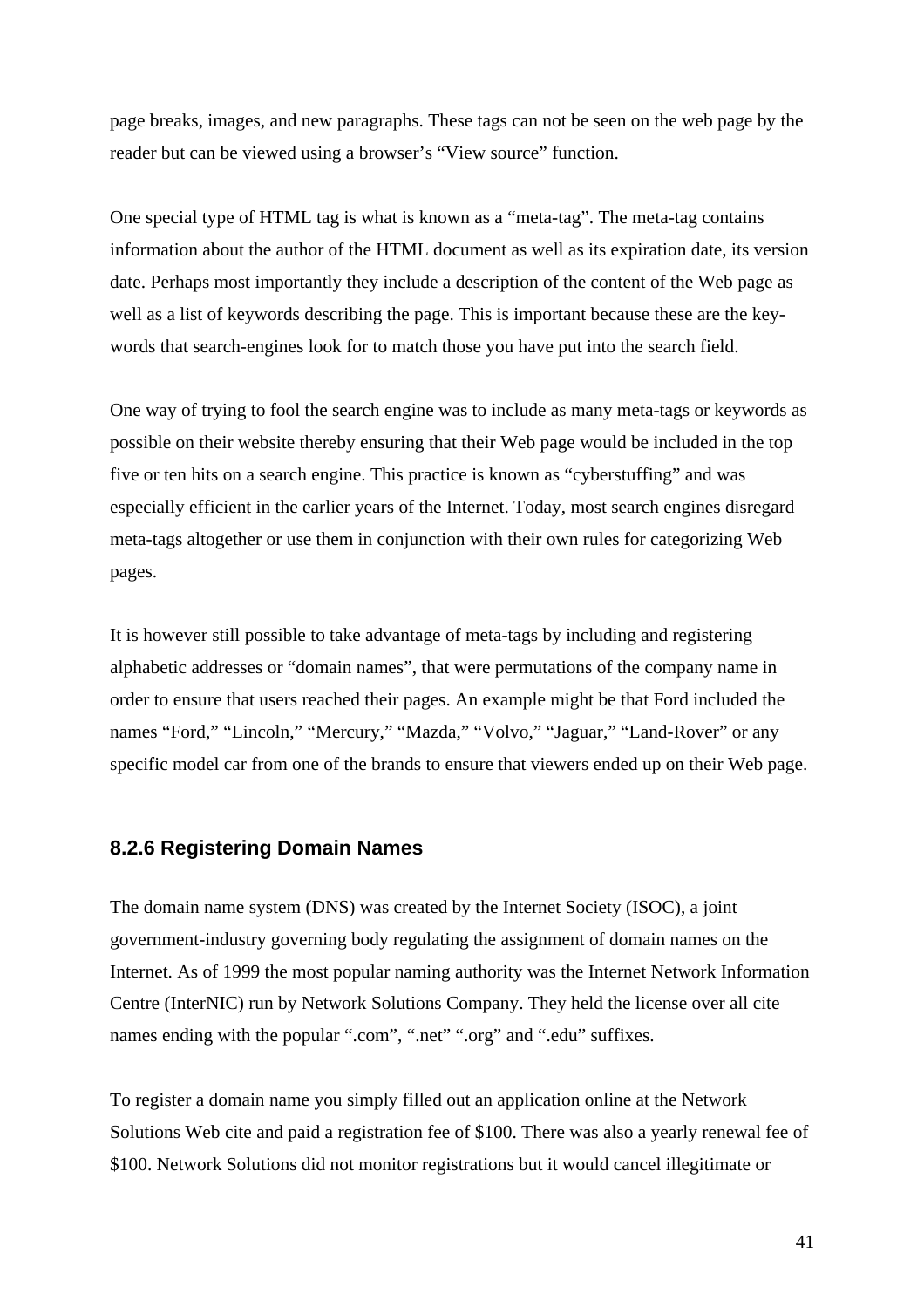inappropriate registrations. The Web cite included listings of all currently registered domain names so that prospective customers could browse through the list to see if the name they wanted was already registered.

This listing of registered domain names led to speculation by early Internet entrepreneurs in registering names, or permutations of names of large companies so as to profit from selling it back to them later. The most famous of these is that of Joshua Quittner who in 1994 registered the name www.McDonalds.com. MacDonalds and Quittner eventually settled out-of-court but it showed the possibilities of speculating in domain names. The practice of domain name speculation has been disallowed but remains unavoidable as in the case of Central and State.

#### **8.2.7 Central's Reaction**

A search through the Network Solutions domain name lists showed that the name www.centralmba.com had been registered by the advertising department at State. This showed Newman that it was not a malicious hack or a student prank but a deliberate marketing ploy.

As far as Newman was concerned he had two options available to him. The first was to do nothing. For students who wanted information about Central's MBA program they would most likely be annoyed if they typed in the address www.centralmba.com and ended up at States' Web cite. This could work in Central's favor because it would be obvious to prospective students that State was using "dirty tricks" to attract business. On the other hand if Central did nothing it could leave room for a lot of confusion as to the difference between State and Central, were they in fact different schools and if so why wasn't Central taking steps to correct the misunderstanding.

The second option available to Newman and Central was to take remedial action. There were of course varying degrees of actions available to them. They could at the very least make State aware of the impropriety of using tags and domain names that created x amount of confusion with the public or at the other end of the spectrum could sue State for copyright infringement. There were of course downsides to this as well because it would be time consuming and expensive and could damage Central's own marketing campaign because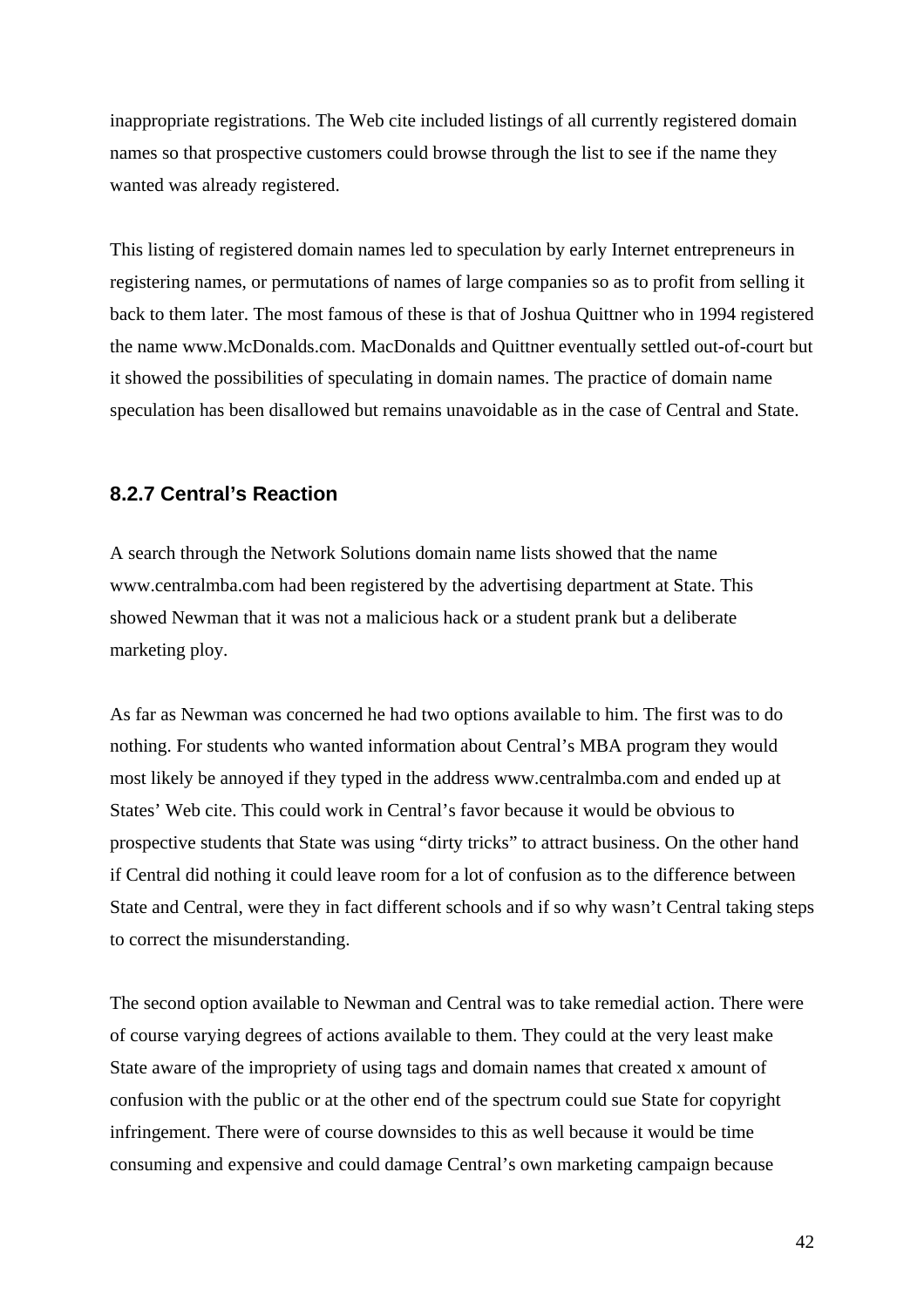Executive Education student would be discouraged from attending Universities that were involved in such activities.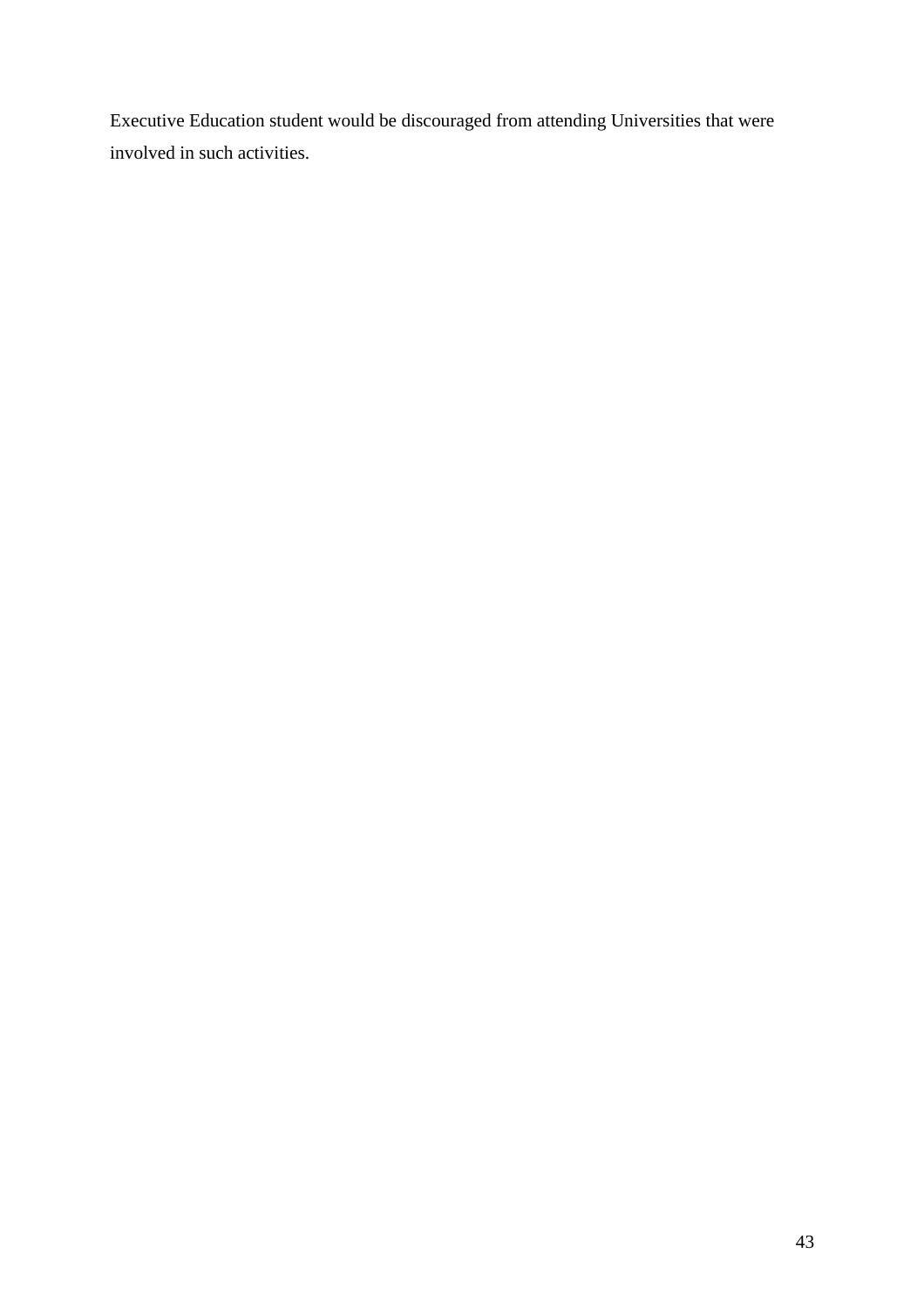### *8.3 Case 3: Publius[63](#page-43-0)*

The Internet is said to be one of the last places were a person can be truly anonymous. It is the last media were we can express ourselves without the threat of censorship. This is to some extent true but there are ways that government's or law officials can track, examine, censor material online. All they would have to do is to go to the server from which the material originated and find the files they want removed as well as the people who created them and remove them effectively breaking down the barriers of anonymity and censorship that we once thought impossible.

#### **8.3.1 The creation of Publius**

On Friday June 30, 2000 the researchers at AT&T Labs announced the creation of Publius, a software program that enables the Web user to encrypt their files. This could be text, picture or music files and the way the software works is that it breaks these files up into little pieces and then stores these individual encrypted pieces on many different servers around the globe. The result of this is that anyone who might want to access these files, such as governments or law official would have to sift through dozens of servers around the world, as well as breaking the encryption code for those individual pieces of files. It would therefore render the tracking of these files impossible without the person or persons who created the file. The person or persons who created the file would however be able to retrieve the entire file by accessing the directory of his or her files on a Publius-affiliated website, and the Publius network would reassemble the file for him or her at their request.

#### **8.3.2 Mixed welcoming of Publius**

Many people welcomed the creation of Publius because it championed free speech, whilst others were dismayed because the software made it more difficult to track and identify people of questionable ethical and legal standing. An anti-pornography advocate stated: "It's nice to be anonymous, but who wants to be more anonymous than criminals, terrorists, child molesters, child pornographers, hackers, and e-mail virus punks".

<span id="page-43-0"></span><sup>63</sup> Velasquez, Manuell G. *Business Ethics: Concepts and Cases*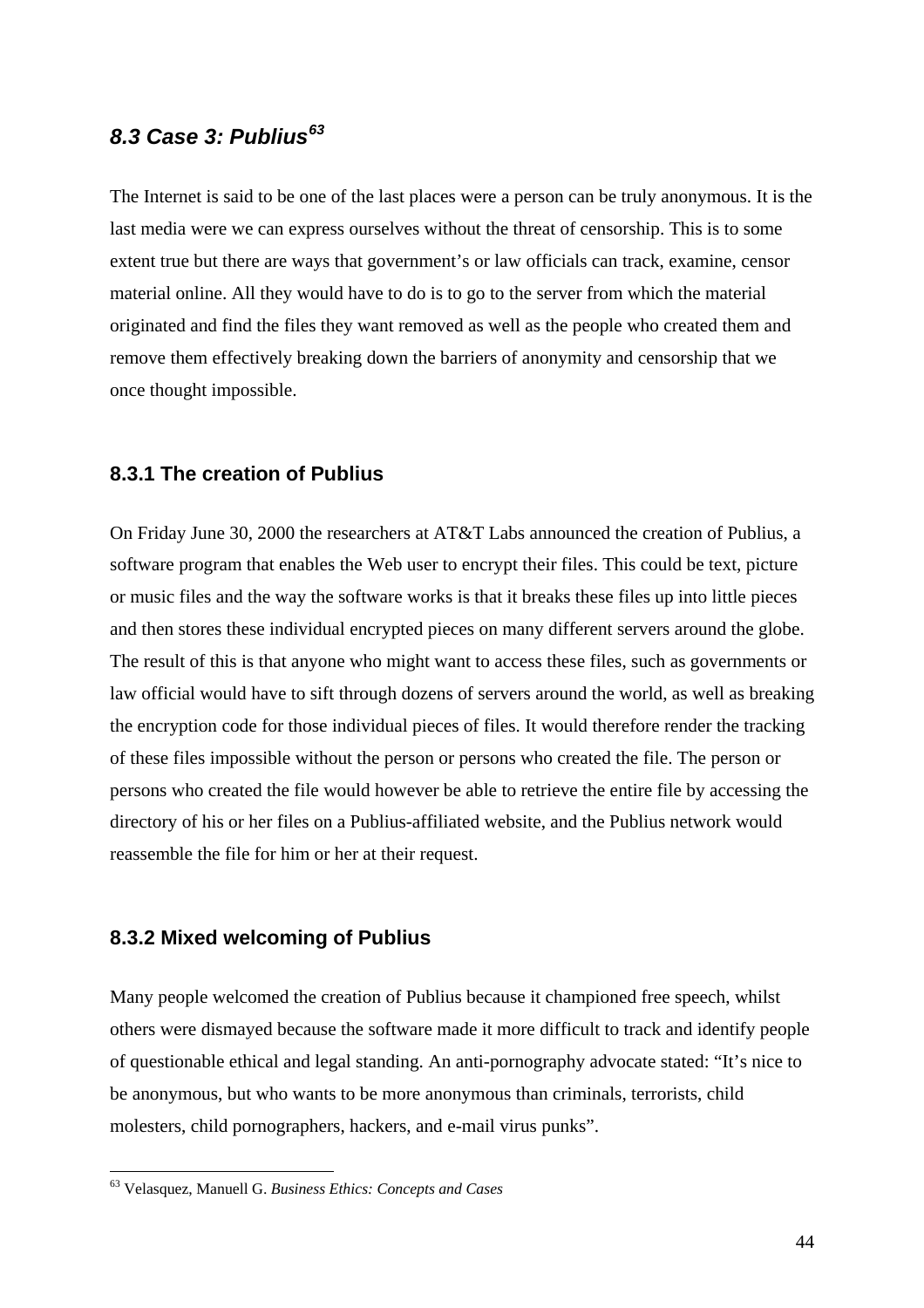The creators of Publius, Aviel Rubin and Lorrie Cranor, however hoped that the Publius software would help people in countries where freedom of speech was repressed and individuals were punished for speaking out.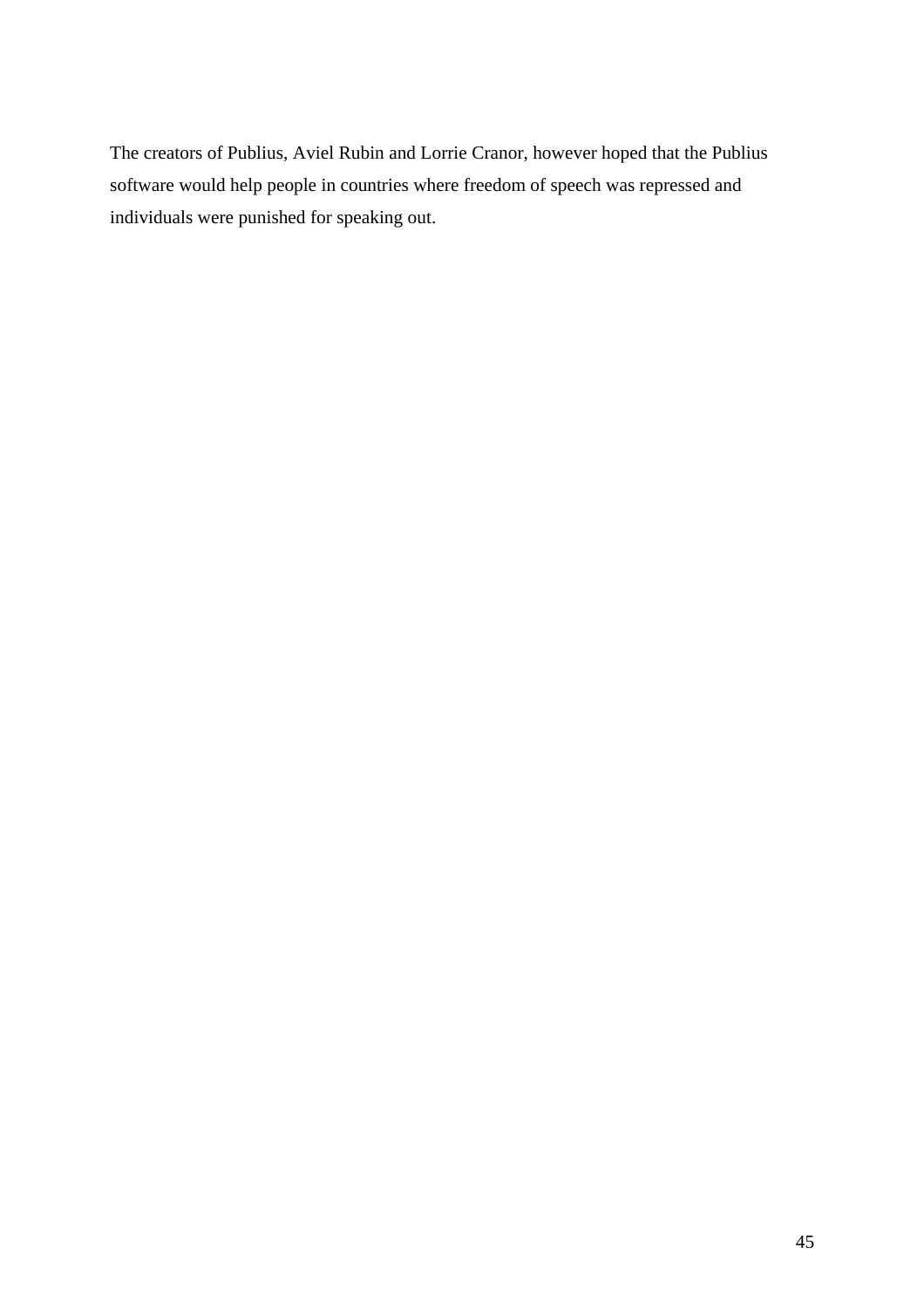## **Part IV: Empirical analysis**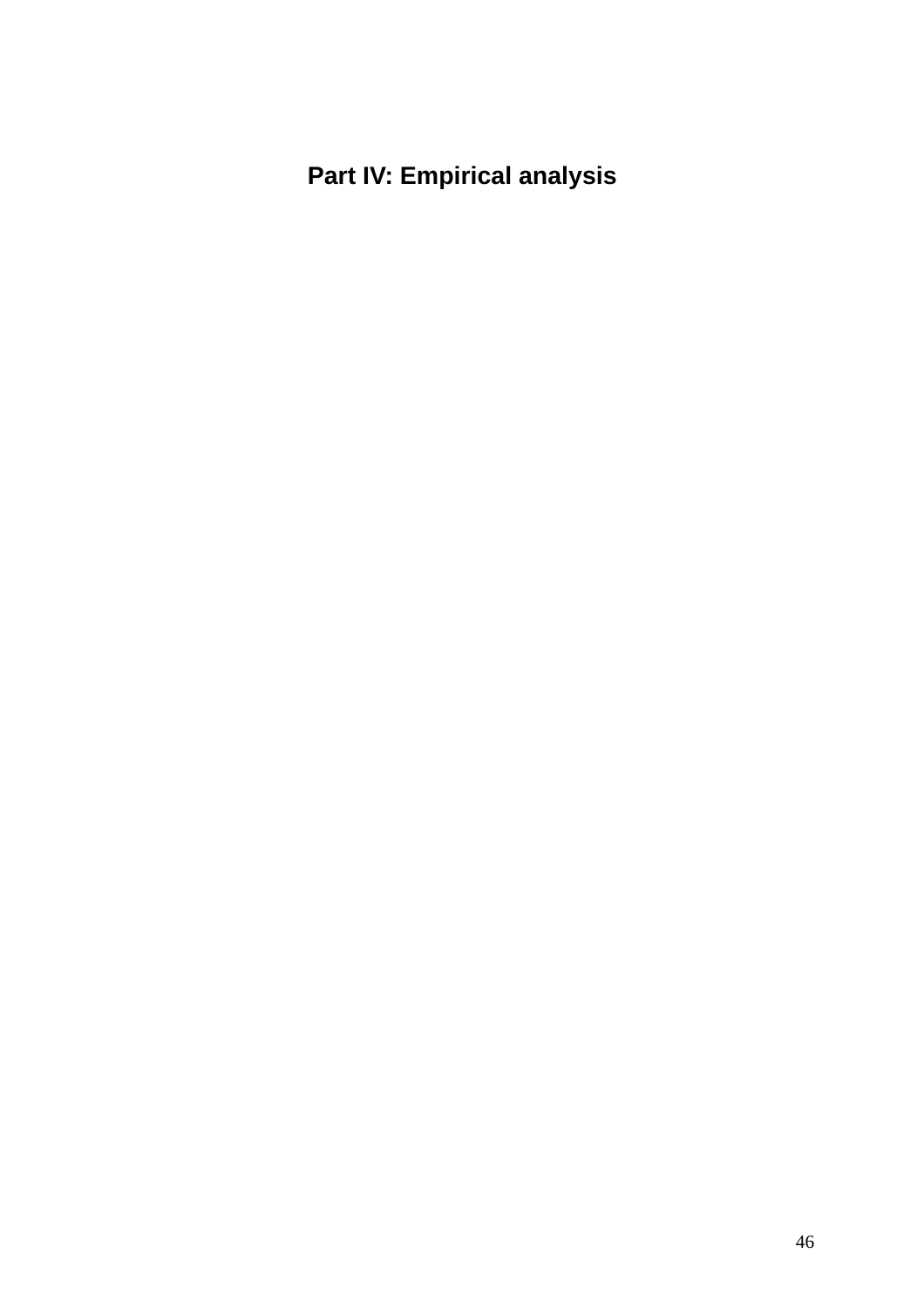#### *9.0 Empirical analysis*

The three cases described in this paper give us a glimpse of some of the complexities that surround the Internet as a medium. Some of the problems are related to multi-jurisdiction and the fact that no-one owns the Internet and therefore can not govern it. Other problems are related to the lack of legislation which leaves the door open for people or organizations to take advantage of loopholes for their own personal gain. However, the questions do not stop at the legality of the actions taken by the companies presented in this paper. It is in fact far more complicated than that and the issues of ethical or unethical behavior gives us an idea of the many shades of grey that exist in the online world.

This section is devoted to a more in-depth view of the ethicality of the actions taken by the three companies. There are marked differences between the three which can only further fuel the debate of the Internet as a communications medium.

#### **9.1 The main issues**

Yahoo! was a landmark case that sparked a debate of limitations of the Internet. The popular opinion was clear that the promotion of hate, be it white supremacist websites or Nazi memorabilia, would not be tolerated on commercial websites such as yahoo.com. Although other websites had voluntarily put restrictions on who could post messages or items on their websites the Yahoo! case helped set a precedent as to what would be accepted. This is as I see it also a landmark case because many were unsure as to the constraints relating to the Internet. What is allowed? Who governs the Internet? Who is protecting us? These are questions more easily answered in the physical world, but more diffuse in the online world and the case against Yahoo! provided the less initiated with a clue as to what would be tolerated.

The Yahoo! case is however more complicated from an ethical perspective. Yahoo! vehemently argued for the Internet as a sanctuary for free speech and for it being governed by no man. They did not argue that the items of Nazi memorabilia were seen as offensive in France, nor did they want to lessen the impact that the Nazi's had on France but they fervently believed they needed to champion the cause of a free Internet. Seeing this from an ethical perspective there are certainly pros and cons to both sides, although most of us would at first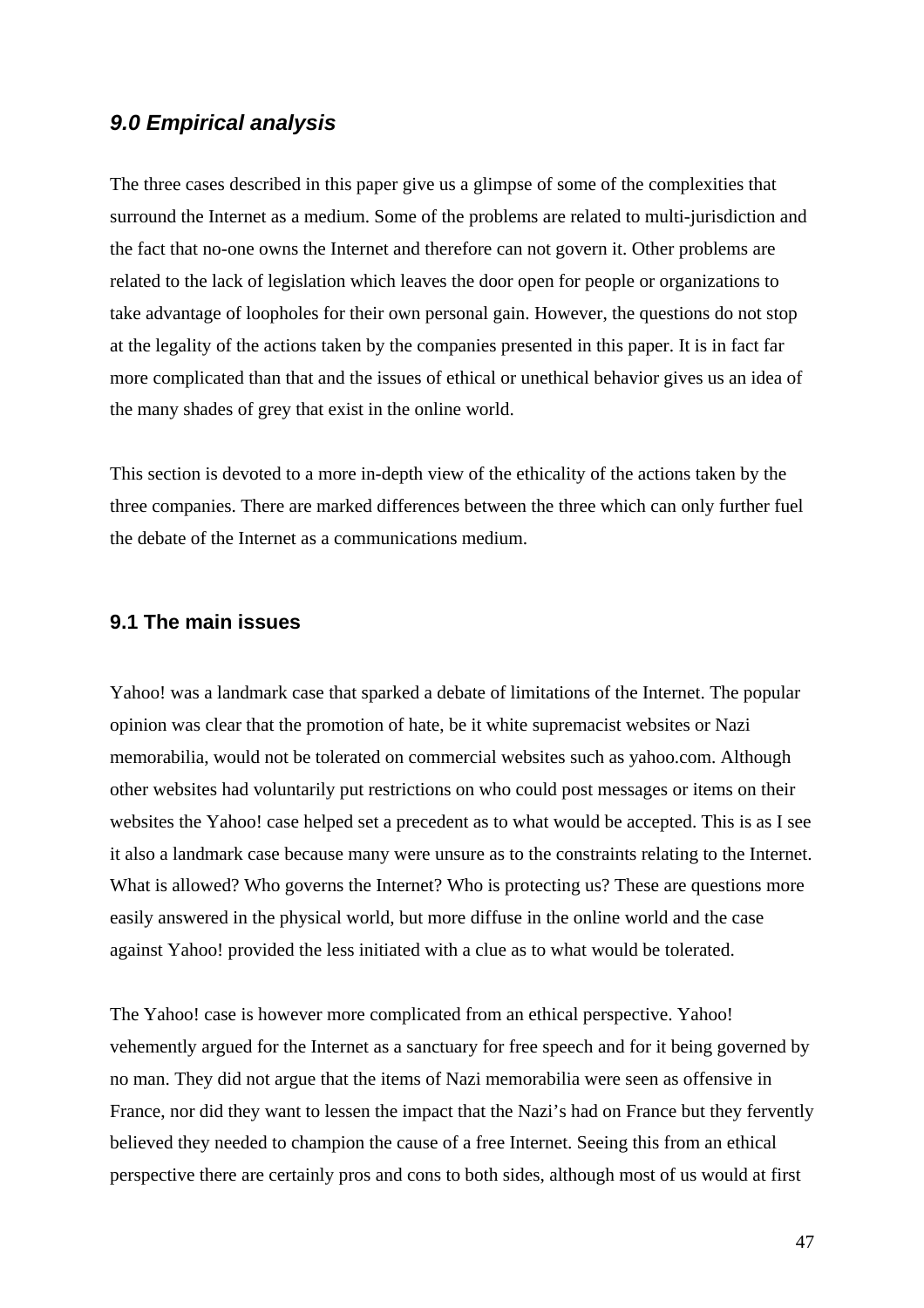glance side with the French, I mean who would need Zyklon B anyway. Seeing it in light of the argument for free speech and self-regulation however, the shades of grey start to emerge. Yahoo! saw it as their mission to make the Internet a forum for people to communicate freely without government censorship and thereby needed to take the stance of refusal to remove the items in question.

The case of Central versus State universities is a more clear-cut case of one organization taking advantage of a loophole in a system that was not yet clearly defined from a legislative point of view. State endeavored to increase their competitive advantage in a battle for very lucrative clients and therefore used "dirty tricks" to acquire them. This shows the lengths people and organizations are willing to go in order to secure their business and the difficulties the rapid development of the Internet brought with it. From an ethical point of view there are few grey spots in this case but rather two sides, right and wrong, black and white.

The case of AT&T Labs, and Publius, is also beset with contradictions as to the legitimacy of the software produced. This is a case of whether or not the benefits outweigh the costs related to the question of anonymity and freedom of speech. Who benefits most from this software? Is it people in third world countries who observe human rights violations and that have not means of safely communicating this or is it child pornographers who wants to continue their business online without the fear of being prosecuted? These questions are difficult to answer and present a slippery slope because outlawing anything that has a potential downside or could be misused by people of a less than admirable ethical standing is in reality impossible. Should for instance cars be outlawed or car manufacturers be penalized for their cars being used in drive bye's or banc robberies, or should knife manufacturers be targeted for their knives being used in sexual assaults?

From the case it was clear that the creators of Publius wanted it to be a tool for instance for people in third world countries who needed to express themselves freely but couldn't due to fear of government persecution, and in general to enhance free speech online.

The three cases illustrate both the difficulties of defining an action online and the stand the three companies had from an ethical perspective. It is clear that both Publius and Yahoo! followed an "ends justifying the means", or consequentialist approach because the consequences of their actions were an Internet with free speech for everyone and not censored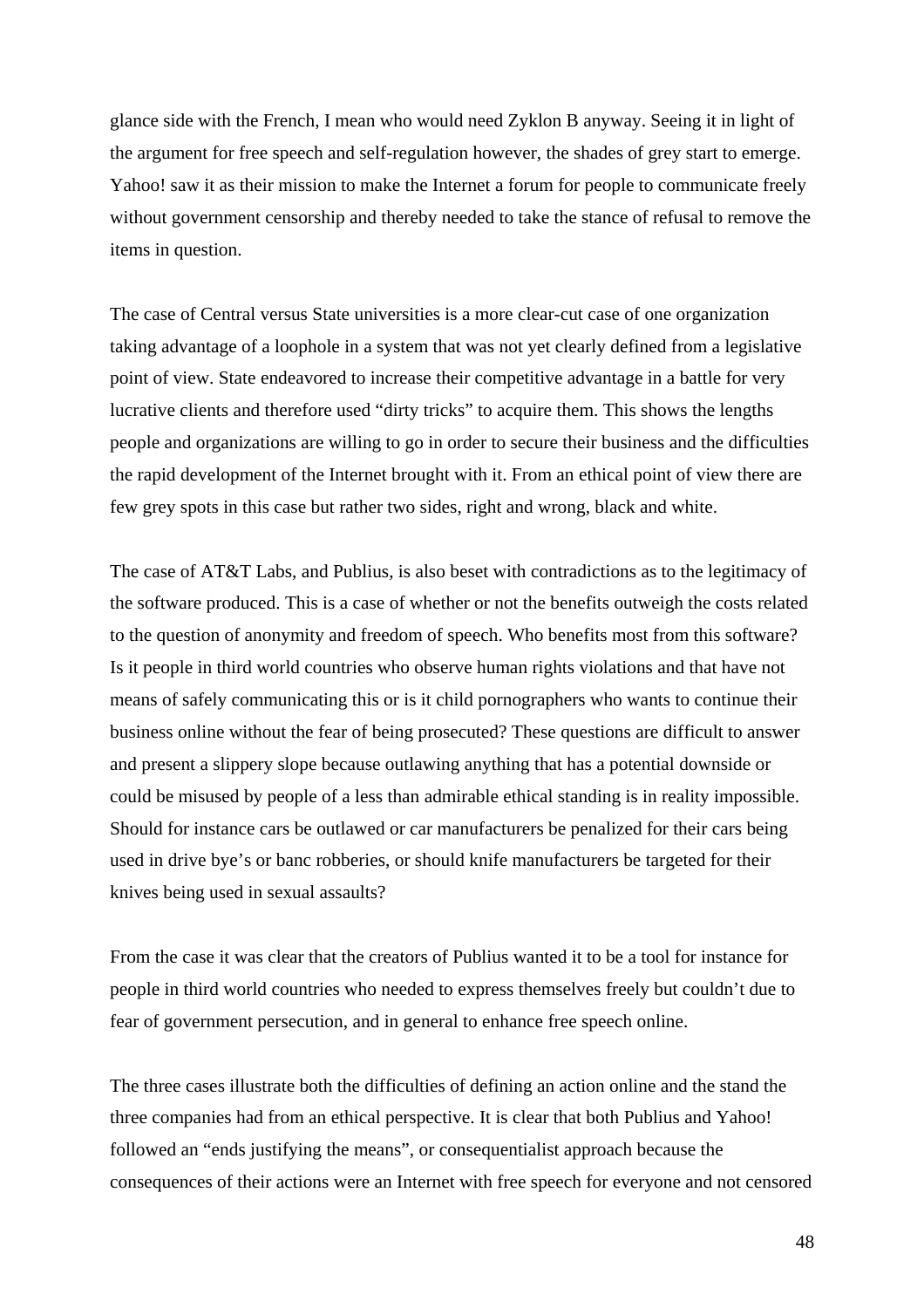by anyone. Their definition of an end might not be what others consider a justifiable end but from their perspective what they did was within an ethical framework. One can also argue that they acted within a rule based system of ethics, because their convictions led Yahoo! to allow certain items to be sold through their website and create a software, Publius, that had certain characteristics because they wanted to champion freedom of speech and a free Internet at all cost.

State University also clearly followed a utilitarian or consequentialist approach, although I doubt they had really sunk their teeth into a profound ethical debate before taking action. They saw an opportunity and took advantage of the situation without regard for the ramifications for them or their competitive school.

#### **9.2 Effect of actions**

An important aspect that needs to be discussed is the outcome or potential outcome of the actions taken in the three cases. It is important because it helps shape public opinion as well as future actions for the three companies and sets precedence for future actions by other companies. This can also be seen as shaping how companies view actions taken online from an ethical perspective.

The Yahoo! brand clearly took a big hit when the trial became public. Their refusal to budge on the issues at hand did only hurt them with the public regardless of their nobler goal of a free Internet and freedom of speech. It should have been clear to Yahoo! that the public opinion believed there to be certain things that just would not be allowed online and that Yahoo! as a major player in online commerce and communication should be in the forefront of combating these things. It was a valuable lesson to both Yahoo! and other organizations similar to Yahoo! but there are bound to be more cases in the future where free speech and the Internet are on the agenda.

In the case of Central vs. State it is probably safe to say that Central came out on top. Although I do not have information on what the long term effects were on the brand names of the two schools, what we do know in the short term is that the speculation in domain names has been disallowed in the U.S. and most likely in a majority of the western world. One can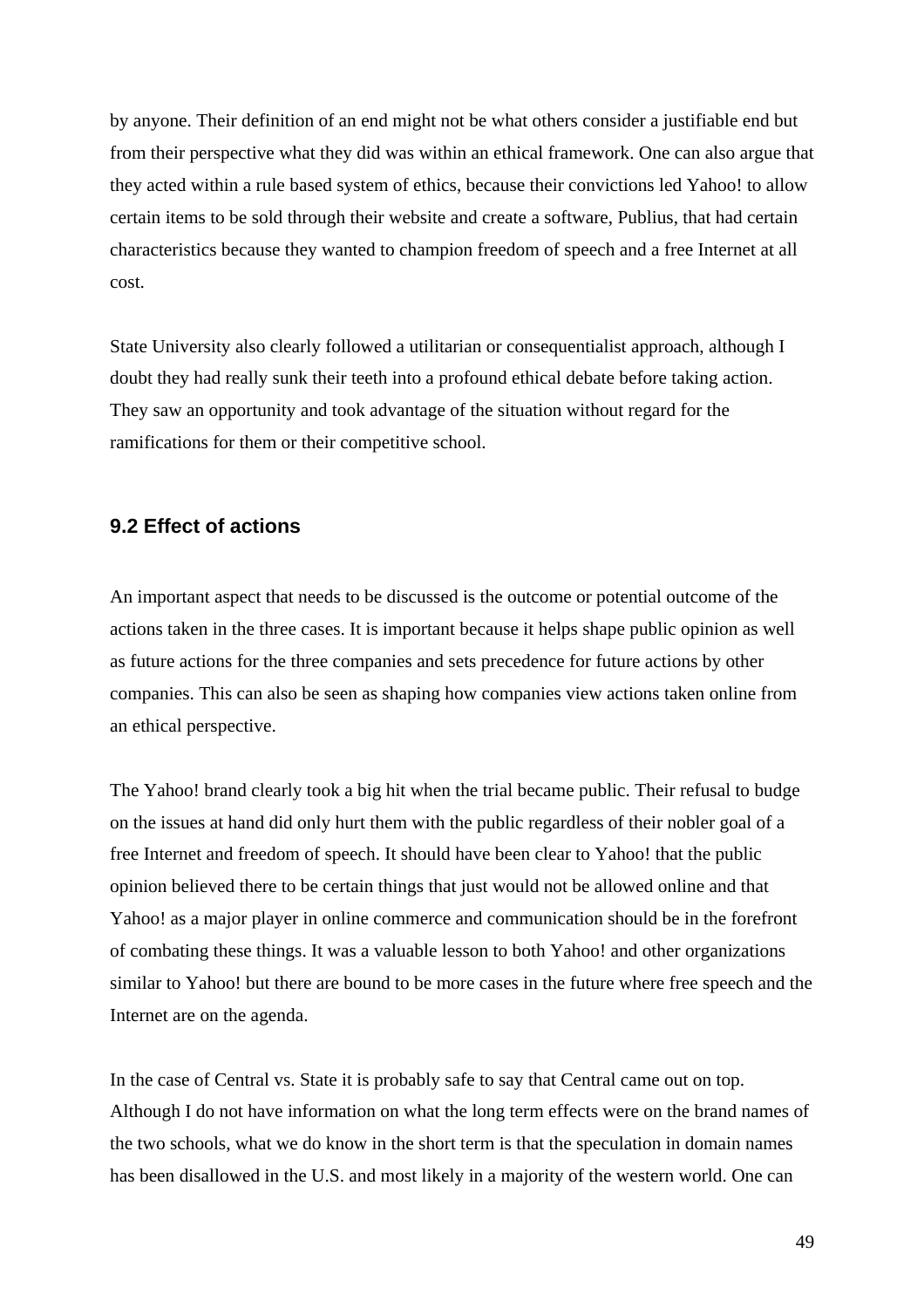also hypothesize that the effects were more adverse in relation to State than Central because of the share audacity of using your competitors name in the domain name for your website. People who discovered what State had done would probably loose respect for State and thereby turn their attention to other schools such as Central, but this is merely conjecture.

The Publius software is going to find an audience irrespective of what certain special interest groups might think and feel. They offer a product that can benefit many people and that can be used for good. There are potential downsides to the software as I have described, but that is true for most of the things that surround us on a daily basis. With this in mind it is a question of personal belief whether or not one thinks they acted in an unethical manner.

#### **9.3 Corporate Social Responsibility**

Corporate social responsibility is a term that has gotten much attention in the last couple of decades. How the corporation act and relate towards their surroundings and their stakeholders is an issue that has to be acknowledged and proactively debated within the organization as well as an issue important to the public opinion. Many organizations have found it beneficial to leverage good corporate conduct in their marketing campaigns and have actively promoted their philanthropy to the public.<sup>[64](#page-49-0)</sup> This should obviously be done with caution because falsely advocating a belief will most certainly be detected by eager investigators outside the organizations.

Corporate social responsibility is a term that I see falling under the topic of virtue ethics, because it is something that saturates the business. A corporation that seeks to act in a manner that benefits society as a whole as well as treating their various stakeholders with respect and generosity is truly aiming at fulfilling the parameters of virtue ethics.

It is difficult, if not impossible, to determine the overall level of social responsibility that exist within the business based on these individual cases. However, it seems that the ethical transgressions committed by especially State University are far more significant than Yahoo! and AT&T because they were overt and deliberate. Without drawing a definite conclusion as

<span id="page-49-0"></span><sup>64</sup> Stoll, Mary L. *The Ethics of Marketing Good Corporate Conduct*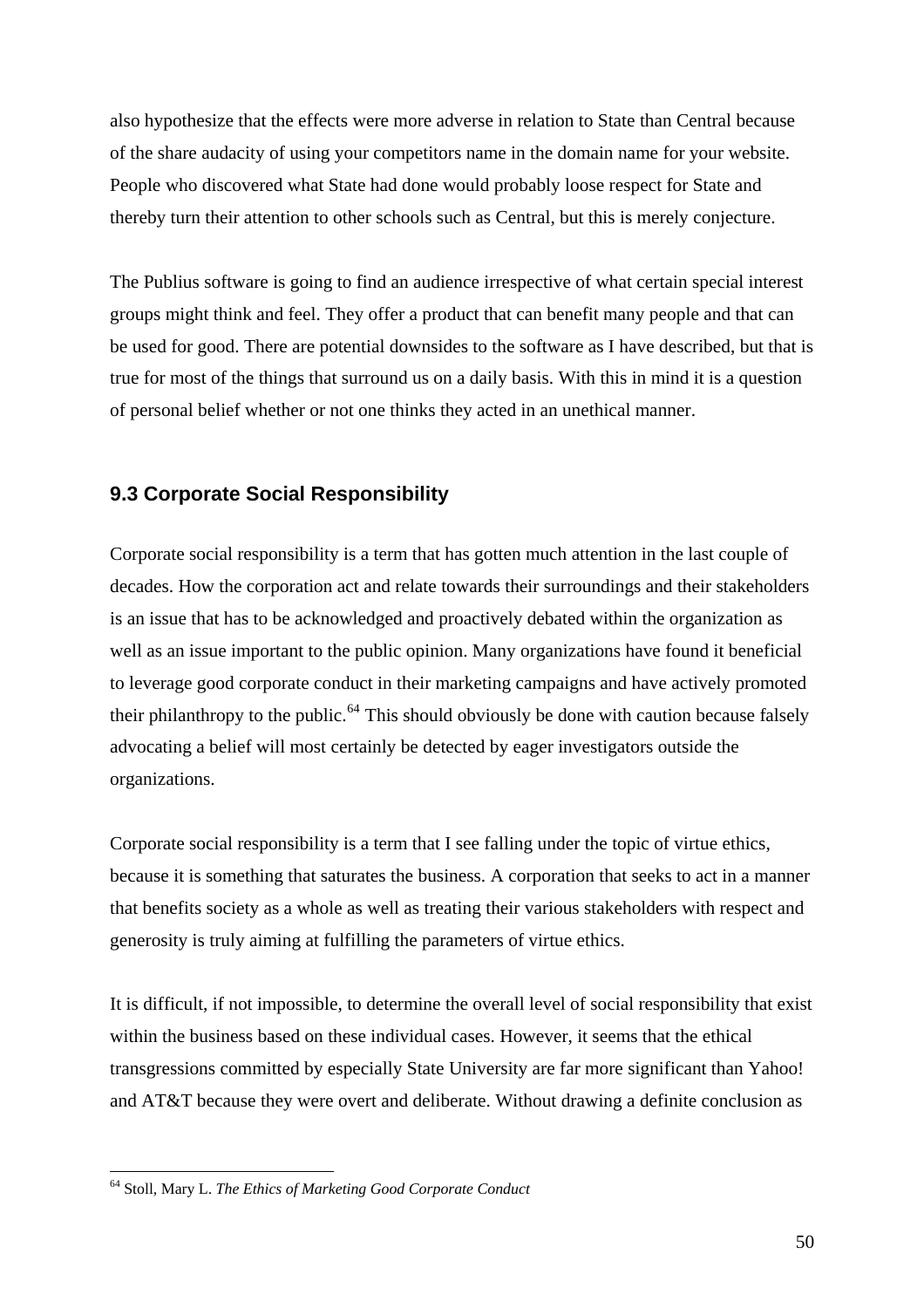to how State University operates, this can be a clue as to how they view their social responsibilities and their relationship with their competitors.

When it comes to corporate social responsibility there is much to be said for acting proactively and not just reacting to specific incidences. Clearly Yahoo! did not foresee the damage the case against them would have on their brand name, which is a potential outcome of ignoring their social responsibilities. The Publius software was bound to receive some criticism however, the creators of the software had a noble objective which took precedence over the potential negative publicity.

#### **9.4 Internet as a technical medium vs. content**

An important question to address in this discussion of ethics in online marketing is the techniques that the Internet allows for communicating with consumers.<sup>[65](#page-50-0)</sup> One can obviously always discuss the legitimacy of the content, for example as far as the ethical issues related to selling Nazi memorabilia at all or creating a software that helps you hide information from government officials, but perhaps as important are the techniques used by the companies to communicate their offers to the public.

It is the interaction between an e-commerce business and the consumer that poses the real ethical quandary. Many of the same problems that exist with types of product as well as who is selling them exist in both the online and offline world. But the amount of interaction and personalization that the Internet allows should spark a real ethical debate within the companies that operate online.

Yahoo! is the only of the three companies in this paper that is strictly an online commerce site. They have an extremely interactive website that can be personalized to better the offer to you as an individual. This personalization goes to preferences in product categories and types so that you can receive offers of new products that are up for auction. There are also chatrooms that allow you to share interests with your peers. The problem arises when you realize that the information you provide on the website is no longer just yours. It belongs to Yahoo!

<span id="page-50-0"></span><sup>1</sup> 65 Palmer, Daniel E. *Pop-Ups, Cookies, and Spam: Toward a Deeper Analysis of the Ethical Significance of Internet Marketing Practices*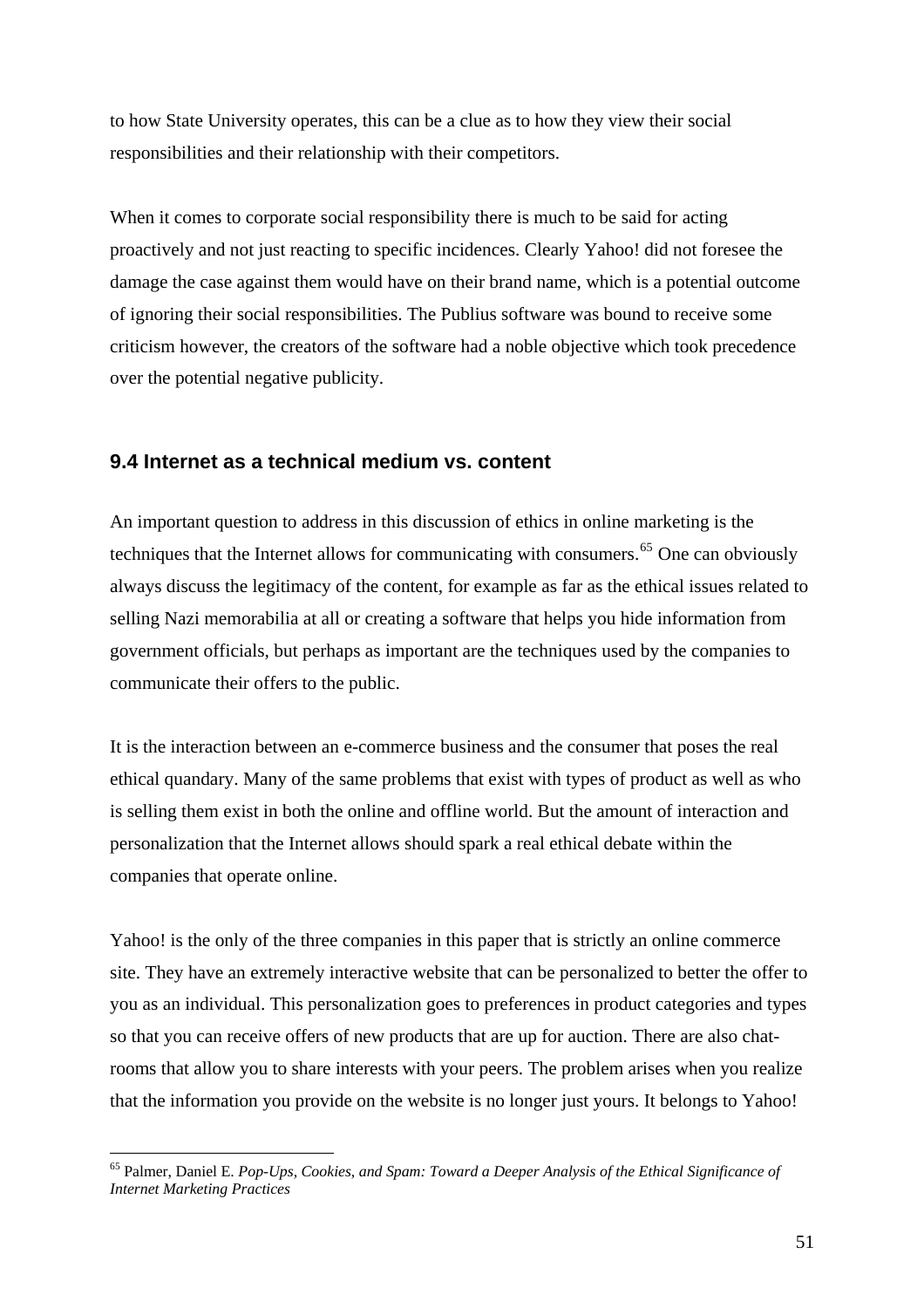in the sense that they now can use this information to target you specifically in the hope of repeat business. Many chat-rooms are also monitored to get an understanding of you as a consumer in order to improve the offers available to the specific categories of preferences. The potential for this information being shared with others is also very real, although many companies have disclaimers that the information you provide is confidential.

The question then becomes how much information should the companies really store for each individual? If Yahoo! were to be bought be another company then that information would be available to them for use in their marketing campaign or production.

The Central vs. State case is in my mind a basic example of an opportunist that saw a loophole in a system that had not had time to catch up to the advancements in technology. The speculation in domain names became a hotly debated topic when it first surfaced as a problem for businesses who wanted to go online. The fact that it since has become illegal in many countries just goes to show that given time there will be a leveling out effect of what will and will not be tolerated online. It is however a perfect example of how the Internet has provided tools and techniques to gain an advantage that did not exist prior to the Internet, and also that there are always someone willing to take advantage of ethically dubious means to get ahead.

#### **9.5 Codes of Conduct vs. Virtue**

A majority of corporations in the western world have some sort of established code of ethics or items of good governance.<sup>[66](#page-51-0)</sup> These guidelines have two main purposes which are to serve as a guide for the employees as to how to behave towards customers, other employees, the corporation and the outside environment as well as a justification to current and potential customers for choosing their company. The question that I have put forth in this paper is whether mere codes or guidelines are enough to ensure ethical compliance from employees and management or if an overall sense of virtue needs to be present throughout the organization in every activity performed. I realize that the term virtue is somewhat ambiguous and intangible and therefore hard to define in a business sense, but AT&T have in my mind tried to instill some of the values that are presented in virtue ethics theory. First I present their

<span id="page-51-0"></span><sup>66</sup> Thompson, Mike. *Marketing Virtue*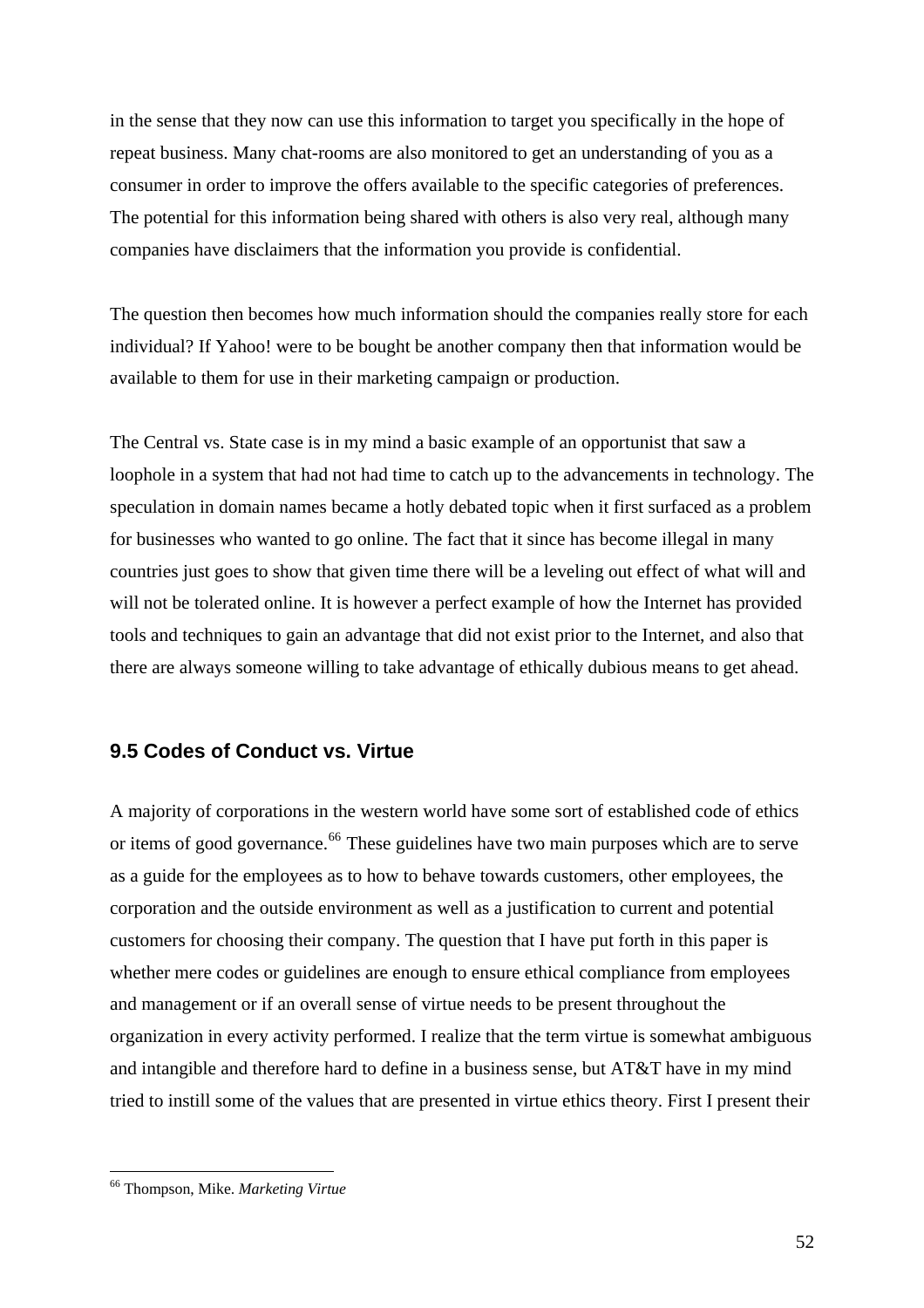code of ethics which in their words are set forth in order to uphold their promise of integrity towards their employees and customers.

Code of Ethics $67$ 

- *"Encourage honest and ethical conduct, including fair dealing and the ethical handling of conflicts of interest.*
- *Encourage full, fair, accurate and timely disclosure.*
- *Encourage compliance with applicable laws and governmental rules and regulations.*
- *Ensure the protection of the company's legitimate business interests, including corporate opportunities, assets and confidential information.*
- *Deter wrongdoing"*

They have also established a set of guiding principles which is more of an overall "common-sense compass"<sup>[68](#page-52-1)</sup> for how they treat their customers, employees and all the other stakeholders in the company.

- *"Talk Straight; Follow Through. We earn trust by speaking clearly and honestly and by keeping promises. We adhere to the highest ethical standards in every interaction with customers, suppliers and one another.*
- *Lead by Example. We are leaders because of what we accomplish, not because we say so. As an industry leader, we set the standard for service, convenience and reliability. As a technology leader, we challenge ourselves to develop new and better solutions. As a community leader, we seek opportunities to expand the educational and economic benefits of communications.*
- *Work Together. What we do is more than just a job; it is a calling that we pursue with passion and purpose. We deliver our best results when we work as a team, take responsibility for our actions and hold each other accountable for results. We treat all people with dignity and respect, knowing that a diversity of perspectives is one of our greatest strengths.*

<span id="page-52-0"></span> $67$  http://www.att.com/gen/corporate-citizenship?pid=8510

<span id="page-52-1"></span><sup>68</sup> http://www.att.com/gen/corporate-citizenship?pid=8510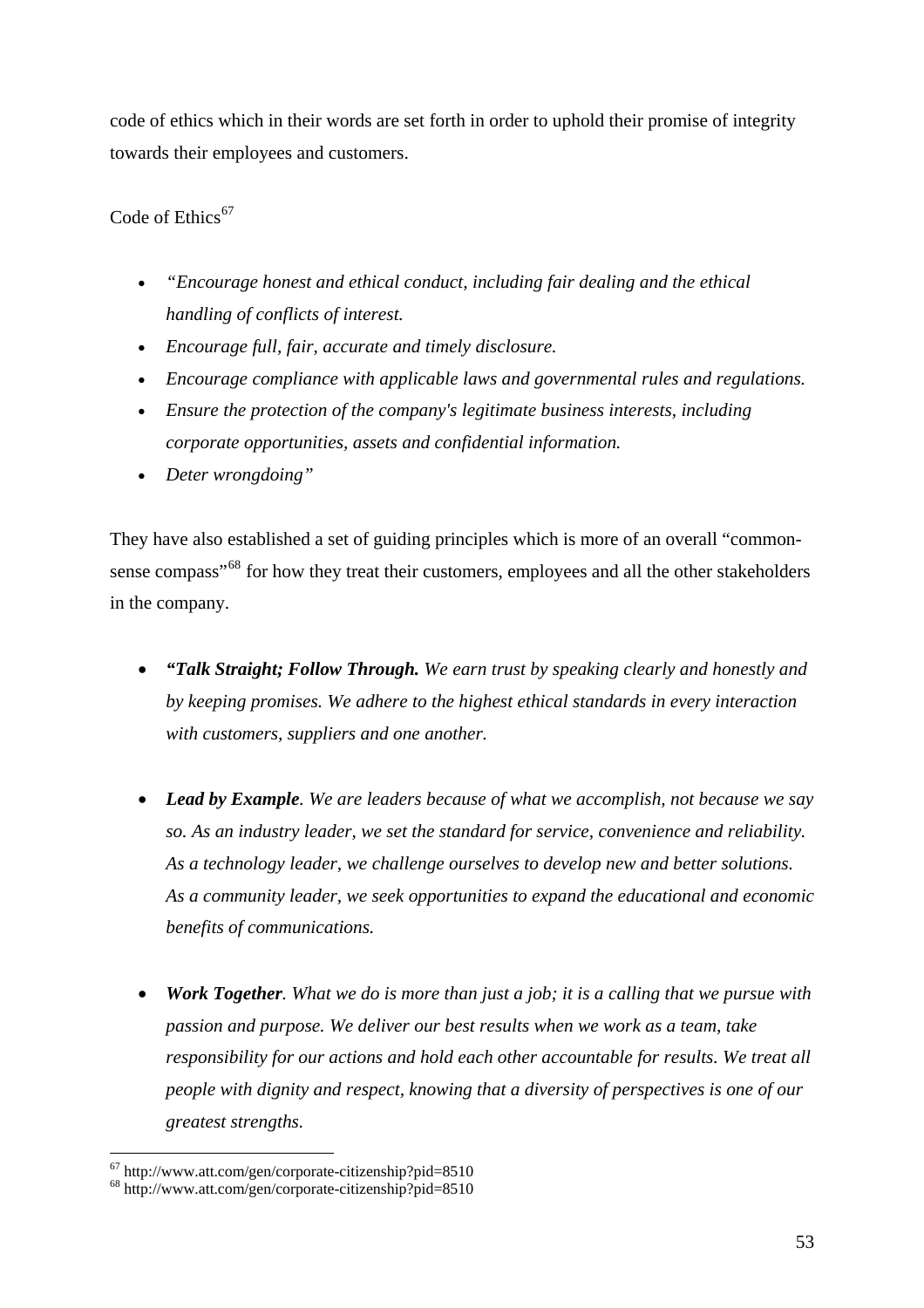• *Deliver Our Future. We are dedicated to keeping our company strong for decades to come. We invest in the future – in our company, in our networks and in our team. We focus on creating long-term value for our stockholders, our customers and the communities in which we work."[69](#page-53-0)*

An established set of ethical codes is important because it signals the public as well as members of the organization the intention of the corporation. This makes the corporation accountable for transgressions made to these codes and provides an incentive for working proactively against ethical misconduct. A second reason why tangible ethical codes are important is because it gives the employees something to relate to. They have parameters for their every day working situation and can avoid much of the confusion and misunderstandings that might otherwise be present. These codes also gives the employee a signal as to the accountability of upper management and can provide a reassurance for the employee that they are part of an organization that takes care of them and their responsibilities towards them, much like an extended family.

Are these codes of conduct sufficient to create an ethical corporation? Time and again we see that this is not the case. Enron, Arthur Andersen, Halliburton are but a few of the cases in recent history that illustrate grievous un-ethical behaviour. These are all large corporations that promoted ethics with codes of conduct, but for various reasons chose to overlook these. AT&T has taken the ethics debate within corporations a step further by introducing their guiding principles. These can be viewed as extensions of the golden rule which is "do unto others as you want others to do unto you".<sup>[70](#page-53-1)</sup> By instilling an overall virtuous standard they might be able to overcome future ethical indiscretions and create a better environment for management, employees, customers and other stakeholders. The combination of both a deontological approach as in the code of conduct and a virtue approach as in the guiding principles is a better solution than applying them individually and separate.

<span id="page-53-0"></span><sup>69</sup> http://www.att.com/gen/corporate-citizenship?pid=8510

<span id="page-53-1"></span><sup>70</sup> Skinner, Heather. *Towards a Typology of Virtuous Marketing*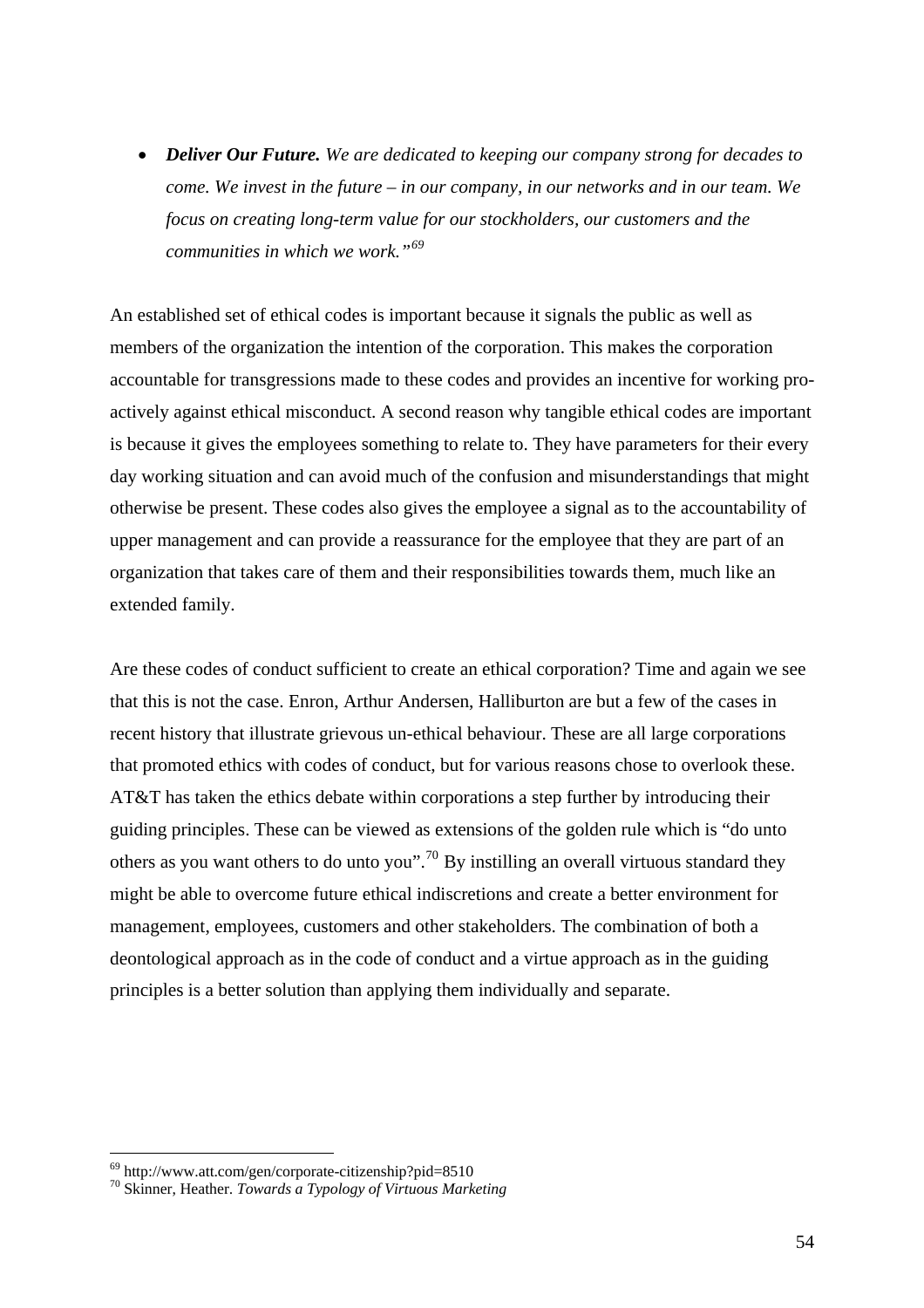#### *10.0 Conclusion*

The intention of this paper was not to ultimately conclude on which approach to ethics would be more valuable or more efficient. What I found was a better understanding of how different corporations view business ethics based upon their actions. This might be in stark contrast to what they have as their official policy on ethics or it might simply be that action is far more susceptible to the many grey areas of ethics than is philosophical conjecture. What I also found was that this grey area is accentuated by the Internet because the Internet has provided so many new different tools and a ground-breaking avenue for spreading information that is yet to be fully understood by all the different users.

Further the Internet is not subject to any single jurisdiction which makes it hard if not impossible to regulate. The exponential rise in websites and Internet tools have left the legislative system lagging behind, which in itself is cause for concern but also makes it a matter for the individual corporation to self-regulate. This is where a strong ethical foundation comes into play. What I intuitively have concluded in this paper is that a combination of both a deontological approach with ethical codes of conduct together with a virtue approach that tries to instill common sense ideals, or adherence to the golden rule, is the best way of achieving an ethical business.

This paper has also revealed some of the difficulties in dealing with ethics. Two of the cases presented were not clear-cut breaches of ethical principles. Like most issues they were debated from at least two sides and both sides had valid arguments for their case. One of the most debated issues regarding the Internet is that of freedom of speech and that the Internet is free for anyone who has an opinion. Although this is not absolutely true, because many countries censor certain websites and certain content, it is a valid argument both in the case of Yahoo! and AT&T's software Publius and an argument that can be viewed as ethical or unethical depending on which side you are on in the individual cases. I can't however categorically conclude for or against the ethicality of this argument because I do not know the underlying causes for the corporations making the argument. Perhaps Yahoo! did not want anything removed from their auction site because they wanted the absolute maximum amount of business they could get, or maybe AT&T simply wanted to be a first-mover with their ground-breaking new product without regard for whom might make use of it. This becomes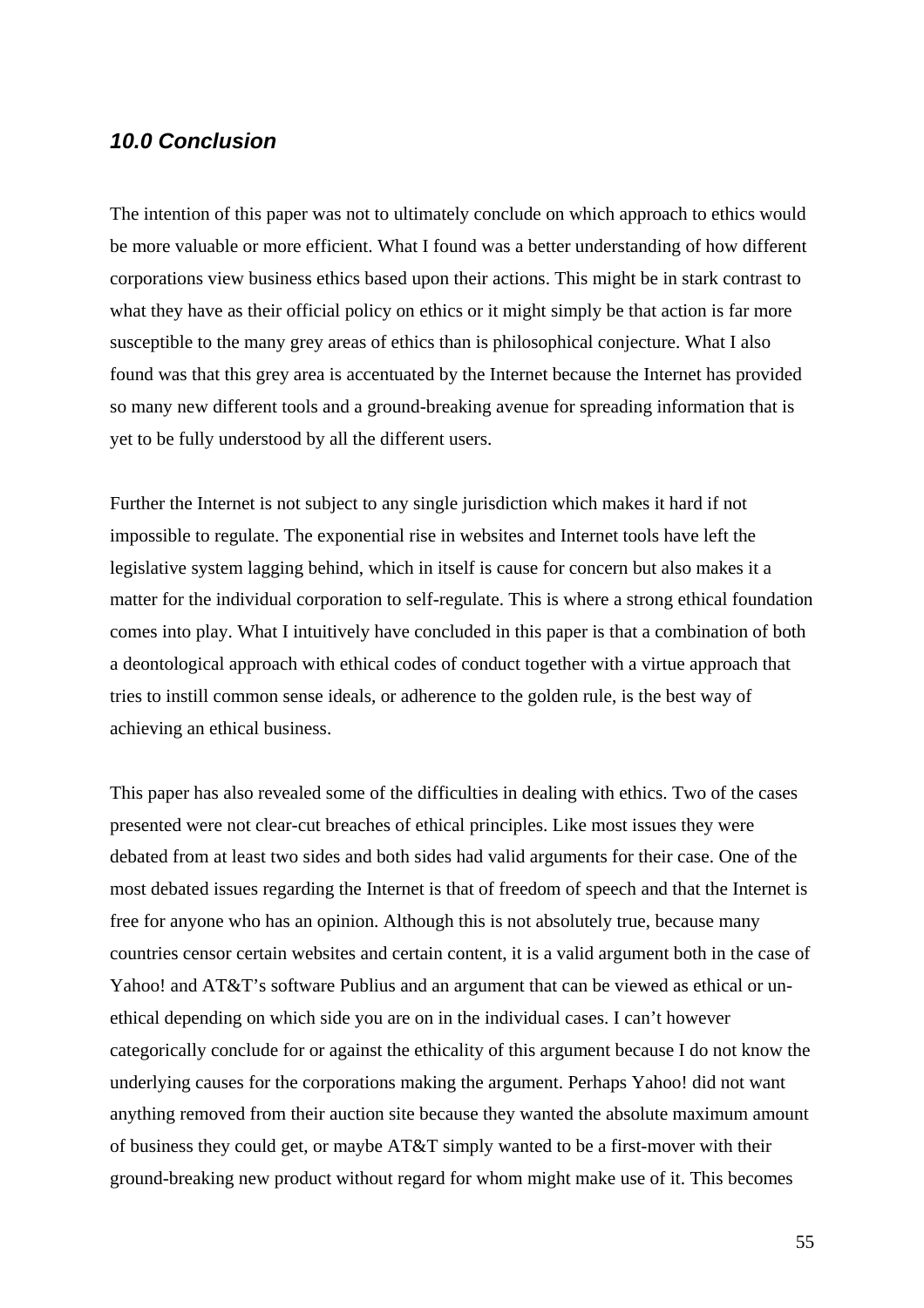supposition and can not be used to conclude for or against the issue, but in an ethical debate should be included because no aspect of the case should be overlooked.

If anything this thesis has shown that ethical issues in marketing have not been simplified by the introduction of the Internet, but rather more complex issues are now facing those who use the Internet as a tool in their marketing process as well as the individual customer who make decisions bases on information they find online. Only time will tell if the Internet becomes a haven for those who wish to prey on the innocent, or if the Internet becomes a functional, cross-jurisdictional avenue for commerce.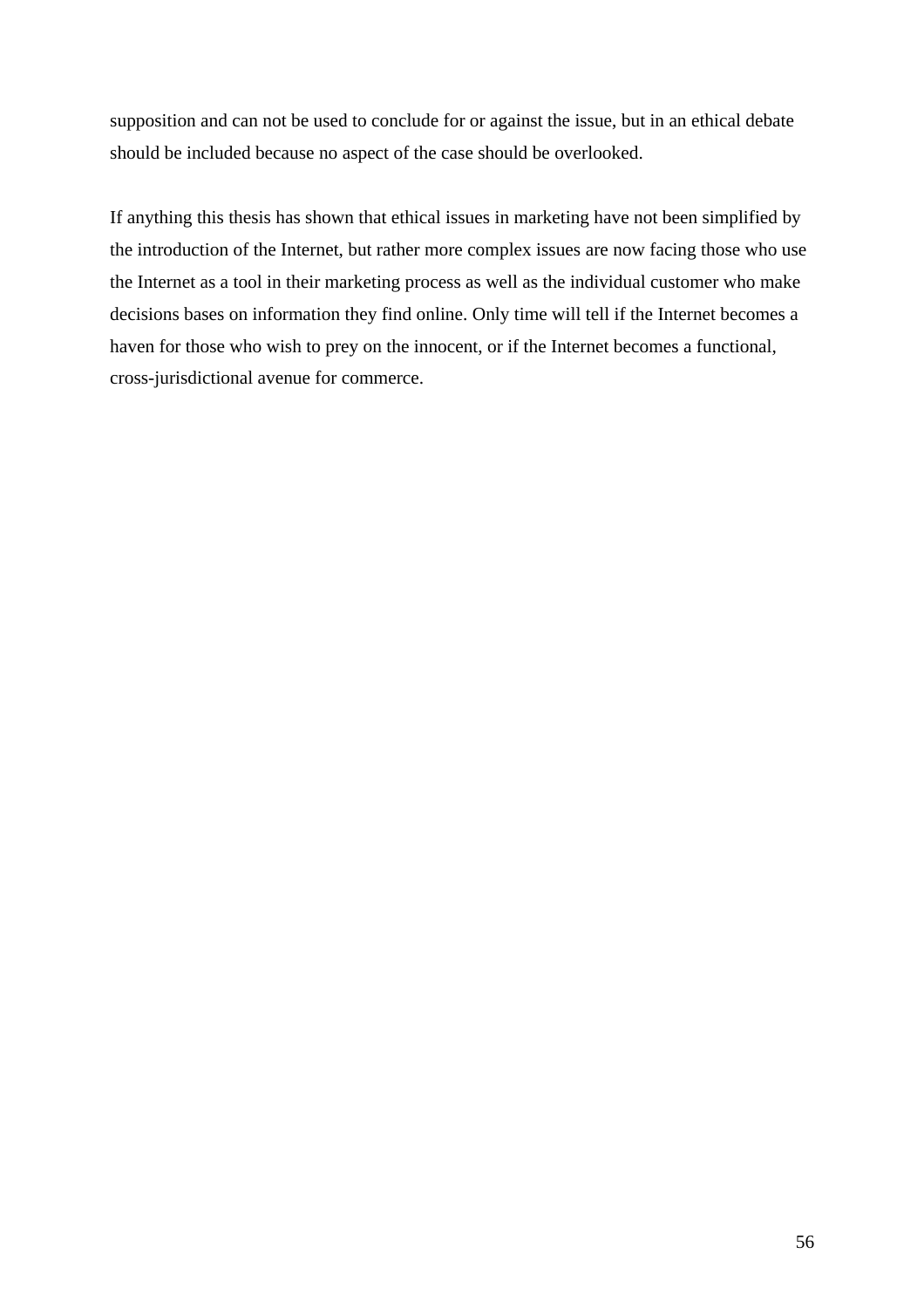## *11.0 Future Research*

This thesis aimed at unearthing certain ethical concerns that might be present in online marketing. Online marketing is growing rapidly and new tools are introduced constantly in order to better reach the consumer and target the market offer. The parameters of this thesis did not allow for an in-depth study of the individual marketing tools that exist. Further research on the ethicality of individual online marketing tools would be very interesting.

The cases I have used are well suited for highlighting some ethical issues that exist in online marketing however, further research could certainly include other cases that either present other problems so as to get an even better picture of online ethics or cases that corroborate or contradict the existing work

The case-based research method is a useful tool to get an overview of the initial problems that exist and therefore a very good exploratory method. However, future research might include quantitative methods that can provide answers to questions of causality and from which one can draw an inference.

Whatever the future research method might be one thing is clear; this is a subject that requires constant attention and the importance of continuous monitoring can not be understated. The Internet will continue to grow and the marketing efforts companies will undertake will continue to stretch the envelope.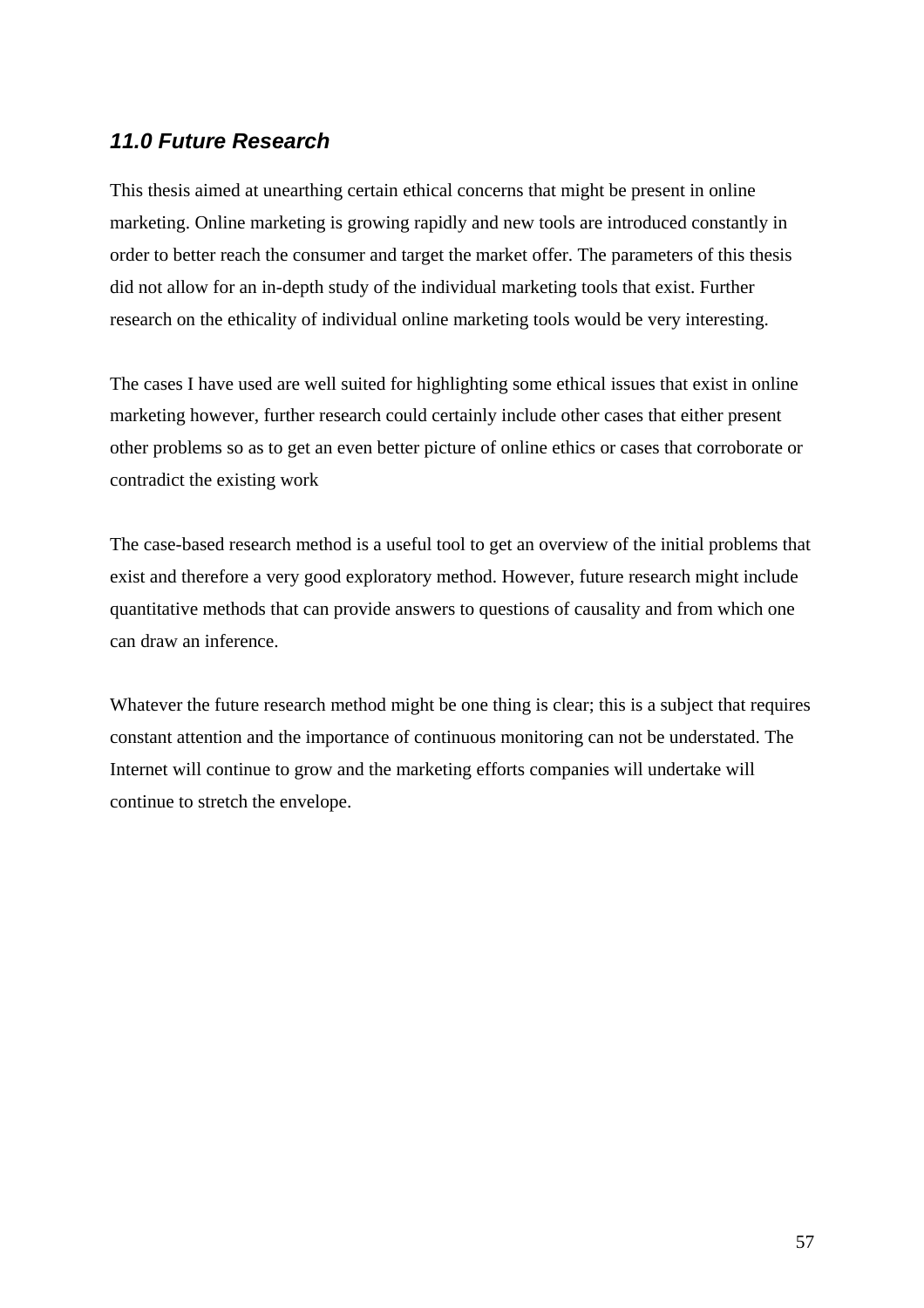## *References*

## **Book Sources:**

Churchill Jr, Gilbert A., Iacobucci, Dawn *Marketing Research: Methodological Foundations 9th edition* Thomson, South-Western 2005

Ims, Knut O. *Budsjettering i Teori og Praksis: Aktørmodeller og Beslutningsatferd i en Markedsavhengig Bedrift*  Spesialoppgave ved høyere avdeling siviløkonomeksamen, NHH 1979

Mohammed, Rafi A., Fisher, Robert J., Jaworski, Bernard J., Paddison, Gordon J. *Internet Marketing: Building Advantage in a Networked Economy 2nd edition*  McGraw Hill 2003

Pojman, Louis P. *Ethical Theory: Classical and Contemporary Readings* Wadsworth Publishing Company 1989

Sharp, David J. *Cases in Business Ethics*  Sage Publications 2006

Velasquez, Manuel G. *Business Ethics: Concepts and Cases 5th edition*  Prentice Hall 2002

Yin, Robert K. *Case Study Research: Design and Methods 3rd edition*  Sage Publications 2003

## **Article source:**

Bush, Victoria D., Venable, Beverly T., Bush, Alan J. (2000) Ethics and Marketing on the Internet: Practitioners' Perceptions of Societal, Industry and Company Concerns *Journal of Business Ethics*, nr. 23: 237-248

Klein, Thomas A., Laczniak, Gene R., Murphy, Patrick E. (2006) Ethical Marketing: A Look on the Bright Side *Marketing Management Journal*, vol. 16, issue 1, pp. 228-243

Methlie, Leif B. (2000) A Business Model for Electronic Commerce *Telektronikk* 2

Palmer, Daniel E. (2005) Pop-Ups, Cookies, and Spam: Toward a Deeper Analysis of the Ethical Significance of Internet Marketing Practices *Journal of Business Ethics*, nr. 58: 271-280